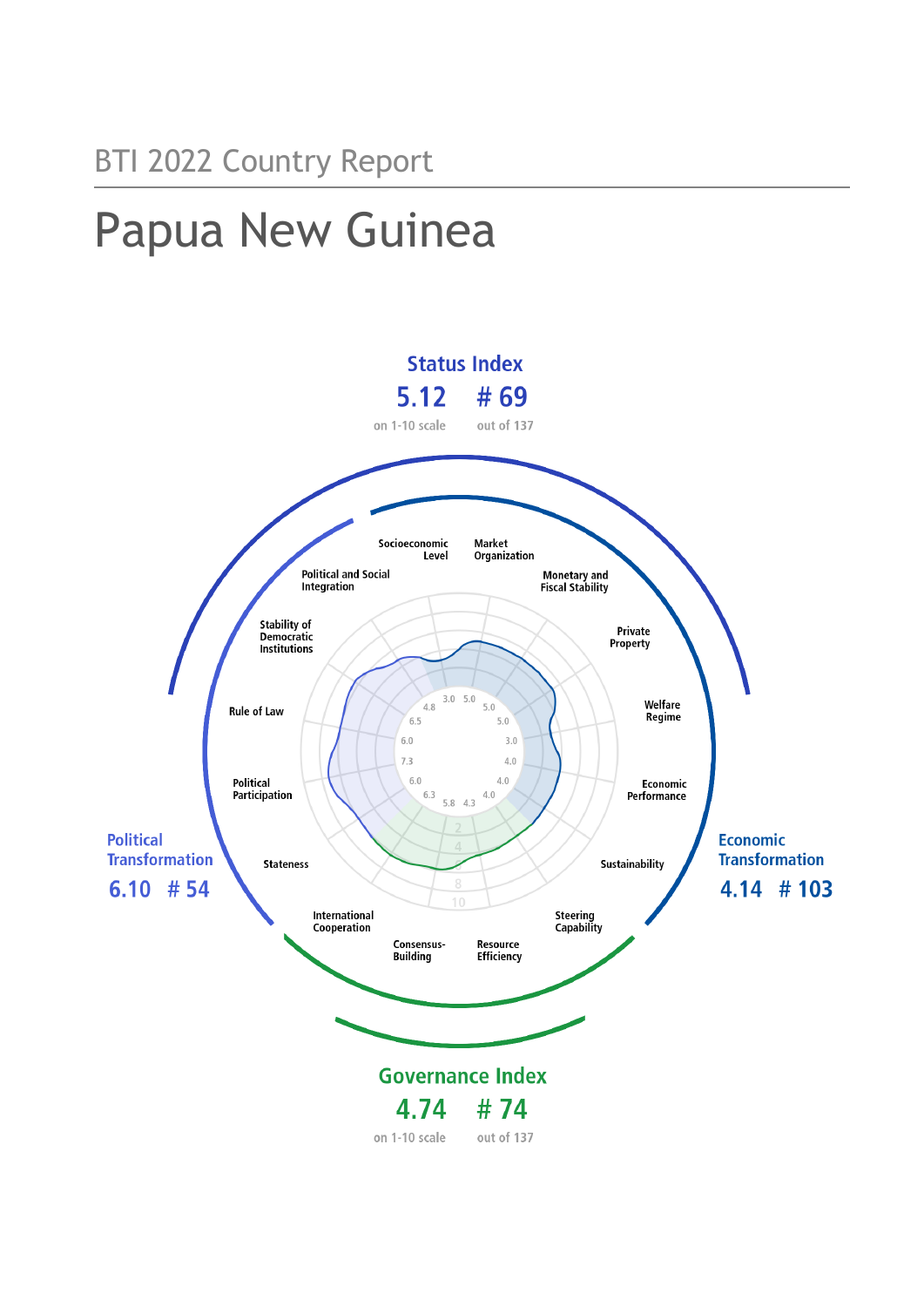This report is part of the **Bertelsmann Stiftung's Transformation Index (BTI) 2022**. It covers the period from February 1, 2019 to January 31, 2021. The BTI assesses the transformation toward democracy and a market economy as well as the quality of governance in 137 countries. More on the BTI at [https://www.bti-project.org.](https://www.bti-project.org/)

Please cite as follows: Bertelsmann Stiftung, BTI 2022 Country Report — Papua New Guinea. Gütersloh: Bertelsmann Stiftung, 2022.

This work is licensed under a **Creative Commons Attribution 4.0 International License**.

#### **Contact**

Bertelsmann Stiftung Carl-Bertelsmann-Strasse 256 33111 Gütersloh Germany

**Sabine Donner** Phone +49 5241 81 81501 sabine.donner@bertelsmann-stiftung.de

**Hauke Hartmann** Phone +49 5241 81 81389 hauke.hartmann@bertelsmann-stiftung.de

**Claudia Härterich** Phone +49 5241 81 81263 claudia.haerterich@bertelsmann-stiftung.de

#### **Sabine Steinkamp** Phone +49 5241 81 81507 sabine.steinkamp@bertelsmann-stiftung.de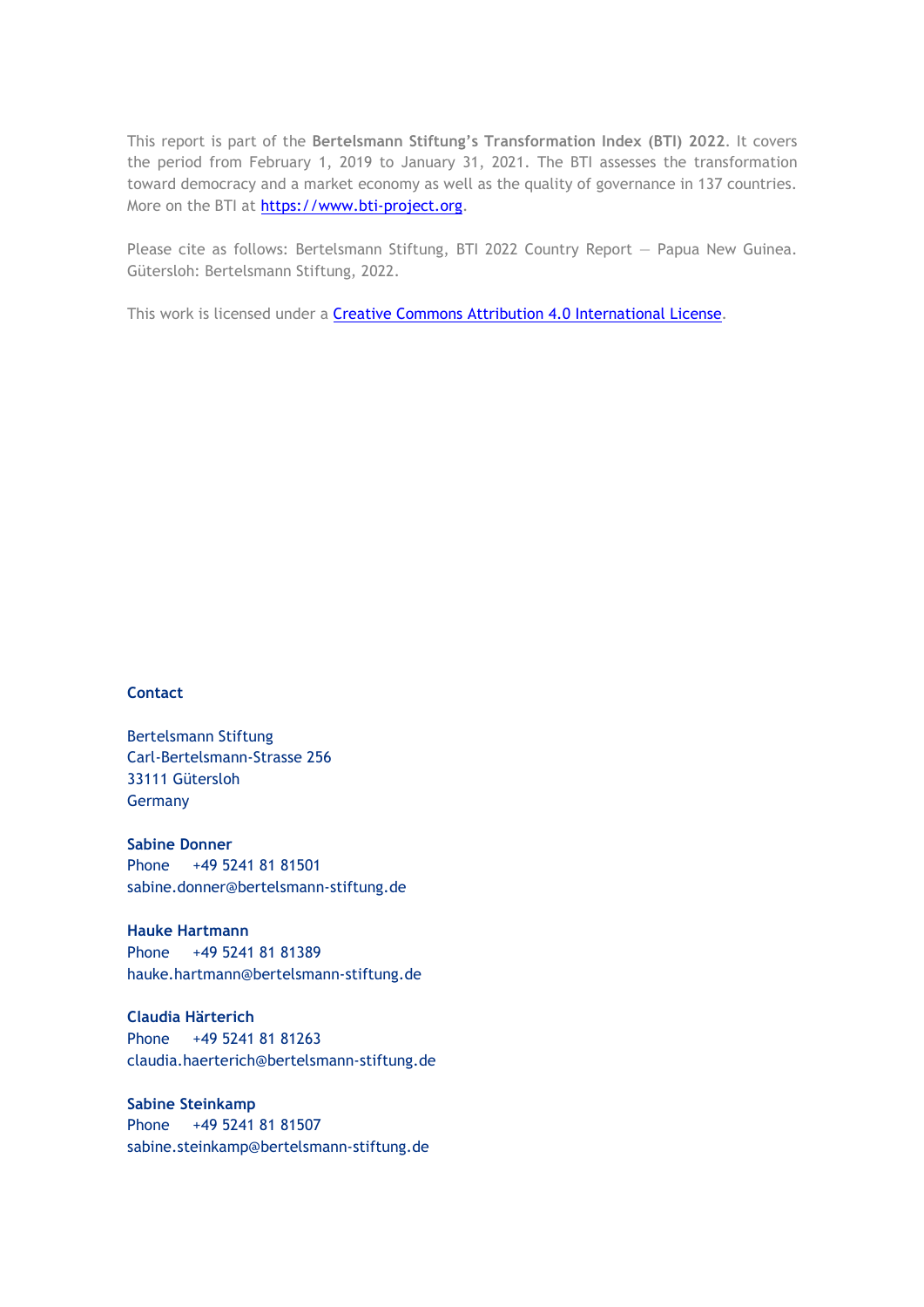#### **Key Indicators**

| Population               | M      | 8.9  | HDI                            | 0.555 | GDP p.c., PPP $\ S$        | 4326 |
|--------------------------|--------|------|--------------------------------|-------|----------------------------|------|
| Pop. growth <sup>1</sup> | % p.a. | 1.9  | HDI rank of 189                | 155   | Gini Index                 | 41.9 |
| Life expectancy          | vears  | 64.5 | UN Education Index             | 0.439 | Poverty <sup>3</sup><br>%  | 65.6 |
| Urban population %       |        | 13.3 | Gender inequality <sup>2</sup> | 0.725 | Aid per capita $\mathsf S$ | 76.0 |
|                          |        |      |                                |       |                            |      |

Sources (as of December 2021): The World Bank, World Development Indicators 2021 | UNDP, Human Development Report 2020. Footnotes: (1) Average annual growth rate. (2) Gender Inequality Index (GII). (3) Percentage of population living on less than \$3.20 a day at 2011 international prices.

## Executive Summary

The 2010s commenced with high expectations around predicted profits from the Papua New Guinea liquified natural gas (PNG LNG) project, a \$19 billion resource development program centered on gas production and processing facilities. As a response, public sector spending rose significantly. Budget deficits persisted, due to major budget overruns beginning in 2018, as well as weak expenditure control. However, the government has been more transparent in recording and presenting the full public debt. In addition, the government has also initiated some governance reforms.

In addition, major expenditures were long overdue on improving the state of public infrastructure, the education system and health services. However, expenditure control and oversight remained weak due to politicized constituency grants. Costly status projects and equity acquisitions increased the country's deficit and debt levels. A series of controversies involving the government, such as exorbitant land acquisitions and project licensing, increased tensions. Prime Minister Peter O'Neill resigned due to allegations of corruption and was replaced by James Marape on May 30, 2019.

The new government's stance is based on the mantra of making Papua New Guinea (PNG) the "richest black Christian nation" in the world, taking back control and benefits. However, during much of 2019, new resource legislation and a sustained shortage of foreign exchange caused great uncertainty with regard to foreign investments. In addition, low returns from foreign investments demonstrated the need for an increased focus on domestic expenditure in order to realize an economic recovery. As a result, the "taking back" attitude of the government was heavily criticized. Instead, an emphasis should have been put on the stimulation of investment, economy and jobs, especially since most foreign-owned businesses have employed non-Papua New Guineans, pay no taxes, pay minimum wages and are not always bound to local law.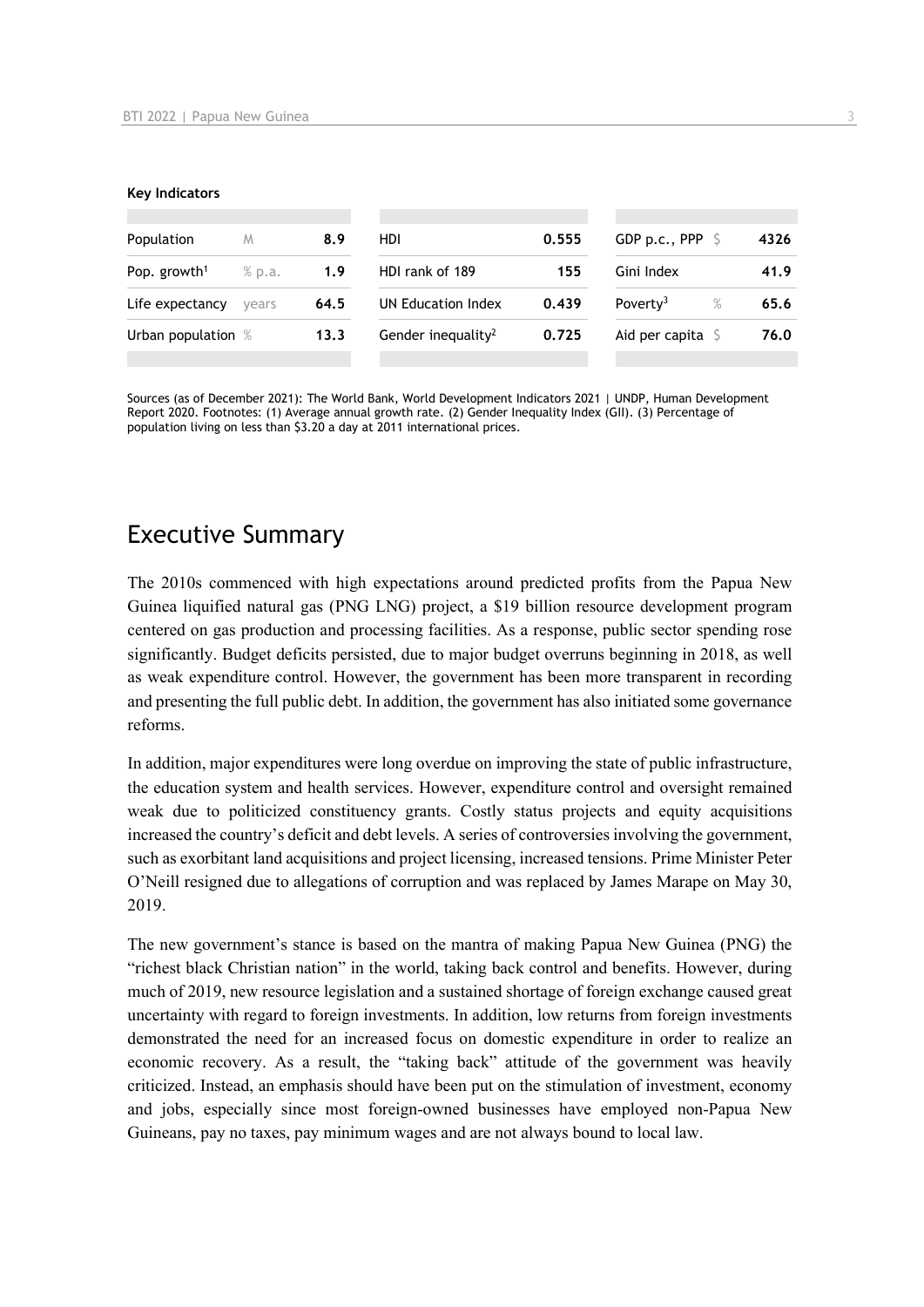In sum, 2020 was a devastating year for the PNG economy and its public finances, although the country was only mildly affected by COVID-19. This was partly due to the early closure of international borders. PNG was able to offset some of its financial losses due to competitive prices for gold and crop exports, including coffee and cocoa. The collapse of the international tourism and the wider hospitality industry had less overall economic impact in PNG, but nevertheless led to extensive job losses. The collapse of oil, gas, vegetable oil and copper prices, on the other hand, negatively affected PNG's export revenues.

On top of its financial hardships, PNG has a lack of social protection mechanisms. During the pandemic, successive brief lockdowns occurred in 2020. However, no preventive mechanisms were available to cushion the hardships suffered by the population and businesses. As a response, the government introduced an economic stimulus plan at the start of April 2020, which was formalized into a supplementary budget in September of the same year. However, with a severe loss of revenue and a strong dependence on domestic and international funding, the government relied heavily on retirement funds and banks to issue relief for (formal sector) employees and businesses.

## History and Characteristics of Transformation

Before and during colonial rule, Papua New Guinea was comprised of largely autonomous local communities. A small, educated elite, together with some communities, pushed for the independence achieved in 1975, a situation that the country was largely ill-prepared to manage. As a result, many of the communities spread across the country continued to have little contact with the government.

In the first decade after independence, the country introduced parliamentary democracy and an open economy, which was facilitated by considerable financial support from its former colonial power, Australia, the World Bank and the Asian Development Bank (ADB). Although there had been extensive mining during the colonial era, livelihoods and the cash economy were dominated by agricultural production. By 1984, mineral exports overtook agriculture as the major export earner, although agriculture continued to contribute the most to GDP. Agriculture continues to be the country's primary source of income as well as formal and informal employment.

Economic downturns soon turned to increasing law and order problems throughout the 1980s. In 1989, an armed insurrection shut down the island of Bougainville, unleashing a civil war which, in turn, led to growing social and economic disturbances not only in Bougainville but across the country. A peace agreement reached in 2001 finally brought a formal end to the Bougainville conflict by granting the island autonomy. A referendum was held in December 2019 on the question of independence, though to date, no specific date for independence has been determined as the national parliament continues to oversee the process.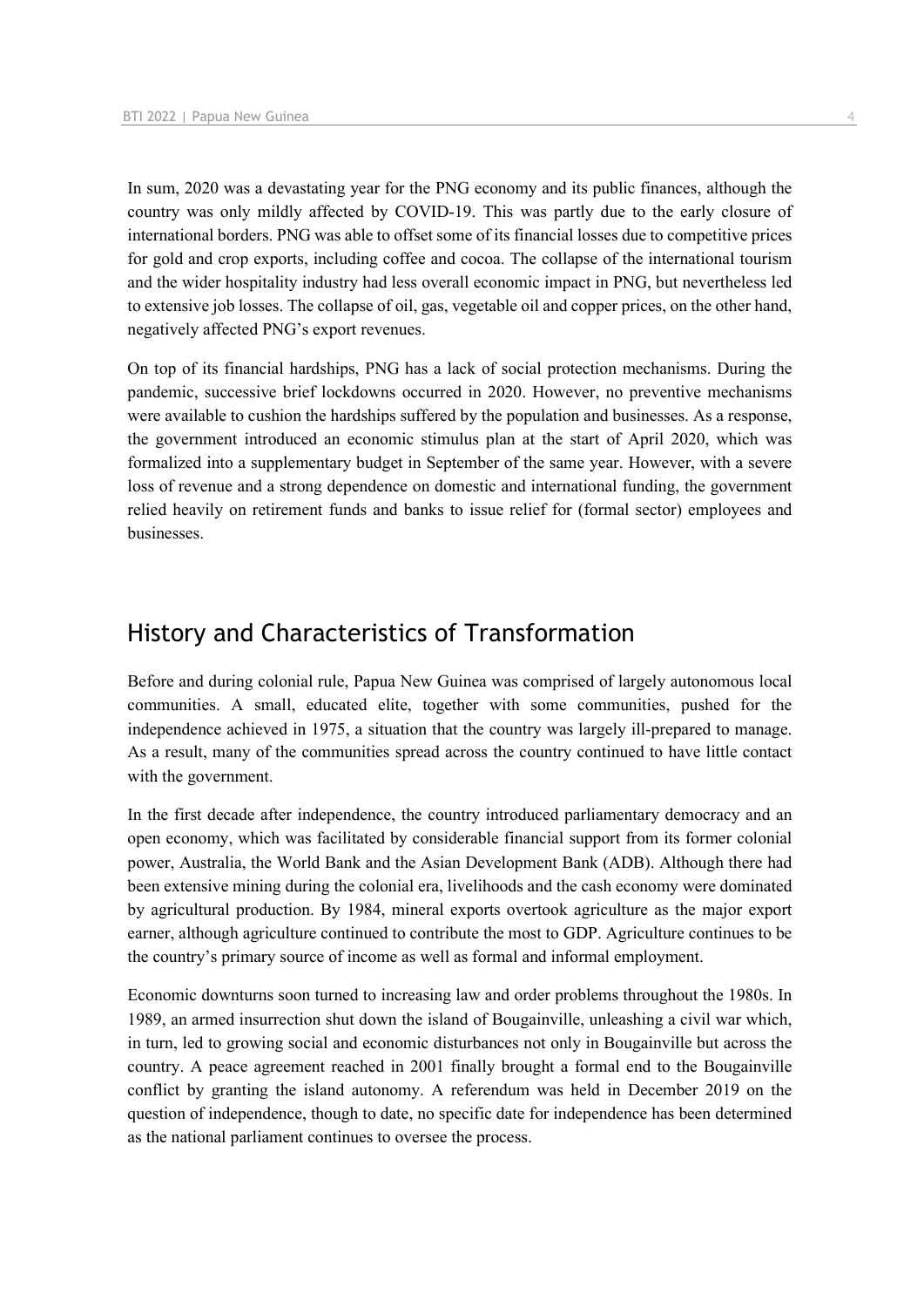Increasing corruption, the growing frequency of "big man" politics and a deterioration of law and order have resulted in worsening governance and quality of life for the country's citizens. One major issue in developing mechanisms to provide greater political stability and adherence to policy platforms has been the nature of governments since independence. So far, all governments have been coalition governments comprised of several political parties and independent members who invariably change their political allegiances for pragmatic reasons. As a result, an Organic Law on the Integrity of Political Parties and Candidates (OLIPPAC) was passed in 2001 as an attempt to restrain this kind of "party-hopping," but it was subsequently deemed partially unconstitutional and proved largely ineffective.

The governments of Sir Michael Somare (2002-2011) and Peter O'Neill (2012-2019) saw an increased dominance of the executive over the legislative, which many have criticized as a threat to the country's parliamentary democracy. Both terms in office also concluded with a rebellion by parliamentarians who considered the government to be controlled by a small elite. Both times, the process of overturning a sitting government significantly increased the risk of generating wider social disruption and potential new conflicts areas.

The country remains relatively rich in natural resources, namely hydrocarbons. However, poor economic management and accountability, a low tax base, excessive diversion of funds, poorly negotiated and opaque resource agreements, disruptions in law and order, a lack of basic infrastructure, deficient investment in human capital and high population growth have all undermined the expected growth in living standards. In additions, service provisions have been marginal. This becomes particular apparent during times of crisis. When COVID-19 hit the country, relief mechanisms were unavailable due to a lack of formal welfare politics. Instead, the government relied on additional funding via the politically controlled constituency grant mechanisms.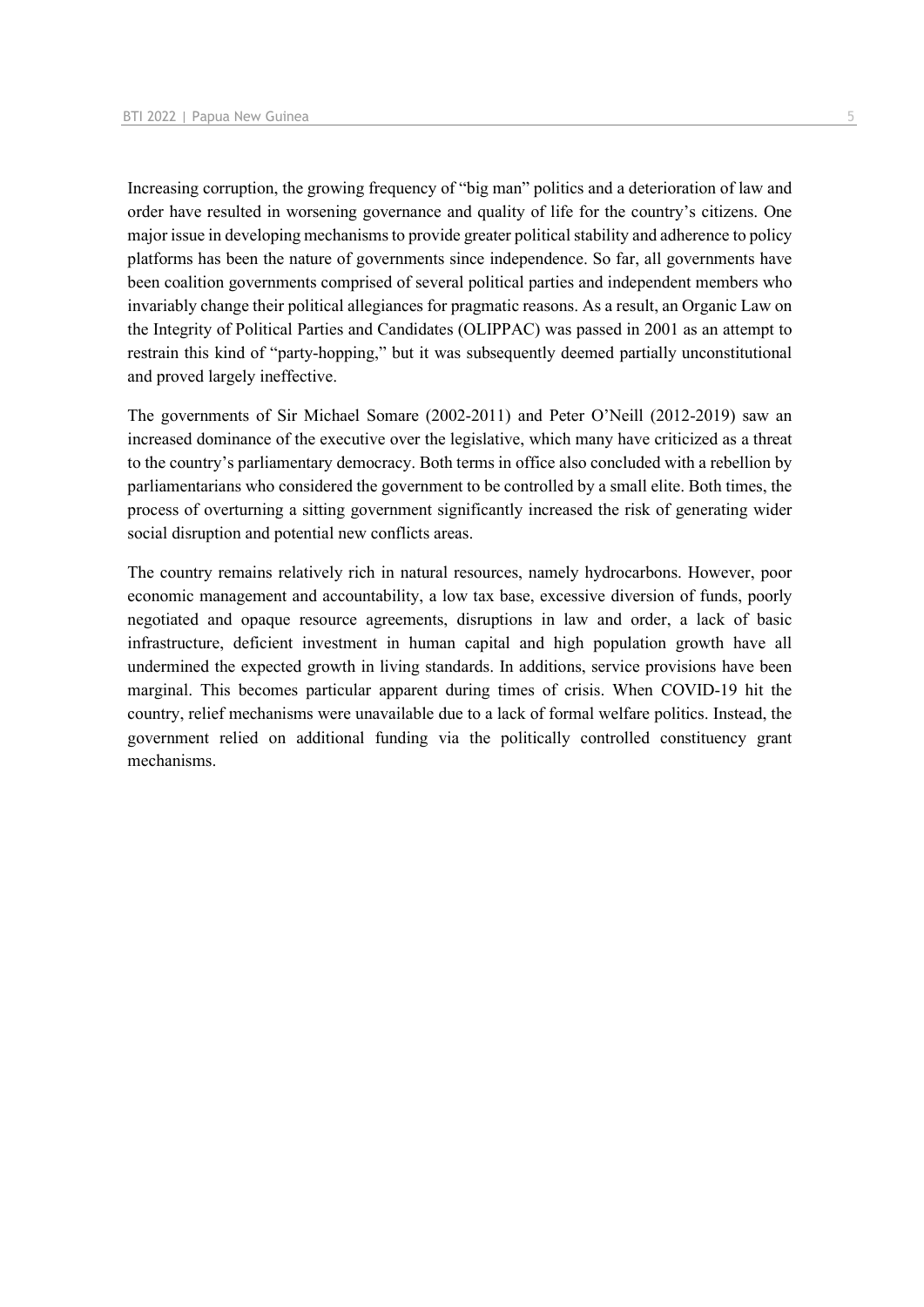The BTI combines text analysis and numerical assessments. The score for each question is provided below its respective title. The scale ranges from 1 (worst) to 10 (best).

## Transformation Status

## I. Political Transformation

#### **1 | Stateness**

Militant landowner groups, tribes, clans and criminal gangs in different parts of the country perpetually challenge the state's monopoly on the use of force. In 2019, for example, soldiers were killed when they were caught in the crossfire between clan members and the police in the Hela province. Criminal gangs usually operate along some highways and in several coastal and island provinces. In addition, piracy has been on the rise. The province of Milne Bay has suffered ongoing criminal gang activity, which includes local businesses being raided and, on occasion, gangs taking control of Alotau, Milne's provincial capital. In addition, there have been reports of gang members harassing and torturing those accused of practicing sorcery. Unfortunately, the police is too weakly institutionalized to combat gang criminality.

Private security firms also challenge the state's monopoly on the use of force as they employ significantly more members than the state's security services. Some firms are owned by powerful local leaders, including politicians, and a few are local subsidiaries of international security firms, such as G4S and the Corps. Occasionally conflicts over state contracts will break out between these private security firms. As some firms are considered more disciplined than the state's own forces, they, to some extent, complement certain police operations as they are able to provide more resources than the state. Private security firms are meant to be monitored by the Security Industry Authority, chaired by the police commissioner and representatives of companies and civil society; however, the Authority has only been partially operational in recent years.

#### **Question** Score

Monopoly on the use of force 4 $\frac{22}{10}$  $106$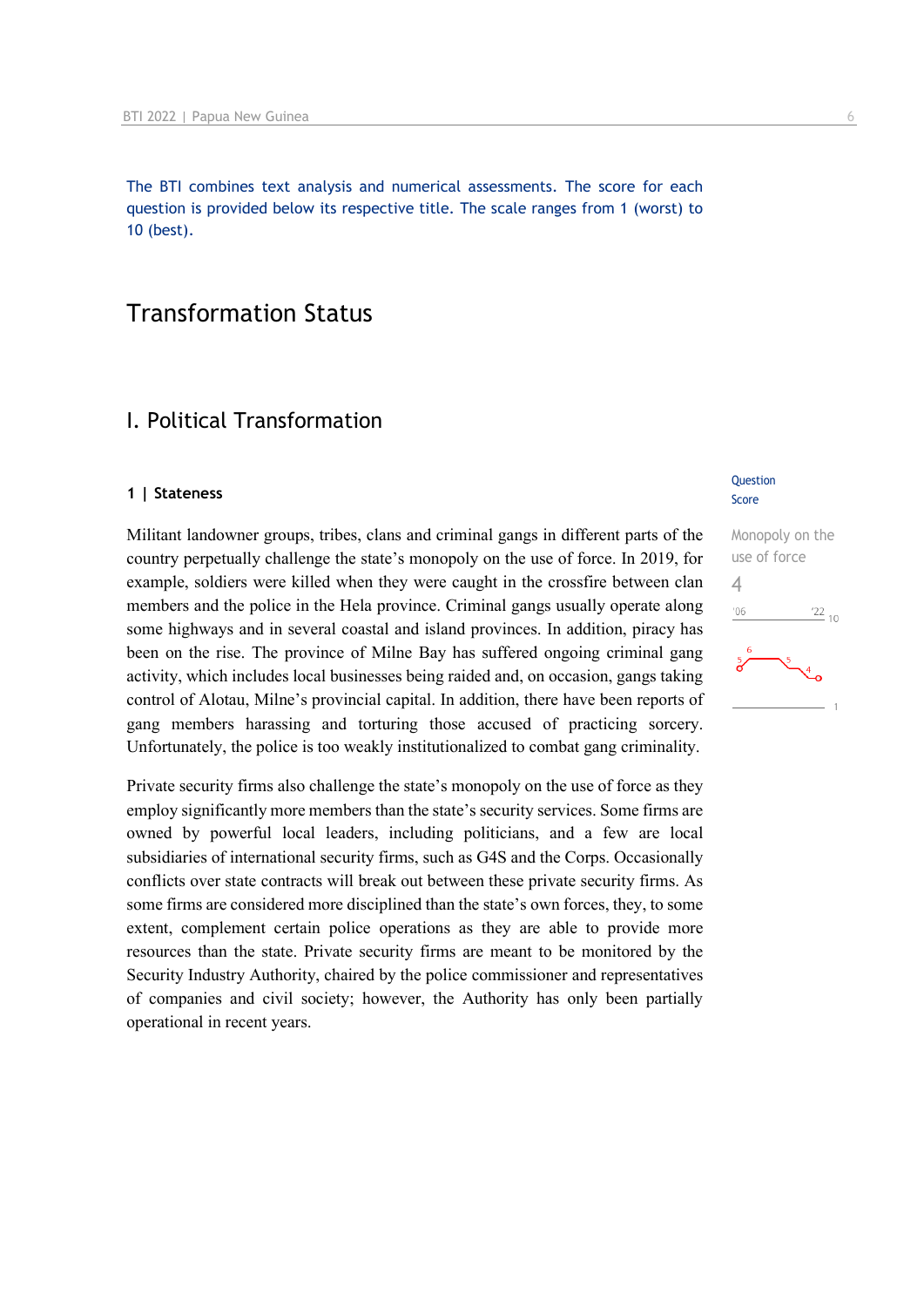Papua New Guineans – with the exception of most of the population of Bougainville – accept the nation-state of PNG as legitimate with clearly defined territories. In December 2019, Bougainville held a referendum in which the majority voted in favor of independence. However, the loyalties of the Papua New Guineans generally remain with their primary kin groups, which provide the most effective physical, social, economic and emotional security. They tend to think of themselves first as members of their clans, language groups, provinces, regions and only afterwards as Papua New Guineans. The levels of loyalties have been steadily declining in that order. Sport, urbanization and an increase in marriage and relationships between the clans and provinces, including growing numbers of people with mixed heritages, are to some extent breaking down traditional local and ethnic divisions.

Access to citizenship is open, with indigenous Papua New Guineans automatically becoming citizens upon birth, and naturalization available, as either unique citizenship or dual citizenship, to foreigners who qualify on the basis of long-term residency, level of investment and other associated criteria. People holding dual citizenship, however, are subject to various restrictions. They are, for example, banned from being elected to public offices or even voting in elections.

Although the state is secular, the constitution does refer to PNG as a Christian country. More than 90% of the population officially adheres to Christianity. As a response, policymakers and political parties tend to take church leaders' opinions seriously. Their impact can, for example, be seen during election campaigns with individual church members supporting specific candidates, or in political leaders' provision of funding to churches in order to gain their support in elections. In contrast to Christian denominations in Europe, specific policy issues such as family law or women's and LGBTQ+ rights are rarely addressed by churches.

The current prime minister, James Marape, who took office in April 2019, greatly emphasizes Christianity's centrality in PNG's politics. However, the church's influence does not at the moment pose a problem to the secular order of the state, as religious groups tend to operate in a manner similar to that of other interest groups in the political arena. In sum, the political process still remains secular and the freedom of religion is largely respected, but religious (Christian) leaders remain influential to this day, primarily in social issues.

After independence, administrative capacity was better developed in PNG than in some other post-colonial states in the South Pacific. However, following the increased politicization of public sector appointments and subsequent decisionmaking processes since the early 1980s, coupled with a lack of operational funding for the public sector, the state apparatus found it increasingly difficult to implement even basic policies.

The government's operational machinery is dilapidated in many rural areas. Part of the problem is transportation and maintenance. For instance, there are few roads to State identity 8  $\frac{22}{10}$  $106$ 

No interference of religious dogmas 8  $\frac{22}{10}$  $106$ 

Basic administration 4 $^{\prime}06$  $\frac{22}{10}$  $\ddot{\mathbf{a}}$  4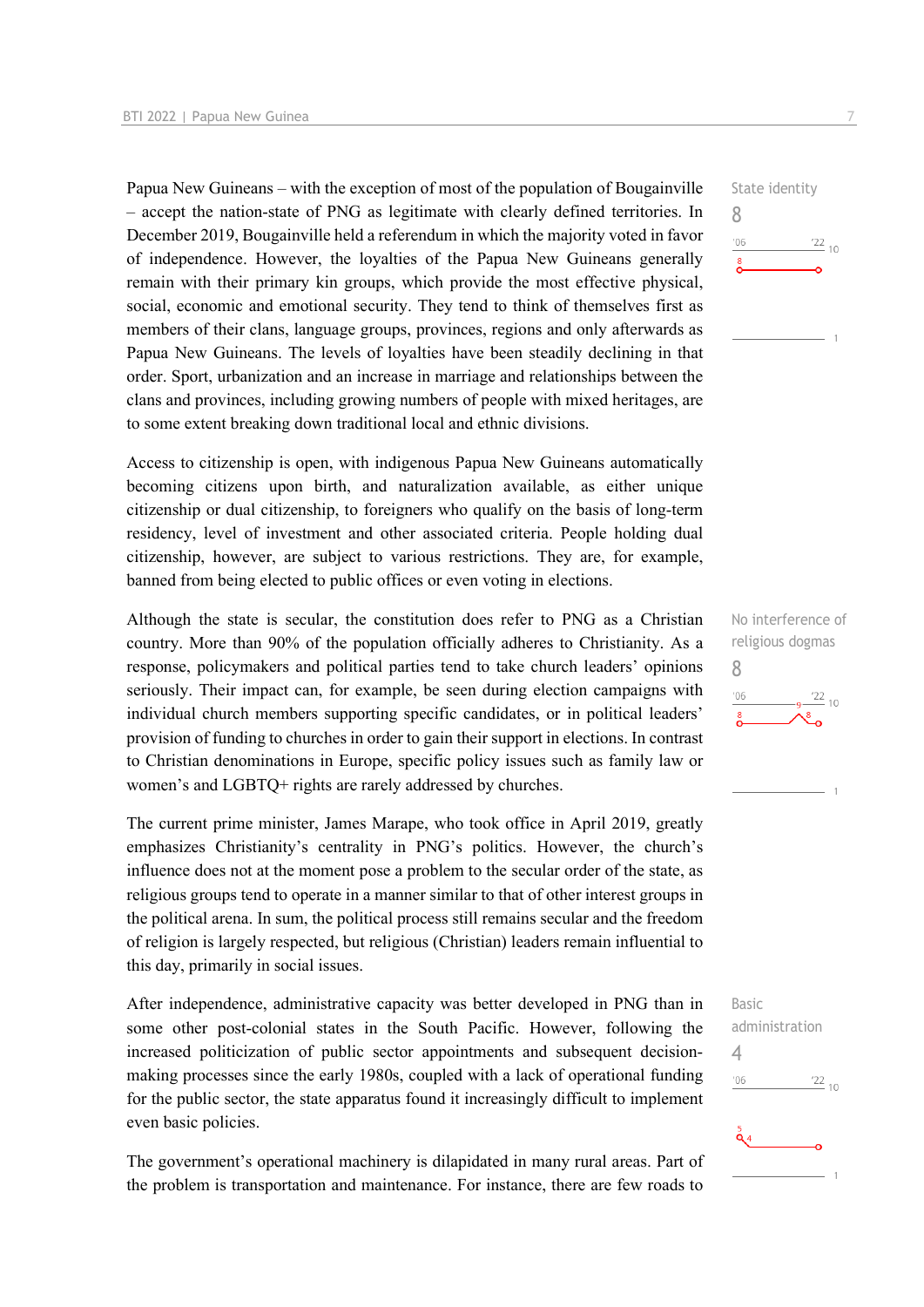the highlands and many other rural areas across the country, and those that exist are often impassable. As a direct consequence, the provision of many public services, such as health care, is uneven across the national territory and highly deficient outside of the vicinity of major towns and provincial capitals. Despite attempts to decentralize the administration, paired with increased funding, the state's presence at the local level remains weak. In sum, shortcomings remain largely due to the limited capacity of local governments, including high costs and logistic difficulties with reaching remote areas, the deterioration of the already weak infrastructure, poor planning, and weak accountability mechanisms. Severe budget cuts during the 2010s lead to a heavy decline in access to basic services in the highland regions and across rural areas, despite the implementation of rural airstrips.

The education sector experienced budget cuts at the end of the decade, which led to challenges in maintaining education standards. Some provinces and districts performed better than others, including those with greater access to funding and better accountability for public funds under the district grants. With extensive law and order problems in several parts of the country, the need for an improved state capacity is apparent. Some valuable programs designed to improve community level policing and village court magisterial services, functioning as a bridge between the state and the local community, are ongoing.

#### **2 | Political Participation**

General elections are held regularly every five years. Serious irregularities occur during voter registration and ballot counting, with strong indications that the 2017 election suffered from systematic manipulation of the electoral roll in some constituencies. Elections are largely conducted around local clan loyalties, rewards and personalities rather than political allegiances or political platforms. The 2017 EU Election Expert Mission identified various fundamental shortcomings and additionally noted the absence of provisions in the law to guarantee the rights of national and international observers. In addition, legal deadlines for the National Court to render its decisions regarding election petitions were largely absent. Other international election monitors indicated that the 2017 elections violated the basic principles of democracy and that, as such, the integrity of the electoral process was severely compromised. One issue stems from the dependence on provincial public servants to conduct the elections, as some of them are political appointees of the current members of parliament and thus owe the incumbent allegiance, indicating voter fraud. Administrative problems relating to a lack of quality control in recruitment and training, inadequate levels of funding, the late release of funding from the finance department, weak administrative capacity and incentives to cheat the system often result in the poor implementation of elections.

Free and fair elections 6 $^{\prime}06$  $^{22}$  10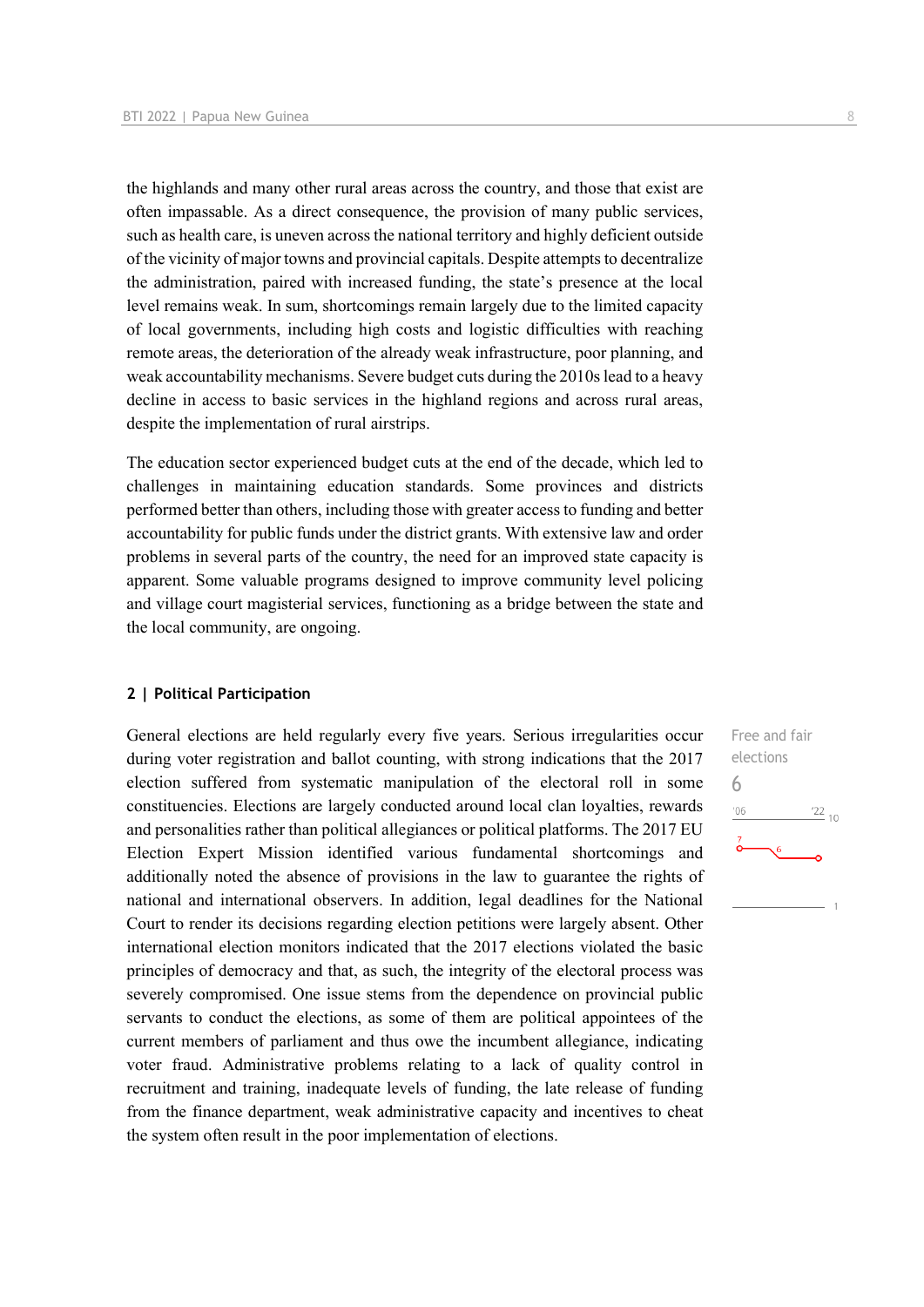In addition, the impartiality of the newly appointed PNG Electoral Commission was called into question during the 2017 election when the electoral commissioner allegedly declared the results for the Southern Highlands regional seat before all the votes were counted. In September 2020, the electoral commissioner was suspended on various grounds, and a new commissioner appointed. However, critics have argued that no new commissioner can be appointed until a ruling has been issued and a criminal conviction handed down; the consequent lack of clarity undermines the constitutional provisions guaranteeing the Commission's independence.

Following the 2017 election, various recommendations were made to reform aspects of the election process to improve the Commission's independence, effectiveness and accountability. At the moment, the recommended reforms are still with the Attorney General's Department for tabling prior to the 2022 election. Others proposed amendments have been prepared by the Registrar of Political Parties and Candidates to improve the accountability of the political parties during the election process.

Democratically elected national political representatives have considerable power to govern, both at the national and the provincial or district levels. However, individual power groups can create their own domains and enforce special interest policies. The PNG national parliament is the legislative and supreme decision-making body in the country. Provincial governors (who are also members of the national parliament) largely control provincial bureaucracies and resources, while other members of parliament have considerable control over civil servants and resources in the districts.

The military in PNG has generally remained neutral. Likewise, the clergy has neither de facto nor de jure power to undermine democratic procedures, although it can exert considerable influence. Over the years, various priests and pastors have also stood in elections and in some cases gained and retained public office. However, large business groups and foreign companies tend to influence government policies, including the provision of tax breaks, by making campaign donations during elections and through gifting.

There are a number of private companies that engage directly with the government, political parties, candidates and members of parliament to influence public policy. One of these is the Malaysian Rimbuan Hijau (RH) Group, which controls some 45% of the country's timber industry and a quarter of total timber exports, but has also diversified into diverse other businesses, including property and media.

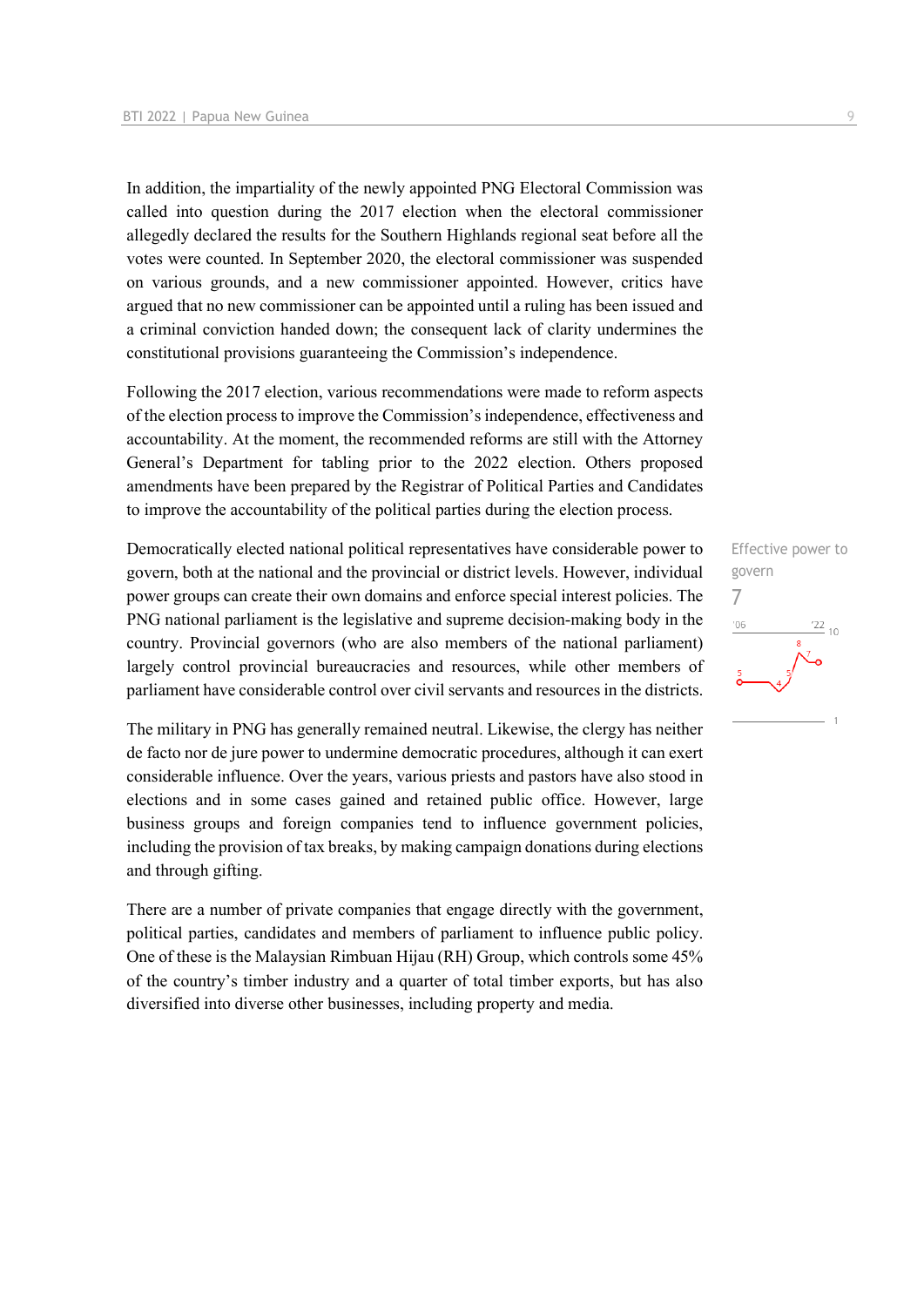The PNG constitution guarantees the freedoms of association and assembly, but from 2014 to 2019, the government became increasingly sensitive to criticism, prevented protest marches on most subjects and occasionally used excessive force against demonstrators. Although the Ombudsman Commission and the police have announced investigations into the 2016 police shooting of eight university students, no charges have been filed yet. Moreover, landowners in forest areas demonstrating over loss of their land and resources have on occasion been assaulted by "rogue" police units or other officials operating at the behest of logging companies. As a result, an inquiry dealing with accusations of corruption among public officeholders was initiated and several politicians were suspended.

Having presented itself as an anti-corruption government, the populist-leaning Marape government was generally open to criticism, public dialogue and large public gatherings, at least until the outbreak of COVID-19 and the start of the lockdown measures in April 2020. Members of the government attended the launch of various anti-corruption and governance presentations, actively responding and committing that the government would address the issues raised. Nevertheless, civil society ultimately saw a decrease in open dialogue on business and social relief measures, especially following the implementation of COVID-19 measures.

The opening preamble of the constitution specifies that, "subject to any restrictions that may be imposed on non-citizens, everyone in the country enjoys the fundamental rights and freedom of the individual," including "freedom of conscience, of expression, of information, and of assembly and association." Citizens, organizations and the media can express their opinions freely. However, the National Cybercrime Act (2016) gives the government the opportunity to randomly control and constrain social media activity. During the Asia-Pacific Economic Cooperation (APEC) Summit in 2018, for example, the Communications Minister threatened to shut down critical social media posts. With the new government under Marape, there appear to have been fewer threats to media freedom overall despite restrictions imposed under the COVID-19 state of emergency.

The TV and some radio media have been increasingly consolidated under the ownership of the state public broadcaster, the NBC and the state telecommunications company, Telikom PNG. In recent years, some independent channels have also emerged. Ownership of the two daily newspapers remains in the hands of (overseasowned) private businesses. However, as with the private TV channels, corporate interests were reluctant to pursue a firmly independent line until 2018 but have seemed to feel less pressure to comply with government directives since the change of government.

The constitution specifies that detailed legislation on the freedom of information is to be issued, implying some restrictions. However, this legislative framework has yet to be introduced. A Right to Information legislation was planned to be introduced in 2020 as part of the Open Government Partnership National Action Plan 2018 – 20. Association / assembly rights 8  $\frac{22}{10}$  10

Freedom of expression 8 $\frac{22}{10}$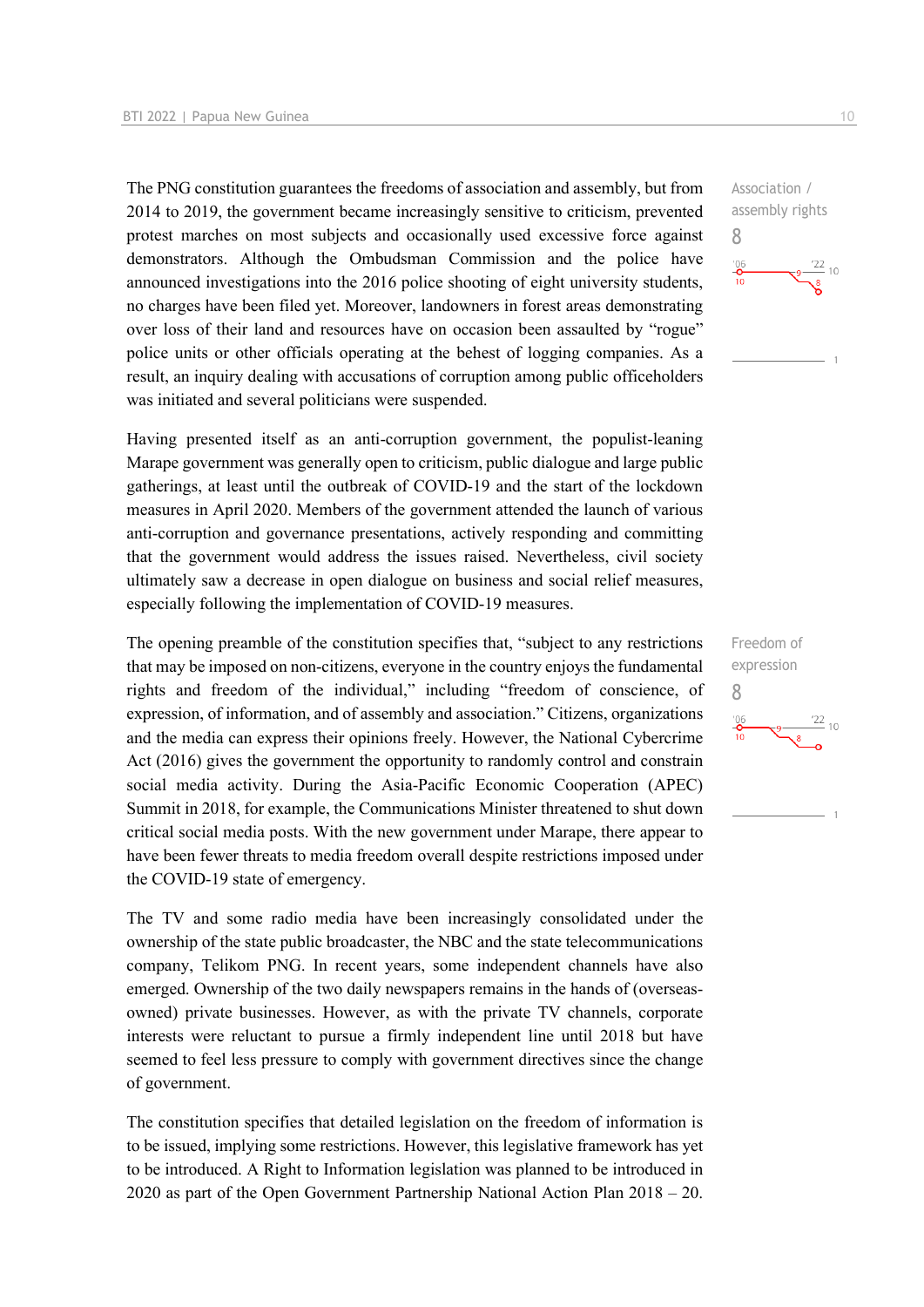However, faced with pandemic-related disruptions, this was put off until 2021. In the absence of this legislation, various restrictions have been applied arbitrarily by the government.

#### **3 | Rule of Law**

The separation of powers between the legislature, executive and judiciary is specified in PNG's constitution. However, a domineering executive government over the past two decades and particularly in the 2010s increasingly rendered parliament ineffective. With the replacement of the sitting government in April 2018, a closer balance of power between government and opposition was introduced. Some of the parliamentary committees have partially been revived, and an active Committee on Public Sector Performance has been established. Today there are on occasion lively debates in the House. During the period under review, for example, a vigorous debate emerged regarding the 2021 budget. In sum, the new parliament contains a much more active opposition than in recent years.

The Supreme Court has repeatedly demonstrated its independent authority. In 2020, none of the Court's rulings were questioned. Nonetheless, there have been smaller issues with the opposition, which made referrals to the court over matters clearly within parliament's jurisdiction, for instance by questioning the standing orders of parliament. The clerk of parliament was a relative of the former speaker and not a qualified lawyer, considerably weakening parliament's capacity to provide professional legal and procedural advice to the new speaker and the House generally.

In response to the COVID-19 pandemic, the Office of the Prime Minister declared a temporary state of emergency in accordance with existing laws on March 24, 2020. This was extended several times, through June 16, 2020. Parliament resumed its sessions in June and formed a permanent committee. There were concerns expressed about disproportionate constraints on the freedom of speech and the misuse of emergency funds.

The judiciary is a professional institution with a competent legal training institute and a university law school. The Law Society provides for professional standards but undertakes only limited oversight of those standards. There are clearly defined procedures for the appointment of judges and other officers of the judiciary, for appeals and for the administration of the courts. However, the (re-)appointment processes for the chief justice, judges, other constitutional office holders and the chief executive of constitutional institutions have clear flaws. This creates opportunities for undue political influence in appointments, and hence the conduct of justice. For example, the chief justice of the Supreme Court is appointed by the government's cabinet, rather than by an impartial constitutional appointments committee.



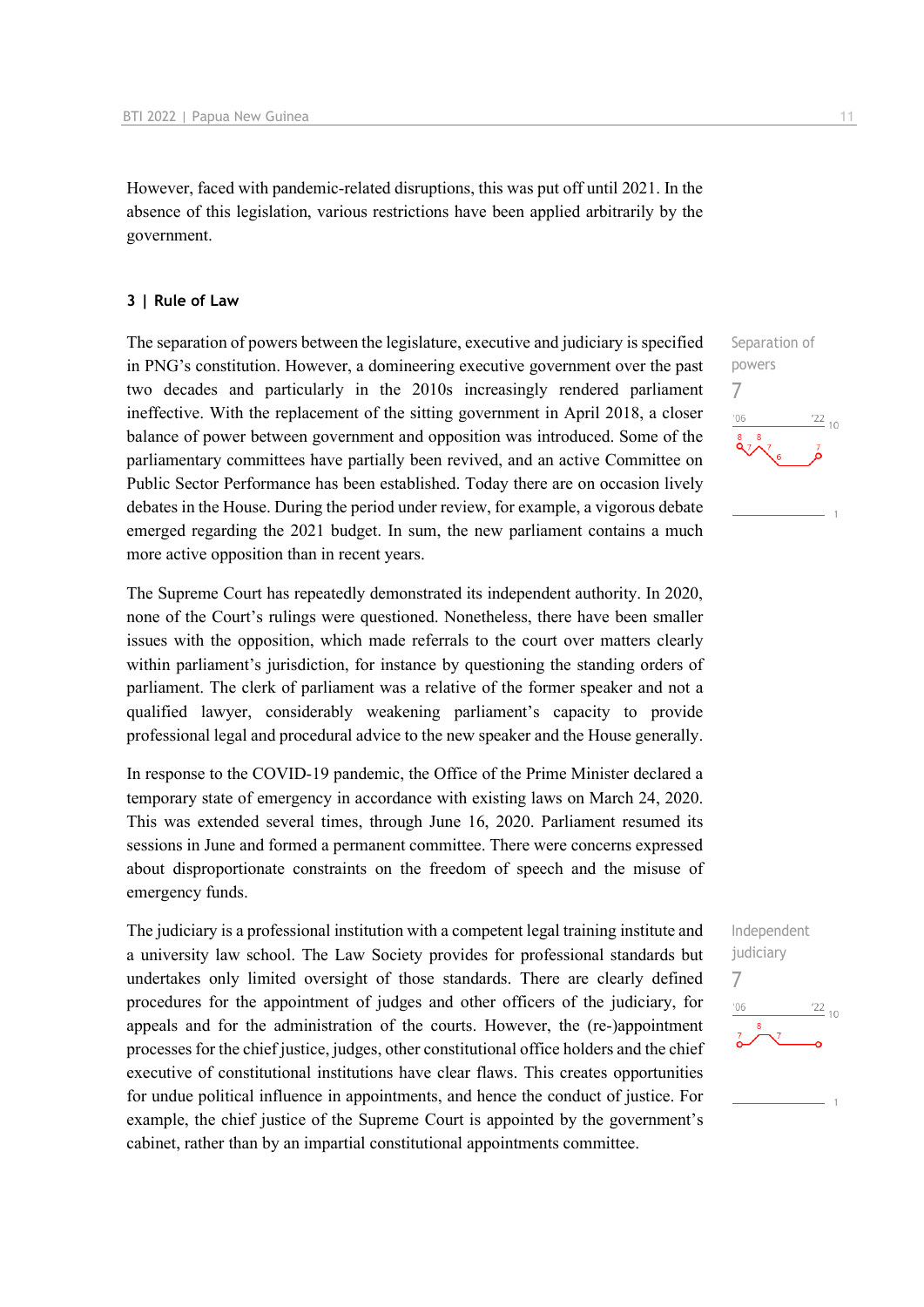The courts are very slow in administering justice, with backlog of cases going back several years. This relates to the inadequate number of judges and magistrates, but also to antiquated systems in the courts. The Supreme Court is in the process of digitalizing cases and its system. Court papers and files often go missing, leading to long delays. Moreover, for rural areas and even many urban communities, formal justice services are considered largely inaccessible, with lawyers and facilities remote and largely unaffordable. However, there is an extensive network of village court magistrates across rural and urban areas. Although they are not equipped to handle criminal or other serious cases, they are responsible for a wide range of cases, using a process based upon traditional law and justice. At the moment, the Justice Department is undertaking an extensive program of training for the village court magistrates, appointing many more female magistrates, and providing a range of back-up support, including referral pathways for cases having to do with genderbased violence.

Corruption in PNG is systemic and systematic in the public sector. Public experience indicates that corruption has become worse over the past two decades. This is backed up by several commissions of inquiry, such as those led by the Ombudsman Commission or the Auditor-General, as well as special inquiries into finance, land and forestry matters. However, very few corruption cases end up being prosecuted.

A Whistleblower Act was passed in early 2020, and in November 2020 the Organic Law on the Independent Commission Against Corruption (ICAC) was passed. This provides for an organization with independent powers to investigate and prosecute leaders and officials engaged in corrupt practices. The commission of inquiry, which looked into the UBS loan for the acquisition of oil search shares, commenced in 2020, but was delayed by COVID-19 and for logistical reasons. Other instances of office abuse have not been prosecuted. For example, a case involving the alleged corruption of former Treasurer and Forest Minister Patrick Pruaitch was disregarded due to the expiration of the statute of limitations. Of the series of cases brought forward by the (former) anti-corruption task force, only one high-profile politician, Paul Tiensten, was convicted for making payouts to businessmen when he was minister for national planning. The task force was abolished by the government after Prime Minister Peter O'Neill was investigated by it.

Civil rights are prioritized in the national constitution, and codified by law, but are not properly respected or protected, and are violated by both state and non-state actors. Mechanisms and institutions to prosecute, punish and redress violations of civil rights are in place, but are not consistently effective. There is no evidence of discrimination based on religion, ethnicity, race or political preference, but there is widespread discrimination based on gender and sexual orientation. Fear of sorcery is pervasive. Members of law enforcement services have been involved in unlawful killings and have raped tribal members and persons with disabilities.

Prosecution of office abuse 4  $-06$  $\frac{22}{10}$ 



Civil rights 6 $\frac{22}{10}$ '06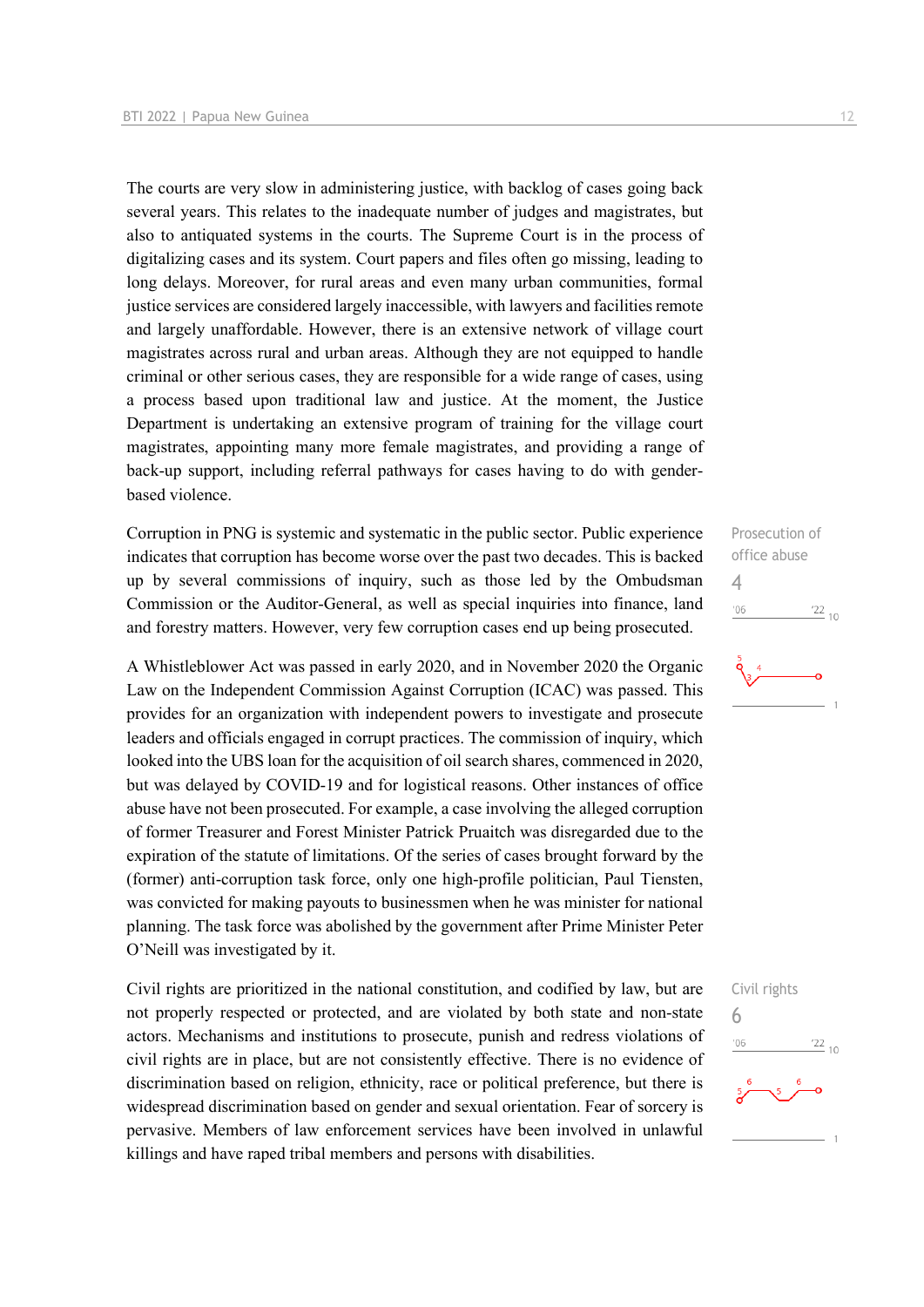Constitutional guarantees of due process are poorly upheld. Arbitrary detention is relatively common. Delays in the criminal justice system contribute to lengthy pretrial detentions. Prison conditions are poor, often unhygienic and overcrowded, while prisons themselves are understaffed. Disease outbreaks remain common.

Extensive private employment of police officers and large forces of private security guards have resulted in human rights abuses at the sites of mines, urban businesses, and particularly logging camps and operations. Police brutality is common. However, police training programs and additional units responsible for overseeing cases of family and sexual violence have been set up.

In addition, women, men and children living in rural areas are often threatened and abused. The issue of the dispossession of customary landowners of extensive areas of their land and resources under the notorious Special Agricultural and Business Leases (SABLs) was highlighted by the U.N. Human Rights Council. Despite a Commission of Inquiry highlighting the land and resource theft, the situation has not been rectified, and resource grabbing continues to occur under so-called Forest Clearance Authorities (FCAs).

#### **4 | Stability of Democratic Institutions**

Democratic institutions are well established, but their operations have been rendered ineffective by a lack of resources and widespread corruption in the electoral process, in the formation of governments, and in the subsequent operations of the government and parliament. The parliament is dominated by a powerful executive, although in recent years there has been a closer balance in numbers between the two benches.

The growing dominance of money politics has led to a vicious cycle of corrupt leaders, resulting in continued poor governance and a lack of needed reform. This has come at the cost of the electorate's interests. Remote communities' limited access to public services, poor communications and low education levels have all contributed to a lack of voter awareness and expectations regarding the democratic process and governance. Various government functions have been transferred to the provincial and district levels without providing appropriate levels of funding. Provincial governments thus struggle to basic deliver services, although some are much better funded than others. The National Economic and Fiscal Commission (NEFC), a constitutional body with a responsibility to help equalize interprovincial revenue, indicates that a few provinces have adequate resources to deliver core (health, education, infrastructure and agricultural) services, but even those with sufficient funds spend far too much money on administration and inadequate amounts on health, education, agriculture services and transport infrastructure.

Performance of democratic institutions 6 $-06$  $\frac{22}{10}$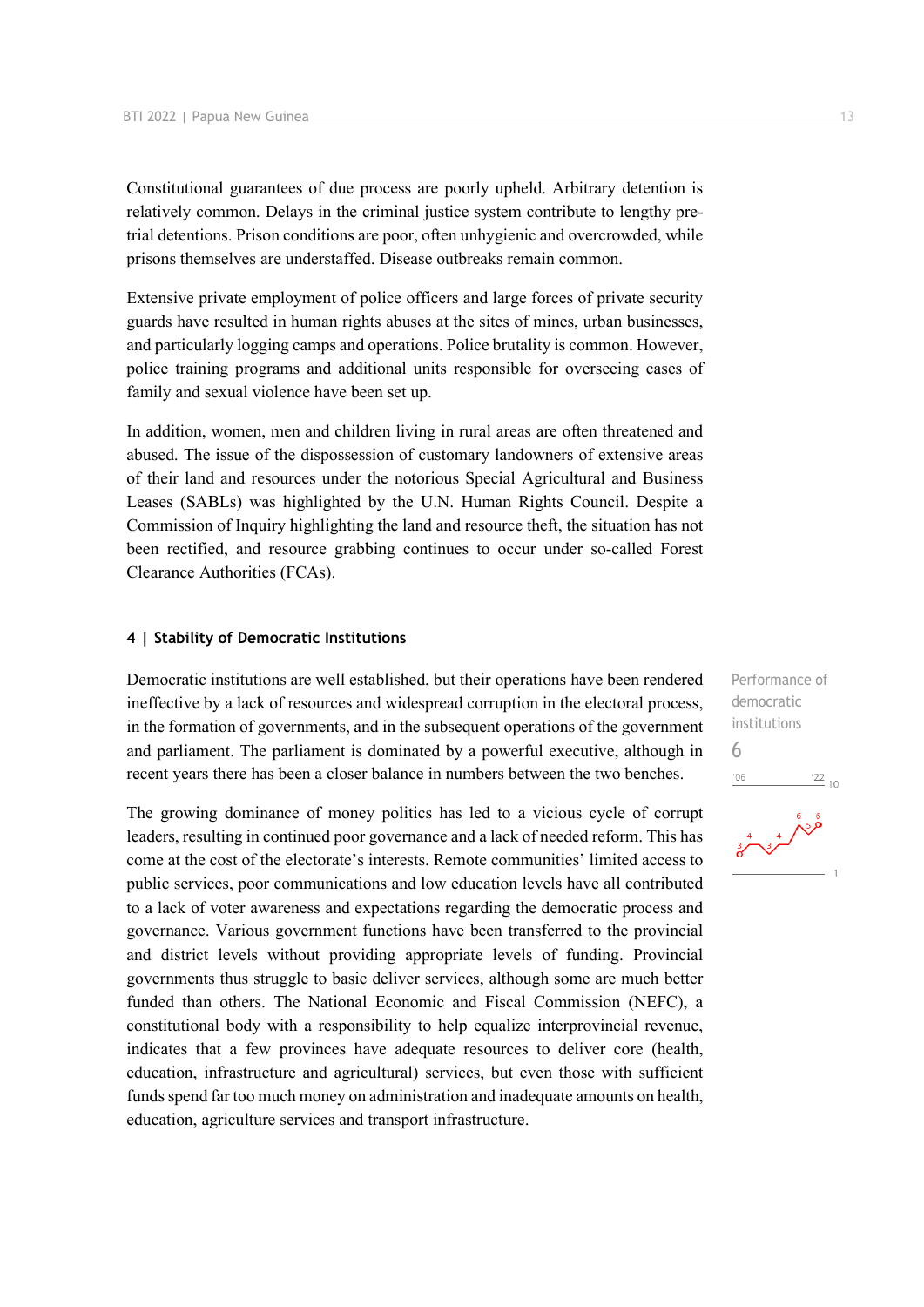There are no relevant actors that would openly advocate against a Western-style democracy, although there is always an underlying debate as to whether the Westminster system with its current unicameral parliament is the most appropriate, or whether there should be a second house. However, PNG's political arena is rampant with private opportunism. Political scientist Henry Okole has explained that "spoils" or largesse is the main attraction for everyone. Opportunistic actions – from party endorsements of multiple candidates to party-hopping in parliament – directly contribute to the fluid nature of the PNG party system and the instability of government coalitions. It was only after the adoption of the Organic Law on Integrity of Political Parties and Candidates (OLIPPAC) in 2002, and in particular the creation of the Integrity of Political Parties and Candidates Commission (IPPCC), that muchneeded awareness was generated concerning the importance of political parties and the need for strong leadership, sound party platforms and so forth. However, OLIPPAC's capacity to restrain the party-hopping was limited by the Supreme Court's rulings that it would be unconstitutional to impede MPs' freedom of choice. With another political impasse in November-December 2020, entailing multiple constitutional challenges being handled by the Supreme Court, a number of diverse civil society actors came together to remind legislators that their primary duty is to the constitution and to serving the public they represent, rather than creating instability for their own gain at public expense.

#### **5 | Political and Social Integration**

Political parties operate more like political factions at the national level, with small memberships and weak support at the grassroots level. They are difficult to distinguish ideologically. In fact, most parties in PNG are not founded on ideologies, belief systems, specific issues or historical circumstances that would galvanize and sustain support over time. In retrospect, while the question of independence created party divisions in parliament in the late 1960s and early 1970s, there has not been a single prominent issue since then that has generated the development of separate party platforms. All parties tend to stand for better education, health, infrastructure and say they will address corruption. The role of political parties was and still is limited to two particular functions: sponsorship of candidates and subsequent coalition building.

The parties are centered around prominent national leaders, although even these leaders periodically party hop for political expediency. This political volatility can include or out-maneuver voters at election times, when voters may have supported a party or leader for his stance only to find that the party or leader completely changes their allegiance immediately upon election. It also occurs between elections, notably during those periods when votes of non-confidence are legally permitted in the sitting government. This occurred in November – December 2020, when the deputy prime minister and his predecessor (the attorney general) both left the government and took Commitment to democratic institutions 7  $\frac{22}{10}$  $n<sub>6</sub>$ 

Party system 4 $\frac{22}{10}$  $'06$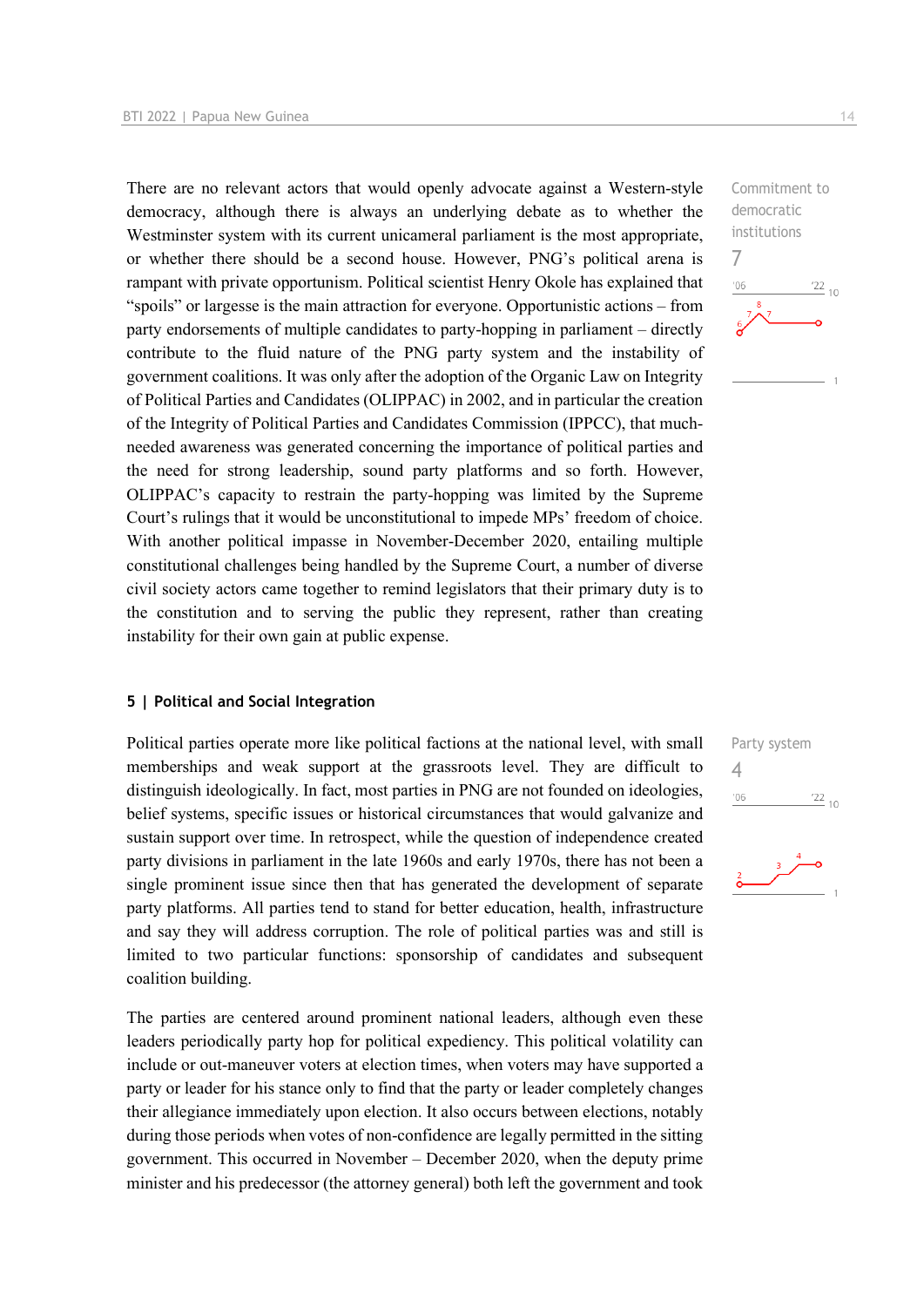their parties to the opposition benches, seeking to oust the sitting prime minister and install a new government. Electoral or constituency development funds have been regularly used, as in 2020, by successive prime ministers to encourage allegiance from backbenchers, and to secure votes to pass important bills in parliament.

The government and most provincial authorities have consistently recognized NGOs as providing a critical complementary service delivery system. In high-level policy documents such as Vision 2050, the PNG Development Strategic Development Plan  $2010 - 2030$  and the Medium-Term Development Plans (2018 – 2022), there are many references made to the role of CSOs and the private sector in the delivery of services to communities, both on a routine basis and in times of natural disaster. The government has also prepared a government-church partnership policy and a government-civil society policy.

In the case of health and education, NGOs provide nearly half of the countries' service provision, especially in rural areas. This ranges from providing elementary, vocational and tertiary education to managing sub-provincial hospitals and providing aviation and urban ambulance services, although these are partly funded through government and international sources. In addition, there are several business-funded organizations that promote the views and interests of the private sector in public policy. For example, national entities include the PNG Chamber of Commerce and Industry (PNGCCI), which promotes the interest of private businesses and acts as an umbrella organization for 17 provincial chambers of commerce and industry throughout the country. In addition, trade unions are legally recognized in both private businesses and the public sector, including for teachers, doctors, nurses and public service employees. Landowner groups associated with clans are also legally organized and recognized, as around 97% of land in Papua New Guinea is held communally by clans. This recognition allows the clans to defend their rights as owners of the land against the state and private companies, local or multinational.

No representative surveys on this issue are available. However, anecdotal and circumstantial evidence suggests that there is robust support for electoral democracy among at least some of the population (urban, coastal areas). Students and civil society activists, in particular, value their democratic rights and opportunities. However, they have little trust in the government and are dissatisfied with the low quality of governance by elected governments. Most of the population lives in rural areas with little access to information. Despite this, the majority exercise their right to vote freely in elections.

Students and the educated urban population take opportunities to express themselves vocally in favor of improved democratic processes, or against corruption and abuse of process. There are valued mechanisms for public feedback, including talk-back programs conducted routinely on radio stations, as well as columns in the newspaper and extensive social media feedback



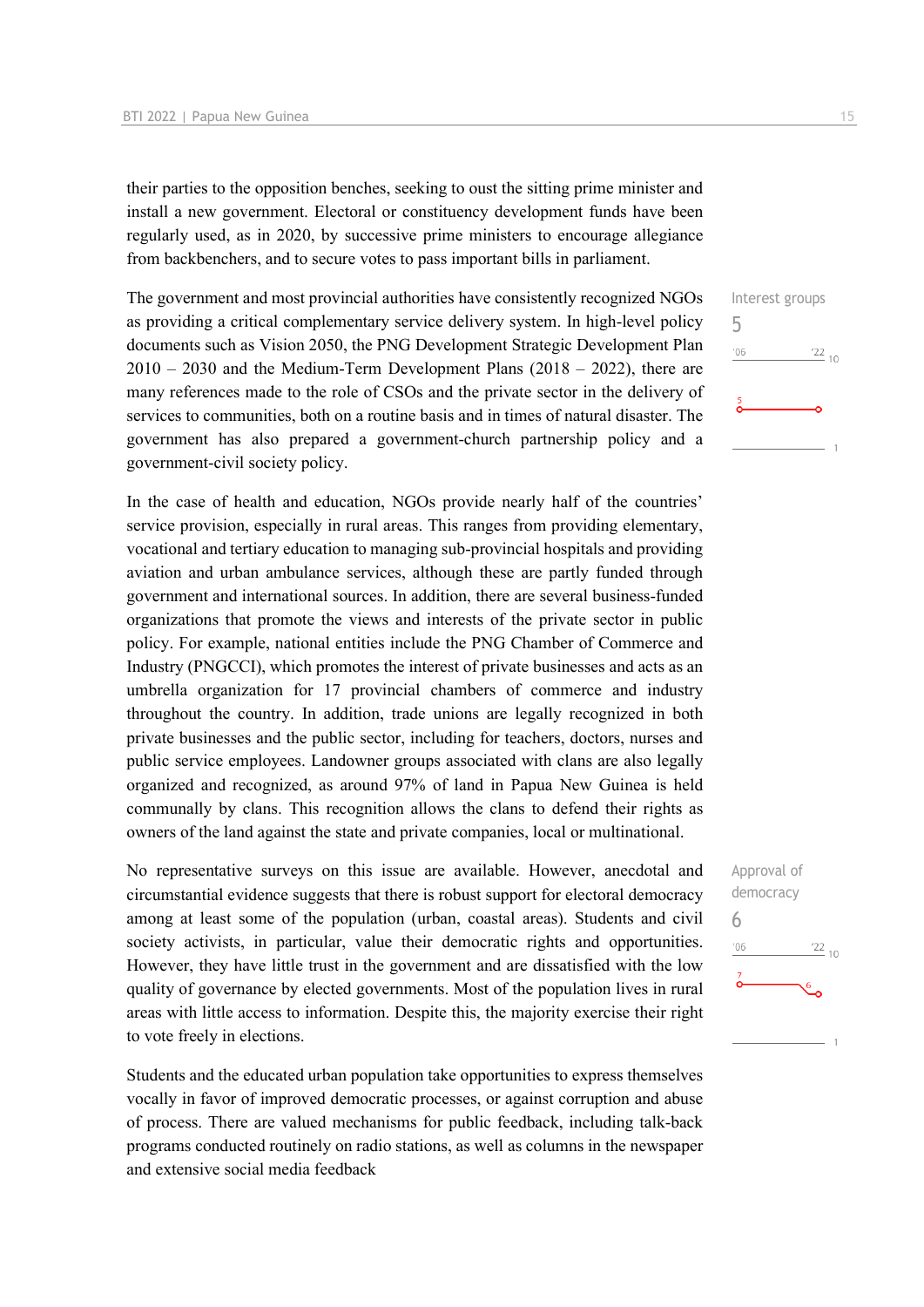This land of 750 languages is more renowned for its social and cultural diversity than for its social or political cohesion, although it has managed to pull through its 46 years of independence with surprising coherence, considering the challenges. Much early effort before and during the early years after independence went into generating a sense of national unity.

Apart from churches, there are relatively few autonomous, self-organized groups, associations or organizations that operate across the country. The cultural and political fragmentation inherent in the clan system tends to resist the development of bridging social capital and complicates the process of developing national identity and solidarity. Moreover, competition for land and resources has created tensions, giving rise to a sense of threat and feelings of marginalization, regionalism and division. Social capital is strong at the clan level, but trust and cooperation among clans is not a "natural" means of building social capital. Earlier initiatives to create unity through national institutions have largely failed. There is a small level of interprovincial cooperation and coordination established mostly through welfare networks addressing family issues, sexual violence, and other gender- and humanitarian-related issues.

## II. Economic Transformation

#### **6 | Level of Socioeconomic Development**

Poverty is structurally ingrained. Despite rapid urbanization, Papua New Guineans still have widespread access to land and natural resources, which largely meet the poorer people's subsistence needs. The formal sector still provides only about onesixth of the country's employment, with the balance of the working-age population securing their livelihoods from subsistence production and informal sector cash-crop output, processing and marketing, plus goods and services in the urban informal economy.

The Asian Development Bank and other institutions have determined the national poverty rate in PNG to be approximately 37.5%, with 56.6% of the population deemed to be living in multidimensional poverty and 25.8% in severe multidimensional poverty.

PNG's Human Development Index (HDI) score is 0.555 (2019), ranking the country at 155th place out of 189 countries. This is a slight decline since 2017, when it was 151st, but is better than its 158th-place showing in 2014. This puts PNG at the bottom of the middle-income countries using the UNDP's criteria. This was a pre-COVID-19 assessment, and no doubt significant shifts will be reflected in 2020. The Gender Inequality Index value for PNG for 2019 was 0.725, slightly down from the 2017

#### Question Score

## Social capital 4  $106$  $\frac{22}{10}$



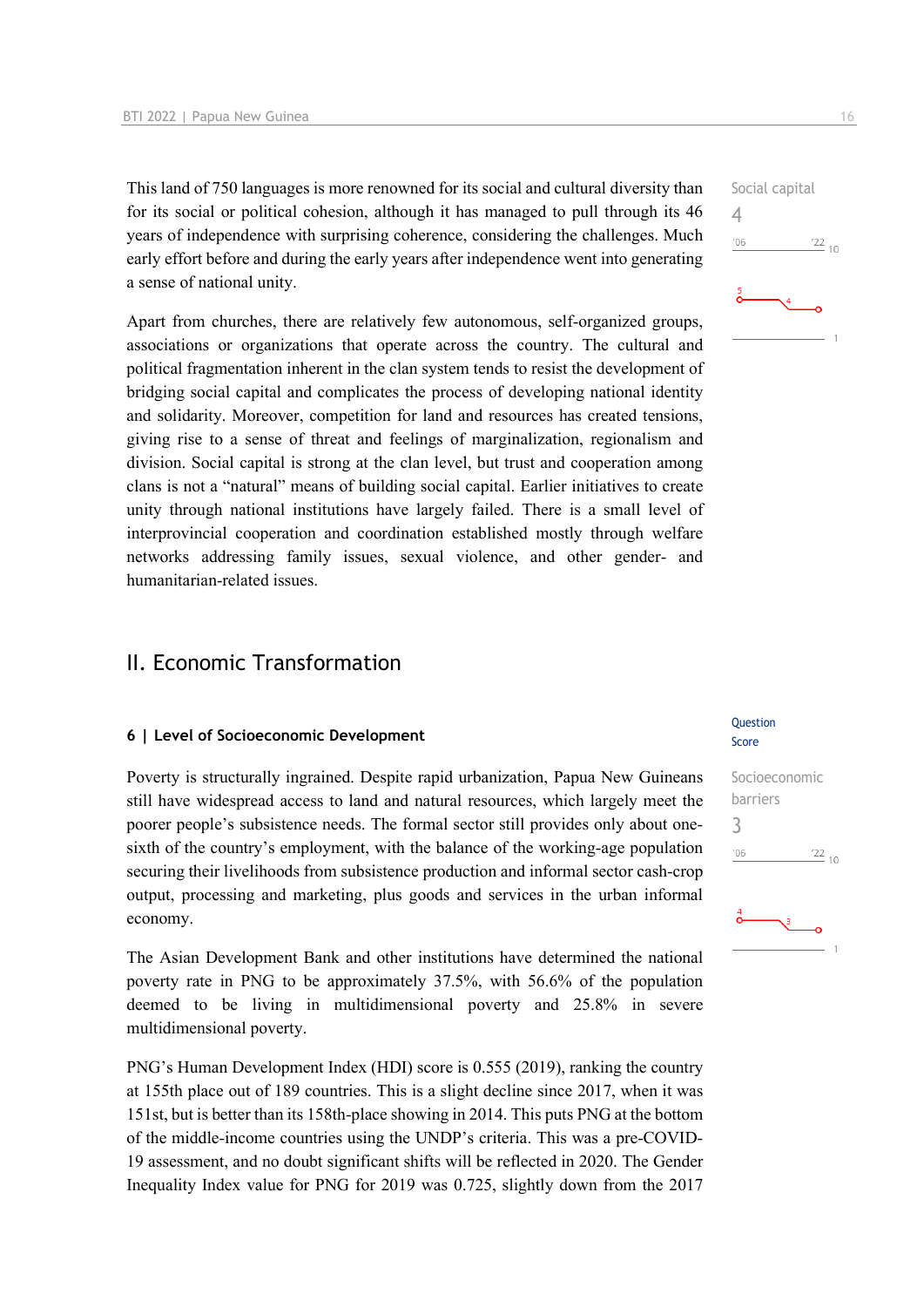figure of 0.741, perhaps reflecting the absence of any female national legislators in the parliament or in the executive since the 2017 election. The main driver for PNG's relatively high (middle-income) HDI ranking is its GNI per capita, which was recorded by World Bank at \$4,301 for 2019. This indicator is driven by extractive industry resource wealth, although this is inconsistent. To date, however, this has failed to translate fully into broader-based formal-sector employment growth or economic opportunities – or even, in recent years, into revenue. There have been rising geographical disparities in wealth over many years in favor of urban centers, partly fueled by private investment and higher public expenditure in these centers, as well as the challenges of accessing remoter rural areas.

|               | 2017                     |                |         | 2020    |
|---------------|--------------------------|----------------|---------|---------|
| S M           | 22742.6                  | 24109.5        | 24829.1 | 23591.5 |
| %             | 3.5                      | $-0.3$         | 5.9     | $-3.9$  |
| $\%$          | 5.4                      | 4.7            | 3.6     |         |
| $\frac{0}{0}$ | 2.5                      | 2.4            | 2.4     | 2.7     |
| % of GDP      | 0.7                      | 4.7            | 1.3     |         |
| $\%$          |                          |                |         |         |
| %             | $\overline{\phantom{a}}$ | ÷,             |         |         |
| \$ M          | 5347.8                   | 5450.8         |         |         |
| % of GDP      | 32.5                     | 36.7           | 40.0    | 48.9    |
| \$ M          | 17223.7                  | 17723.6        | 18744.7 | 17971.0 |
| \$ M          | 2785.6                   | 2779.3         | 2363.0  | 1325.7  |
| % of GDP      | $-2.5$                   | $-2.6$         | $-5.0$  |         |
| % of GDP      | 12.6                     | 13.2           | 13.0    |         |
| % of GDP      | ä,                       | $\blacksquare$ | ä,      |         |
| % of GDP      | 2.0                      | 1.9            |         |         |
| % of GDP      | 1.7                      | 1.7            |         |         |
| % of GDP      |                          |                |         |         |
| % of GDP      | 0.4                      | 0.4            | 0.4     | 0.4     |
|               |                          |                | 2018    | 2019    |

Sources (as of December 2021): The World Bank, World Development Indicators | International Monetary Fund (IMF), World Economic Outlook | Stockholm International Peace Research Institute (SIPRI), Military Expenditure Database.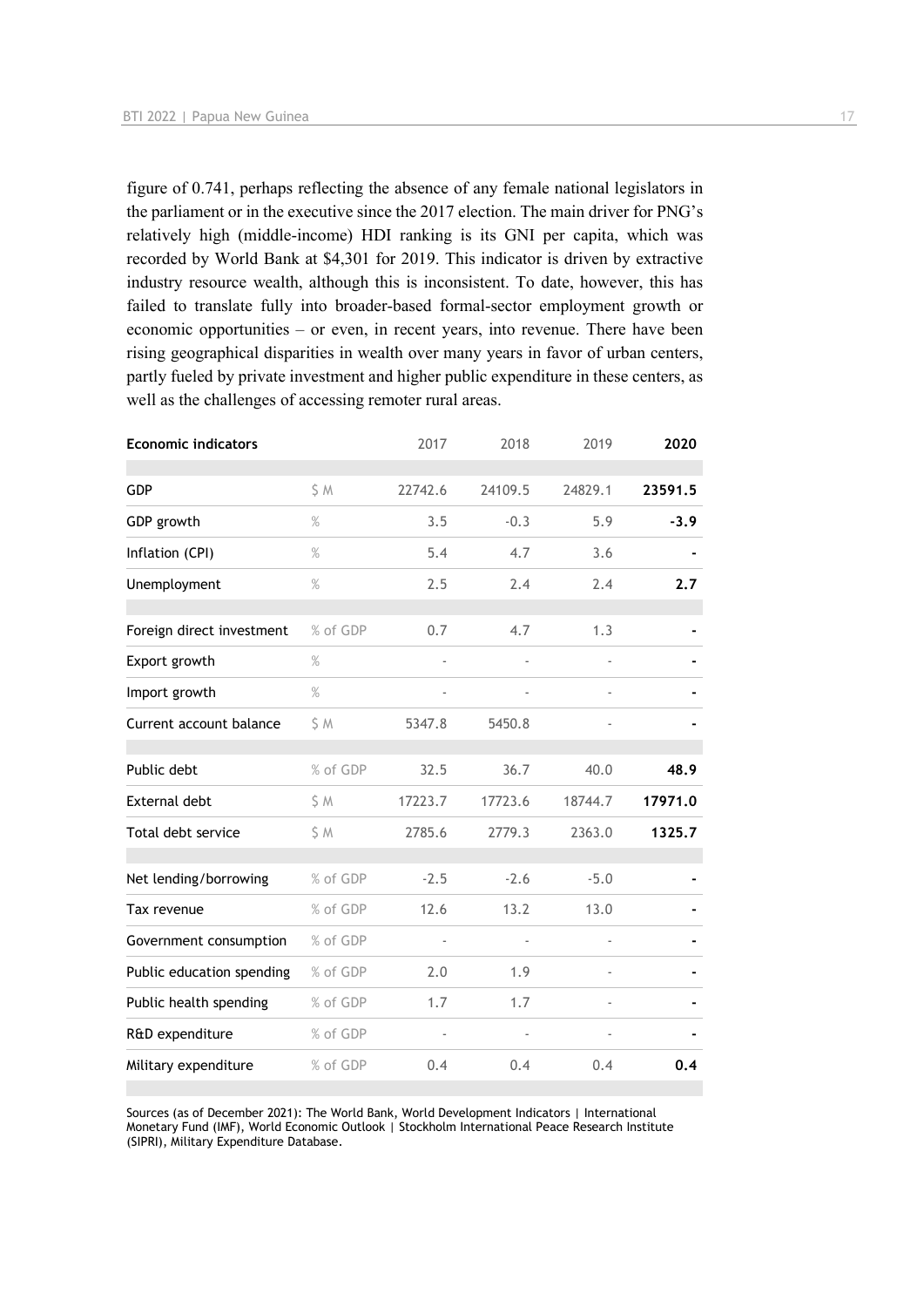#### **7 | Organization of the Market and Competition**

Large businesses are largely foreign-owned or majority-foreign-owned, apart from state-owned enterprises (largely comprising utilities and a major mine) and those owned by the two main pension funds, plus various resource-project landowner companies. In most industries (apart from transport, retail and security) there is little real competition, partly owing to continued state monopolies over certain utilities and some services, the population's still relatively limited market and purchasing power, the strongly dispersed domestic market, licensing restrictions (including over tree crop exports), and established market controls.

Apart from palm oil, most agricultural production and domestic marketing is conducted by smallholders and informal sector traders, with participants using customary land for production. Lack of formal land titles and transferability handicaps the entry of informal sector participants into the formal market. Some substantial business operations have also remained informal, avoiding taxation, although increased oversight and cooperation between regulatory offices is seeking to address this issue, together with the introduction in 2020 of concessional taxation arrangements for informal businesses seeking to transition into the formal sector. Many relatively substantial businesses (including foreign-owned enterprises) operate largely on a cash-only basis.

The Marape government has made the issue of national ownership and benefits a key part of its agenda, emphasizing the vision of "taking back PNG" and local wealth creation, including increased state and landowner stakes in resource projects. This came to a head in 2019 with demands for higher equity stakes and new benefit sharing arrangements for the major prospective LNG projects (Papua LNG and P'nyang). These projects were significantly delayed as a consequence. In April 2020, the government announced that the operating license for the long-established Porgera Gold mine (run by Barrick Gold Ltd) would not be extended but would instead be taken over by the state.

In the World Bank's Ease of Doing Business survey for 2020, Papua New Guinea was ranked at 120th place out of 190 countries, significantly down from its 2019 ranking of 108th. This reflected a substantial decline from 72nd place to 118th in the area of access to electrical connection, despite improved generating capacity in the country's capital. A slight further deterioration was seen in the areas of paying taxes, from 111th place to 118th, reflecting both the high level of corporate tax rates and the very large numbers of transactions required, and partly reflecting increased pressure to improve tax collection given the still-large budget deficit. On most measures the ranking remained virtually steady, with continued very low rankings for enforcing contracts (173rd), starting a business (142nd) and resolving insolvency (144th), but a slight improvement in trading across borders (125th), despite a  $\frac{22}{10}$ 

Market

4 $-06$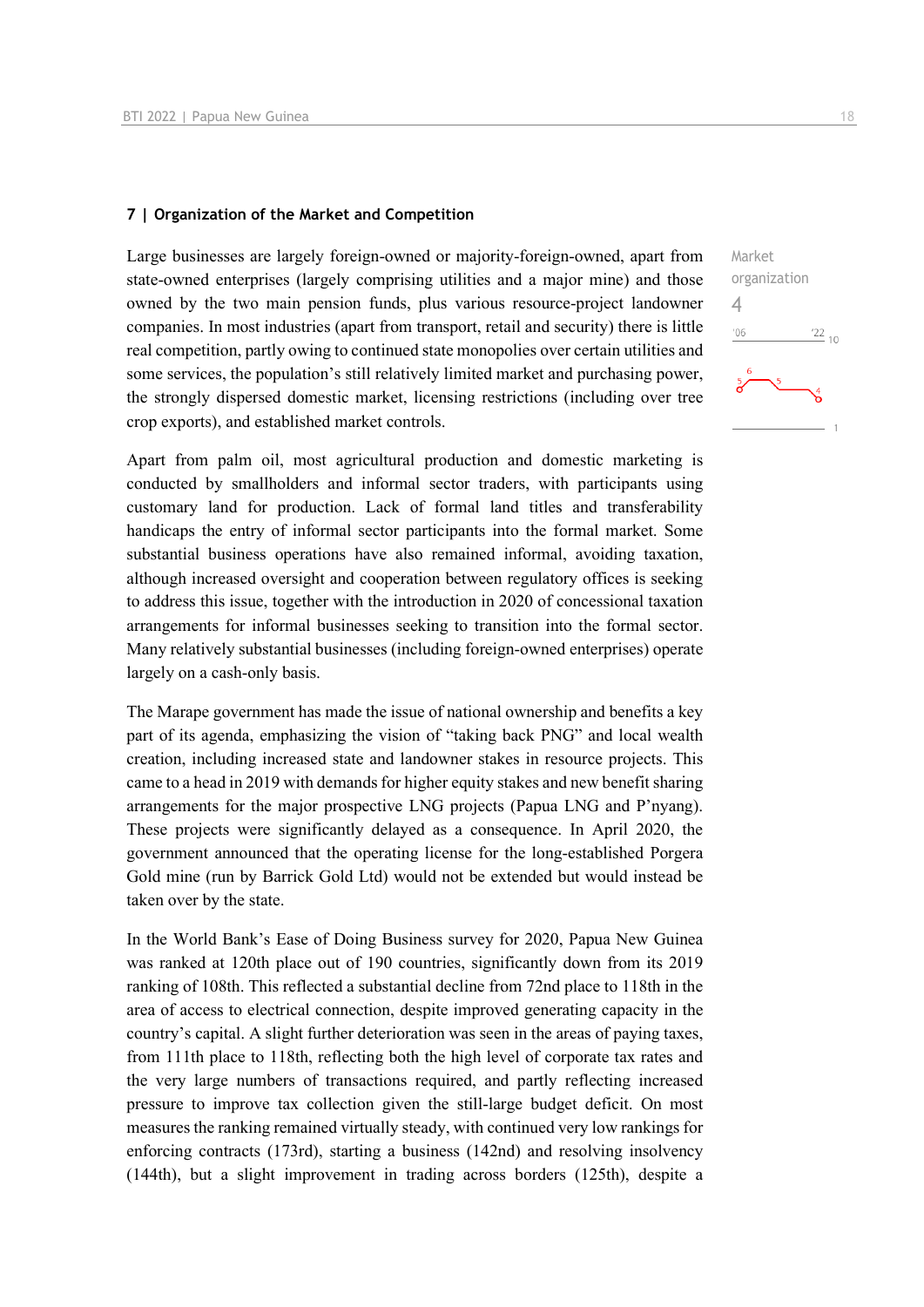continued shortage of foreign exchange over recent years. Accessing credit remained the strongest measure (48th), although it should be noted that credit is in fact largely unavailable to small or agricultural businesses, particularly those utilizing customary land, which comprises nearly 97% of PNG's land area.

The Independent Consumer and Competition Commission (ICCC), established in 2002, oversees markets and enforces competition, including markets subject to price controls. During 2020 many of the ICCC's reviews were deferred, notably in the areas of rice and flour, as well as water and sewage pricing. These were slated to be conducted in 2021 instead. The financial sector is heavily distorted, with a single bank, BSP, controlling some 80% of the market, despite the fact that the main regulator for the financial sector is the central bank. Most oversight functions for the telecommunications market have been transferred to National Information and Communications Authority (NICTA).

The ICCC also administers consumer protection provisions. A review of consumer and competition rules and responsibilities was conducted in 2017, which found the laws and organizational arrangements to be inadequate and fragmented. After a wideranging process of consultation, a National Competition Policy was approved by the government in 2020 and was expected to be implemented in 2021. Additional regulatory reforms were planned for 2021 to strengthen the framework, including provisions that would give the ICCC the power to address cartels, bid rigging and market sharing. A review of the effectiveness of existing public procurement mechanisms was also planned.

As PNG has a relatively small domestic market, as well as high internal transport and processing costs, most export goods are shipped out as mineral or agricultural raw materials. Most processed goods and extensive consumer goods, including diverse food products, including some new (grain-based) staples, are imported. PNG has had a substantial current account and trade surplus since 2014, when construction of the PNG LNG facility was finished and LNG exports commenced. With the outbreak of COVID-19 in 2020, which led to reduced commodity prices and disruptions to trade (and a halt to international tourism), the value of export goods from PNG fell in the second and third quarters to 74% and 72% of the 2019 values, and import values also fell to 69% and 82% of their 2019 levels for the same quarters. The country's total goods exports for 2019 were valued at \$9.1 billion, followed by an estimated \$7.7 billion for 2020 (or 39% of forecast GDP), with goods imports at \$3.3 billion for 2019 and an estimated \$2.8 billion for 2020. The balance of services flows the other way, with an estimated \$1.2 billion of imported services for 2020, against \$0.3 billion of exported services, including from tourism.

In 2017, the government introduced a National Trade Policy 2017 – 2032 to "send a strong signal to the international community that PNG is open for business." A National Trade Office was established in 2020, as planned under the National Trade Policy, and is slated to receive a program of technical support (under USAID)



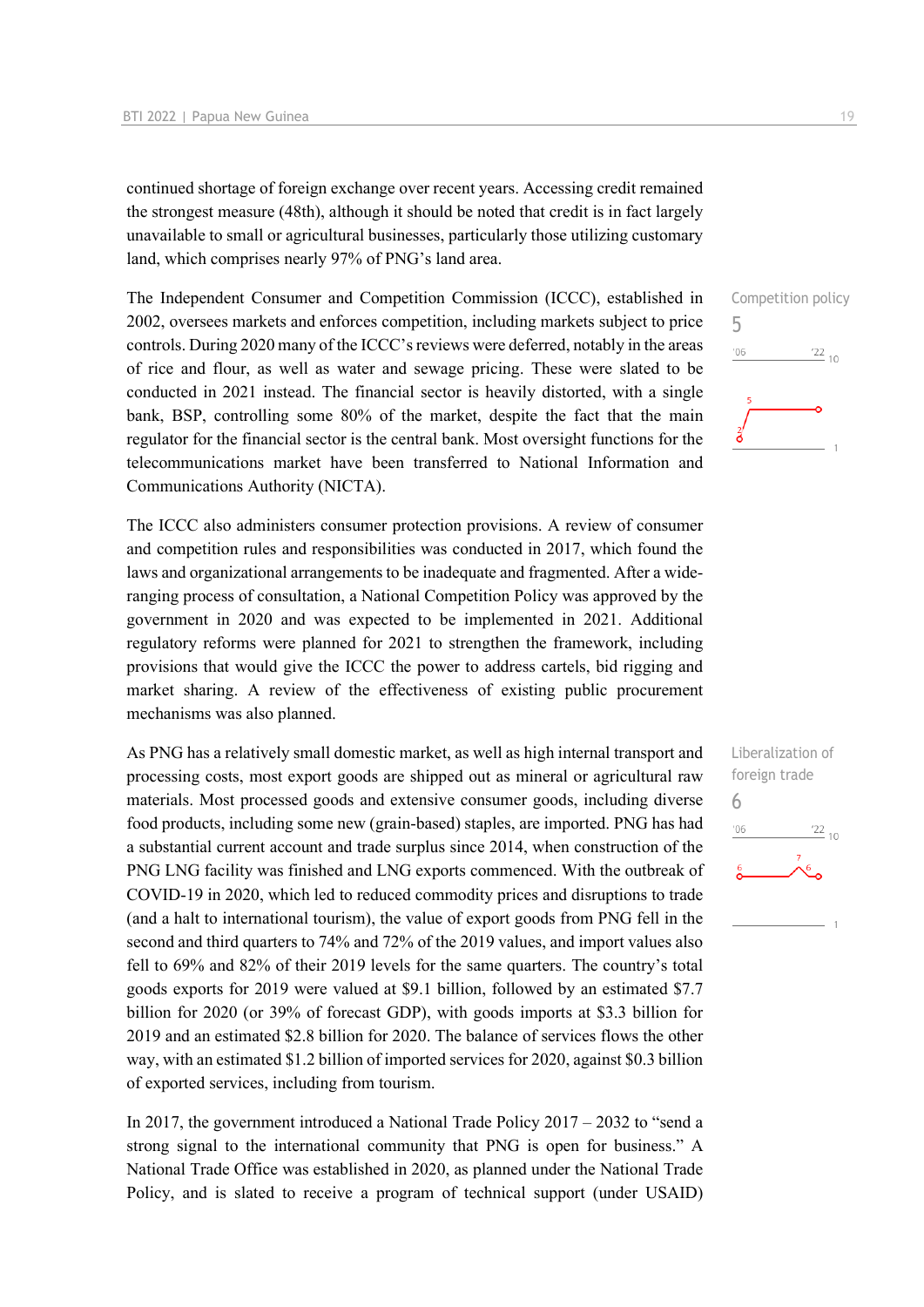commencing in 2021. WTO noted positively that the average applied tariff rate in 2019 was 3.9%, down from 5.1% in 2010, but expressed concern that several applied tariff rates exceeded the bound rates, and that tariffs had recently been increased for more than 300 products.

A committee has been established to review the current tariff rates so as to ensure greater logic and consistency, notably with regard to the increases introduced in the 2019 budget, when protective arrangements for selected domestic products (notably milk/dairy products, poultry, flour, tinned fish, wood products) were imposed. There has been some alignment of the trade policy with the Foreign Investment Regulatory Authority (FIRA) bill, with the former restricting public contracts below \$2.9 million to PNG-owned firms, and requiring that 50% of contracts with a value between \$2.9 million and \$8.7 million be awarded to PNG-owned firms. Although the FIRA legislation was put on hold in early 2019, it remains pending, and may be addressed by parliament in 2021.

The IMF's 2019 Article IV Consultation report, released in April 2020, indicated that "the financial system appears to be adequately capitalized, and non-performing loans moderate, but banks may be vulnerable." As the country's central bank, the Bank of PNG (BPNG), moves toward greater exchange rate flexibility, it is important to ensure that the banking system is able to manage exchange rate risks. Recent BPNG stress tests of bank balance sheets suggests that they can cope with significant exchange rate adjustments. A larger concern is with the financial health of the large state-owned enterprises (SOE) clients that are banks' clients. Several SOEs are essentially bankrupt, and banks will need to be adequately provisioned to deal with insolvencies. The IMF also commended the country's "substantial progress with strengthening its anti-money-laundering and terrorism financing framework, but challenges remain." This progress has particularly been driven by the establishment of the central bank's Financial Analysis and Supervision Unit (FASU), which has greater capacities, coordination abilities and authority than the small unit hitherto attached to the police.

Although Standard and Poor's reduced the country's credit rating on 29 April 2020 from B to B-, largely based on forecasts of COVID-19's impact on the economy, the credit rating for BSP, PNG's largest commercial bank, remained at B through 2020, where it had been since April 2018. Concern over foreign exchange and exposure due to government lending remain, as the government has sustained major annual deficits since 2012, leading to rising total levels of debt, owed especially to domestic banking and financial institutions.

BSP controls some 80% of the commercial market (and a higher portion in the rural centers). The commercial banking business is shared with Kina Bank, which has been on a rapid growth path over the past two years, acquiring the retail and SME commercial components of the long-established ANZ bank, and, in the second half of 2020, gaining ground in its proposed acquisition of the other (also longestablished) commercial bank in PNG, Westpac.

Banking system 5'06  $\frac{22}{10}$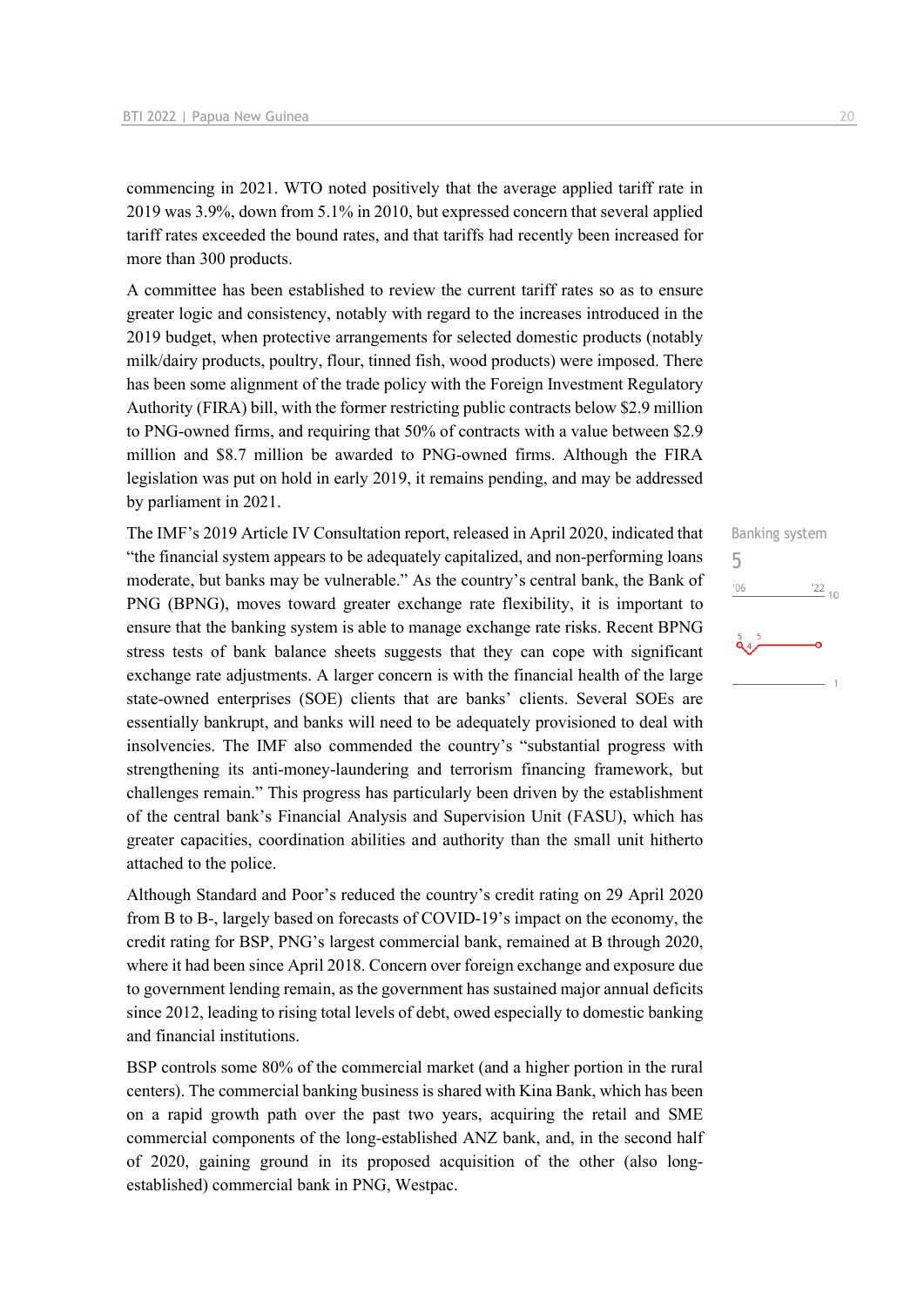Despite its growth, apparent dynamism and enhanced capitalization, via the Sydney and Port Moresby stock exchanges and with a significant equity stake acquired by the Asian Development Bank, the consolidation of the commercial banking sector under a duopoly of two banks is a concern in terms of the provision of competitive banking services. The spreads on both foreign exchange and lending/borrowing rates are already high by both regional and international standards. Kina Bank's absorption of two banks and their respective systems will also impose significant transitional challenges.

#### **8 | Monetary and fiscal stability**

Since 2014, the exchange rate regime has been classified as a crawling peg (against the U.S. dollar). There has been a slow trend of depreciation in the nominal kina exchange rate since 2012, which in the face of a positive inflation differential with its trading partners, has kept PNG's real exchange rate constant. While the commencement of LNG exports in mid-2014 pushed the current account into a large surplus of around 25% of GDP, the offsetting deficit in the financial account, driven largely by dividend and loan repayments by resource owners, has created a persistent excess demand for foreign exchange at the prevailing exchange rate. In 2020, falls in commodity prices due to the COVID-19 pandemic significantly reduced PNG's export earnings, and the current account was forecast to fall to around 15% of GDP. With only partial adjustment in financial outflows, this will result in a significant external financing gap of around 4% of GDP (\$1 billion) before reserve drawdowns. Of the shortfall, \$700 million will be met by loans from the IMF and multilateral development banks and the remainder by reserve drawdowns or import compression.

Since 2015, in the face of the foreign exchange shortage, the Bank of Papua New Guinea (BPNG) has rationed the market's access to foreign exchange though the provision of guidance to commercial banks on allowable transactions; the goal has been to protect foreign exchange reserves, rather than allowing the exchange rate to depreciate.

The foreign exchange shortage has exacerbated the low levels of liquidity in the banking system, as firms are unable to repatriate profits or pay overseas invoices or loans. This limits the effectiveness of the interest rate channel of monetary policy, an ongoing challenge for the BPNG. Domestic credit growth was -7.9% in 2018, reflecting lower growth in economic activity in part due to disruptions from a large earthquake in the highlands, but recovered to a more normal 12.7 % in 2019 as economic activity improved. It was expected to grow by around 6% in 2020 in spite of the global pandemic. The inflation rate, which usually trends at around 6%, fell from 4.8% in 2018 to 3.1% in the first quarter of 2020, reflecting low imported inflation due to subdued inflation among PNG's trading partners, slow kina depreciation and stable prices for seasonal produce. Some upside risks to inflation exist due to possible coronavirus-related disruptions to domestic and external supply chains.

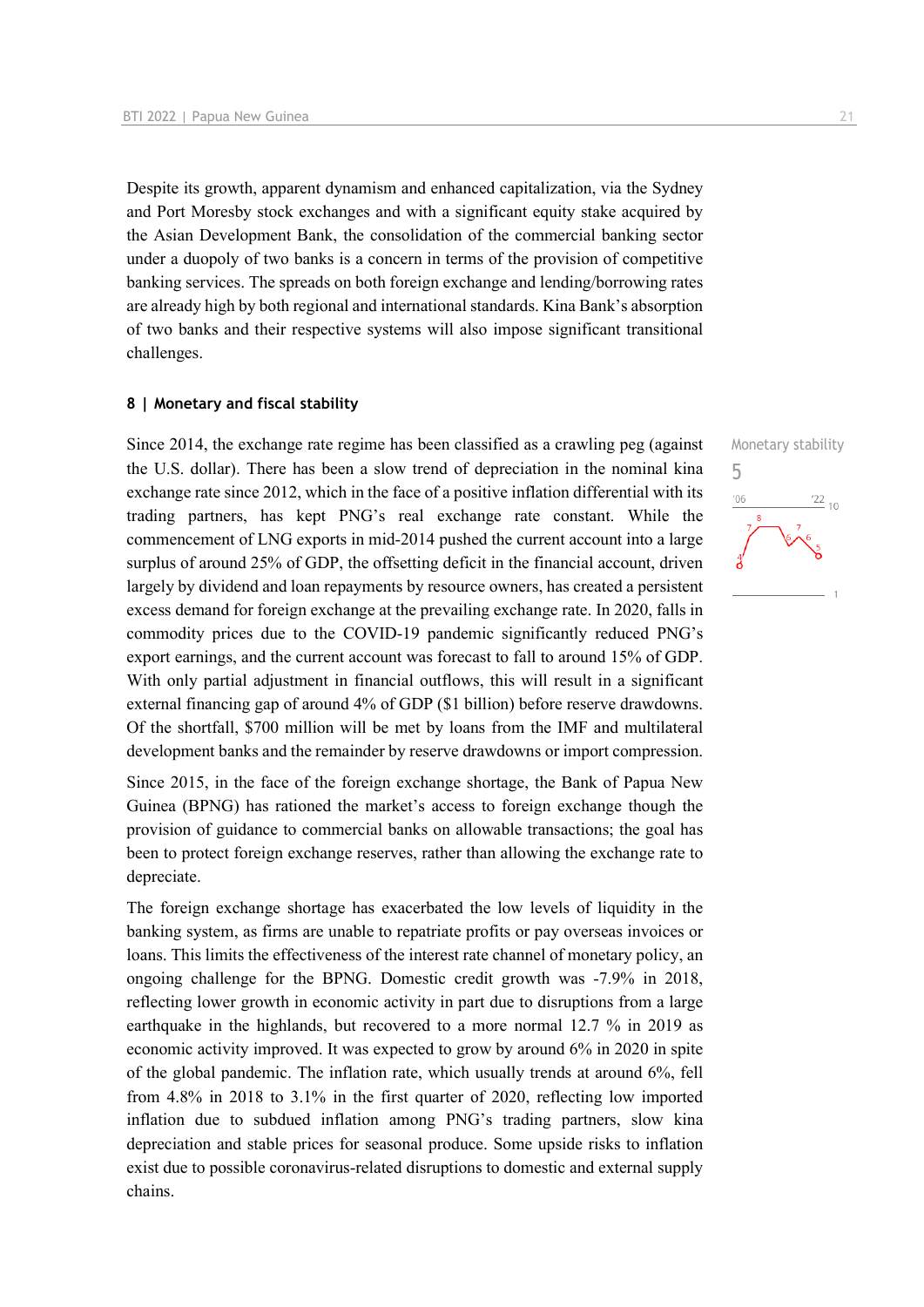There has been a sequence of historically high budget deficits over the past decade, peaking at 9.7% of GDP in 2013, falling to a low of 2.5% in 2017, increasing in 2019 to 4.1% and projected at 6.4% in 2020. The improvements in the middle years of the decade were the result of significant fiscal consolidation, driven primarily by expenditure cuts and recent improvements in revenue streams. In 2018, the government implemented the Medium-Term Revenue Strategy to increase revenue through improved tax compliance. Tax revenue increased substantially in 2018 relative to 2017, owing to improved compliance and an increase in resource revenues due to higher commodity prices. The more recent upward trend in the budget deficit has been driven by personnel cost overruns and significant government revenue declines in 2020 due to the COVID-19 pandemic, leading to a jump in the forecast fiscal deficit to 3% of GDP.

PNG has in place a medium-term fiscal strategy (MTFS) for the period 2018 to 2022, which together with the Fiscal Responsibility Act places an interim limit on the ratio of government debt to GDP of 35%, with the normal limit of 30% to be restored over time. However, this interim limit has been breached, with a ratio of 36.8% reached in 2018; this rose to 39.0% in 2019 and is forecast to rise to 43.5% in 2020 due to the COVID-19 pandemic. According to current projections, the budget deficit will fall to 4.1% of GDP in 2021 and 3.7% in 2022, with the debt-to-GDP ratio forecast to remain above 42% until 2025. These forecasts must be taken in the context of the high level of uncertainty around the economic outlook for PNG as it deals with the pandemic.

#### **9 | Private Property**

Domestic and foreign private entities can set up, own, operate and sell businesses, subject to certain restrictions on foreign companies. The Investment Promotion Act prohibits expropriation. Specific industries are also subject to sectoral legislation, such as the mining, oil and gas, forestry and fisheries acts, which specify companies' rights to conduct business activities; obtain licenses and permits; and own, extract, process and trade the products secured from their permit or license areas. Amendments made in 2020 to the Mining Act and the Oil and Gas Act are considered to weaken companies' security in conducting exploration, while making state agreements less advantageous for oil and gas companies.

Most land in PNG is subject to customary ownership, with only urban land and small portions of rural land under state ownership. Land ownership is restricted to citizens, with legitimate access to land for businesses, including foreign investors, through state leases. Land administration is notoriously slow, inefficient and problematic, with poor records and sometimes even multiple titles issued, as a result of maladministration and corruption. The land allocation system, utilizing a Land Board, is meant to operate on a competitive basis, subject to zoning conditions, while



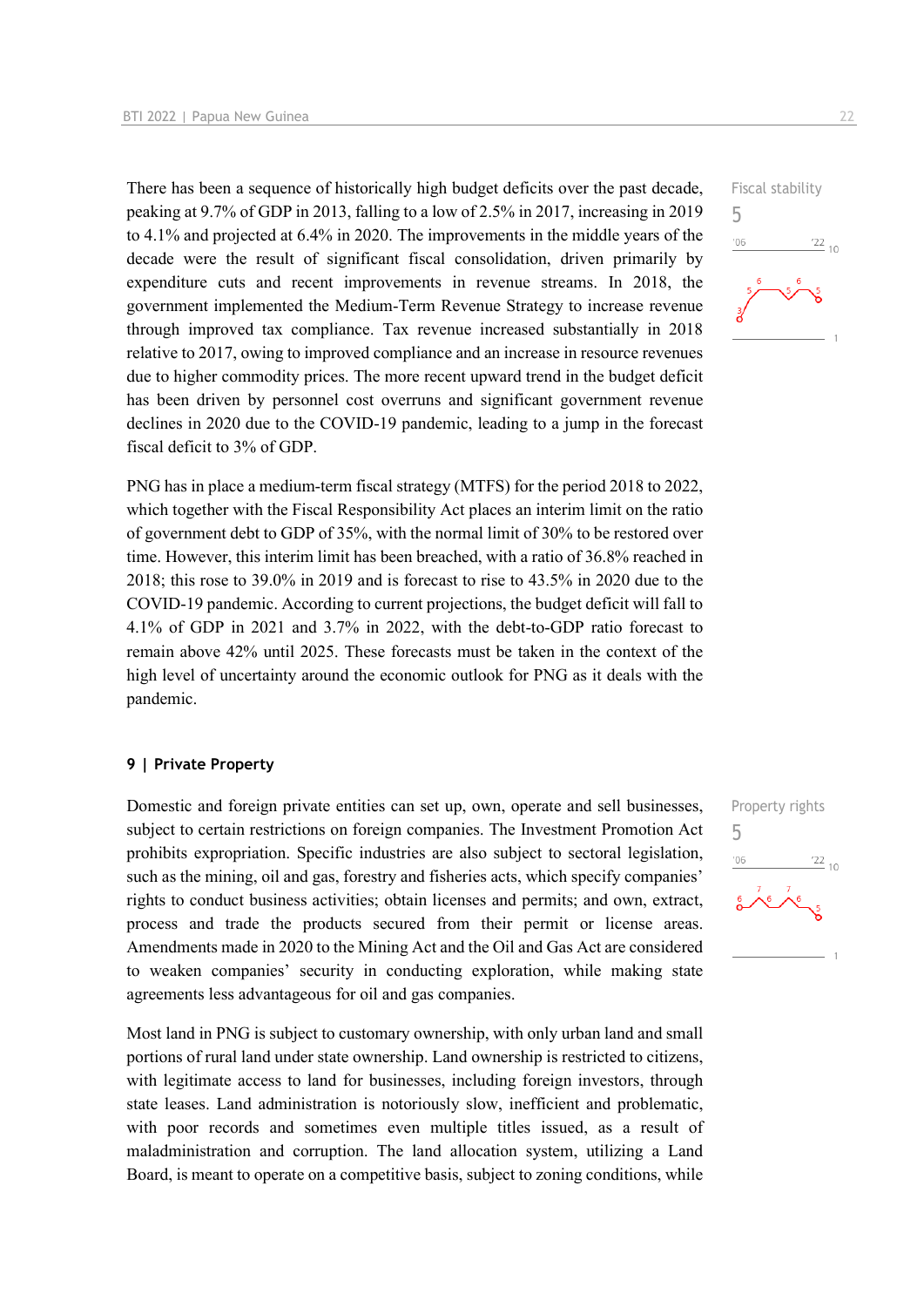giving consideration to need and priority. But the system can be slow and cumbersome, and extensive abuses are reported, with properties exempted from advertising and allocated exclusively to certain officials and favored businesses and individuals. Addressing problems over land administration through the court system can be very time consuming and costly, even for seemingly simple cases, but usually achieves a fair outcome given time and expense. A National Land Use Planning mechanism was under preparation in 2019/20, entailing extensive consultation, with the goal of reconciling different land use priorities at the national and local levels

The state has a legal entitlement under the Mining Act and Oil and Gas Act to acquire up to 22.5% equity in oil and gas projects and 30% in mining projects (on a sunk-cost basis). It has in fact taken up equity in major mines but has long since resold most of these shares. Concern has developed in the industry over the state's non-renewal of the special mining lease for the major Porgera gold mine in Enga province in April 2020 and its subsequent assumption of the lease, leaving the mine closed for the rest of the year. With the recent amendment to the Mining Act, the state can more readily secure the title for both new and existing mining projects, while the amended Oil and Gas Act would subordinate project agreements to prevailing fiscal and other measures.

The state retains equity stakes in entities in the gas, mining, power, post and telecommunications, aviation, banking, motor vehicle insurance, ports and utility sectors, as well as in provincial businesses. Some of these enterprises, such as PNG Power, are financially struggling; ADB analyses have shown them to be uncompetitive and poor performers, imposing a high cost on businesses and household users. Private business, including foreign direct investment, is generally encouraged. However, for several years, government policy initiatives – notably the SME policy – have proposed restricting certain business activities to local ownership. Certain legislative amendments (including for the Mining, Oil and Gas, and Public Procurement acts) have granted the state and local entities the right to greater equity and control over resource projects, while reserving smaller building or supply contracts (notably under \$3 million) to PNG-owned companies.

The Reserved Activity List, which forms part of the SME policy launched in 2016, expanded the list of business activities restricted to PNG-owned companies. Considerable uncertainty regarding the implications of this policy persists. The list cover a diverse range of micro and SME businesses in the agriculture and transport sector, as well as all enterprises with annual turnover below \$2.5 million. After business organizations expressed consternation, the government of the time held off on passing the measure, but the draft legislation remains on the parliament's agenda. With the change of government in May 2019, a stronger "take back PNG" policy was espoused, although in practice, relatively recently arrived overseas entrepreneurs have expanded their ownership or control of retail, construction, forestry and other business activities, even down to the micro-enterprise level, widely bypassing formal systems.

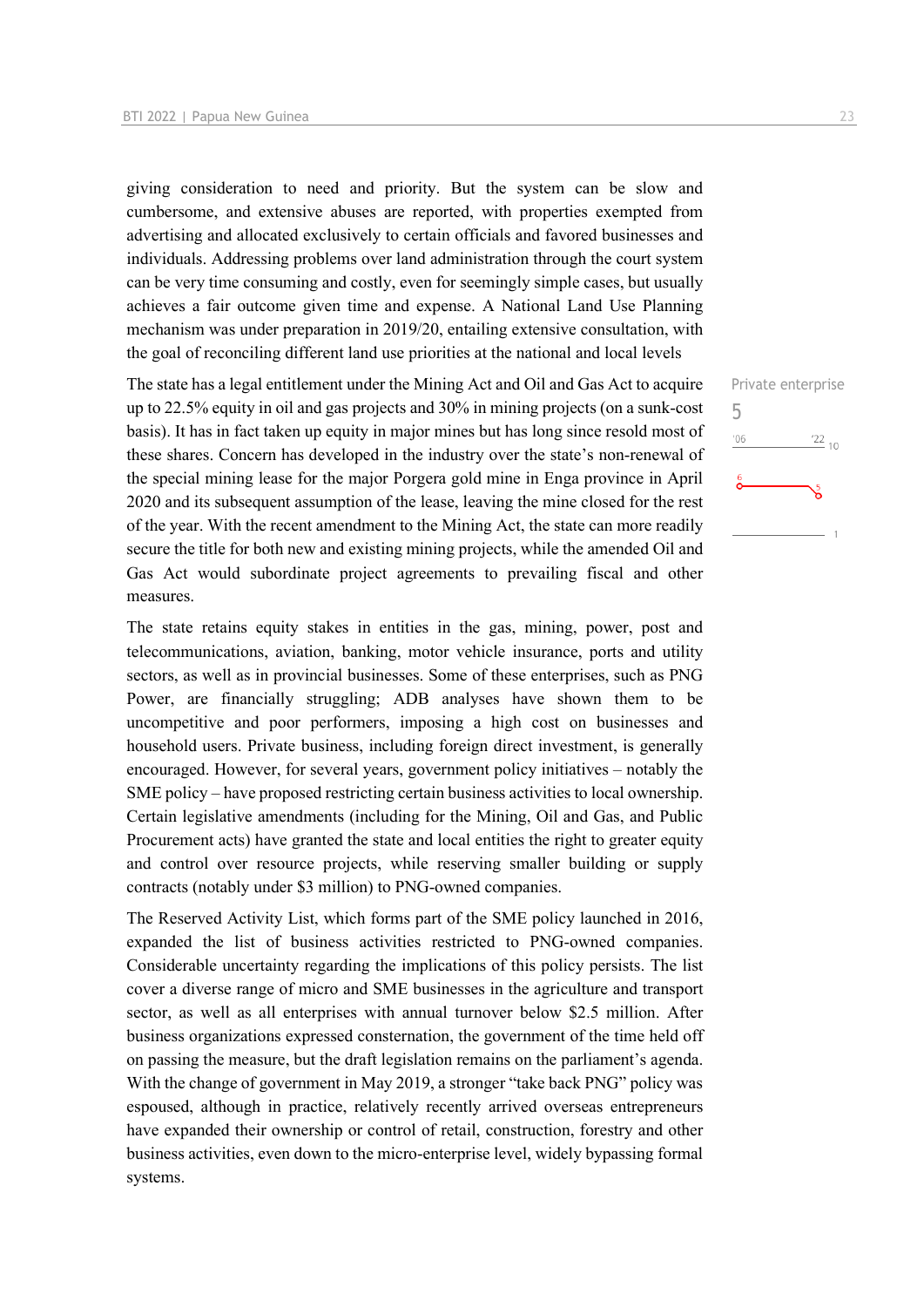#### **10 | Welfare Regime**

Most people (approximately 83% of the active workforce) work outside the formal sector and are dependent upon their own land, gardens and coastal waters for subsistence or cash sales, or upon other informal economic activities for their livelihoods. The elderly largely depend upon their own capacity to produce and trade produce from their own gardens; if incapacitated or during times of natural disasters, they depend largely upon family members, clans or communities.

The state provides no nationwide social protection system, and only basic health services and partially subsidized education services. Workers in the formal sector send an estimated average of 10% of their income each year to families and communities in their home provinces, largely in rural areas. These funds help pay for school fees, medicines, homes, water storage and the fulfillment of traditional exchange and other social obligations.

Formal-sector employees, except in small enterprises with less than 15 employees, are required by law to contribute to pension funds, with employer contributions also obligatory. These funds can be accessed only upon retirement, or during periods of extended unemployment, although with the COVID-19 pandemic, the government amended the law to enable more immediate access to these savings (in the absence of any state unemployment or other publicly funded relief measures). The New Ireland provincial government provides the country's only public pension and disability support program, although this provides only a token contribution toward recipients' living costs.

The government does provide some relief measures following natural disasters, but with limited population or other public records or financial inclusion, this cannot be transferred directly to households. Rather, as with COVID-19 relief in 2020, this is provided in the form of district grant mechanisms, which are poorly targeted and overseen and highly prone to political patronage and misuse. In late 2020, a system of cash-crop price supports was also instituted to provide wider relief in rural areas, but to date these schemes have been ad hoc, potentially very costly, and poorly designed and overseen.

Although the country's constitution and laws provide the basis for equality of opportunity, structural problems remain, as the political leadership is too weak to implement such critical goals. Structural exclusion remains pronounced in PNG. The poverty rate in PNG is 39.9%, with this share of the population living on less than \$1.90 per day. However, there are wide variations in the poverty experienced between urban and rural areas, and between provinces. A recent survey in the Sepik Region revealed that up to 68% of the rural households sampled there live in conditions of extreme poverty.

Social safety nets 3  $'06$  $122_{10}$  $\ddot{\mathbf{Q}}$  3

| 3   | Equal opportunity |
|-----|-------------------|
| '06 | $\frac{22}{10}$   |
|     | 3                 |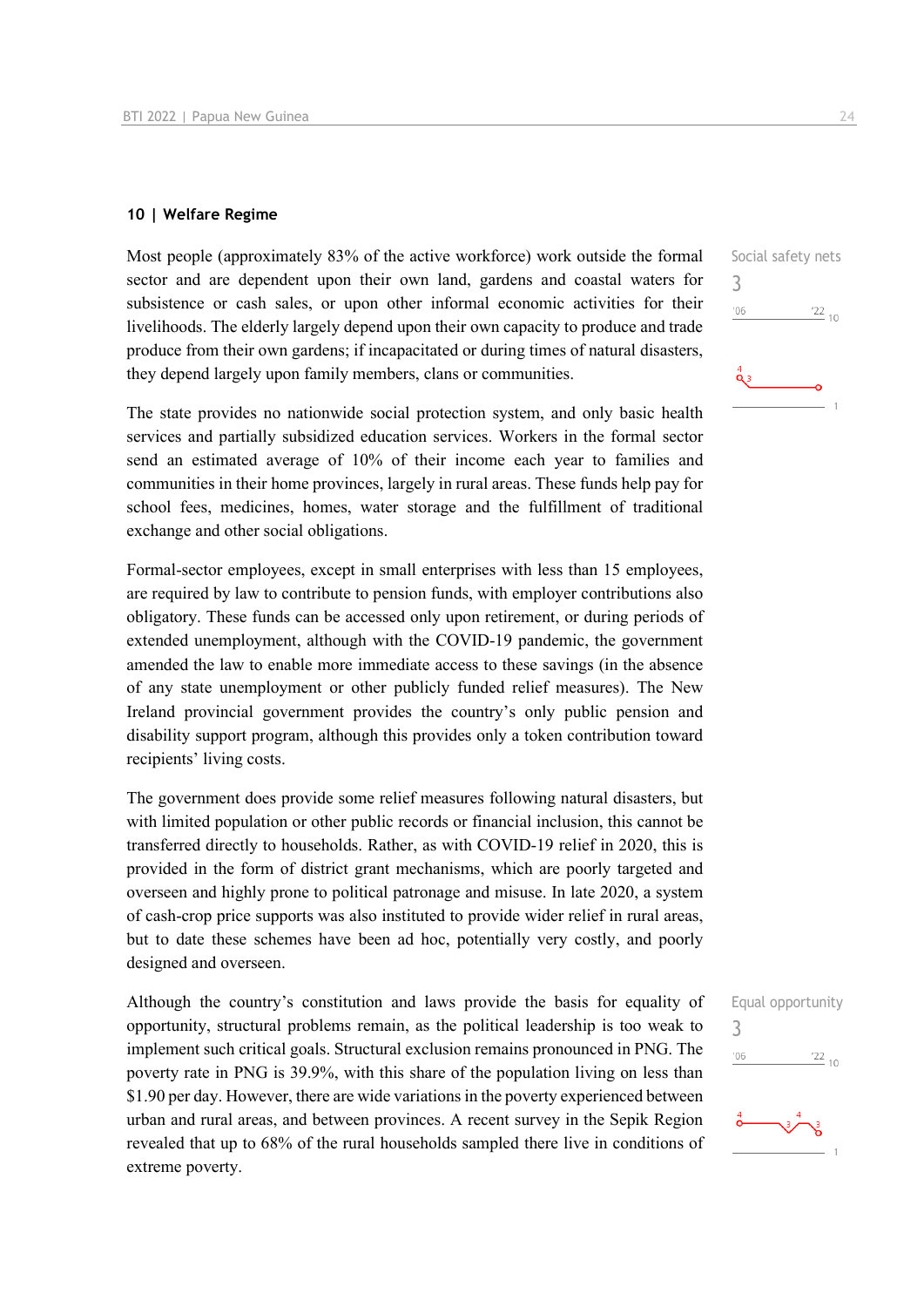The education system aims to provide universal basic education, providing free instruction at the primary level. However, the current structure of the education system pushes out as much as 75% of students before they are able to complete their schooling through grade 12. Only between 1% and 2% of those that complete grade 1 make it to tertiary education. Special measures are taken to try to increase enrollment rates among girls and low-income groups especially at the secondary and tertiary levels. Based on the 2011 national population census, 9.5% of the female population aged 25 and older had at least some secondary education, compared to 15% of males. Only those who complete grades 10 to 12 are given opportunity to further their education or obtain low-level positions such as sales attendants or security guards.

The labor force participation rate among men was 38.6% in the formal economy, and 13.2% among women (2011 census). Women have little role in the political arena. In the 2017 national elections, no female member of parliament was elected, as compared to three female members in the 2012 national elections. Women are largely economically active in the informal sector, though more men are getting involved here as well. The informal economy accommodates many vulnerable people including women with young children, elderly people and disabled people, all of whom may be excluded from the formal economy and who need some flexibility regarding the time and place of their work. However, the downsides are often poor working conditions.

#### **11 | Economic Performance**

After many years of relative economic stagnation, with low or even negative growth rates and similarly poor performance in the formal sector's job market, 2019 saw a firm recovery and a real economic growth rate of an estimated 5.9%. This was largely due to the resources sector and stronger commodity prices, and benefited from the lack of the major natural disasters that struck in 2018.

Real GDP per capita for 2019 (2017 PPP) rose to an estimated \$4,355 according to the World Bank, and GNI per capita to \$4,301 according to UNDP. The country's Department of Treasury initially forecast a sustained positive real growth rate for 2020 of 2.9%. However, the year ultimately brought about a collapse in global trade, a fall in commodity prices and the country's terms of trade, and disruptions to social and economic activity (and fiscal management) associated with the COVID-19 pandemic, as well as the closure of the Porgera gold mine in April 2020. The impact of these changed conditions is estimated to have led to a -3.9% real economic decline for 2020, entailing a -5.8% decline in the resources sector and a -0.2% rate in the nonresources sector.

Headline inflation rates based upon the consumer price index (CPI) were recorded by Treasury/NSO at 3.6% for 2019 and estimated at 4.0% for 2020 (although the World

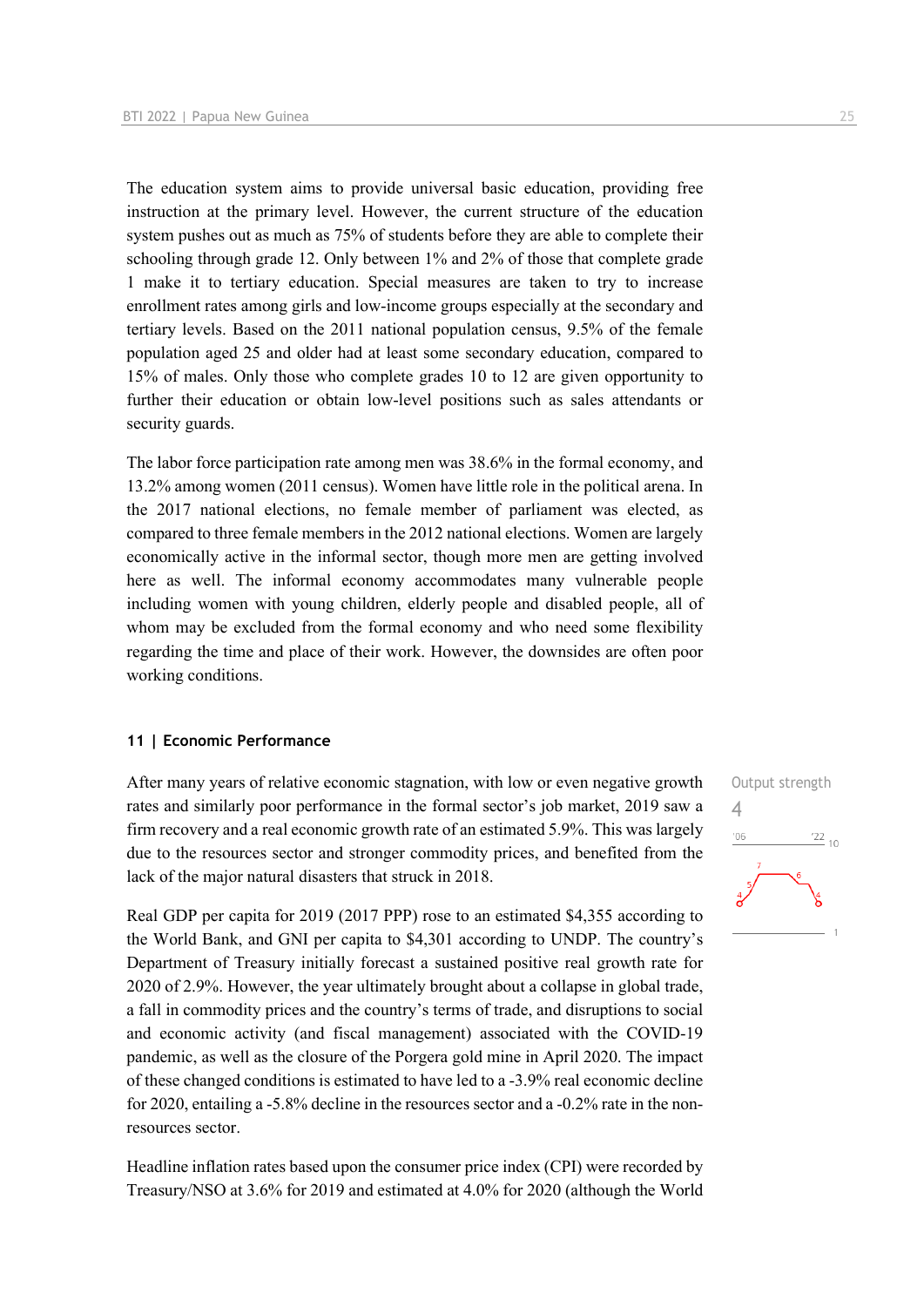Bank has produced a revised estimate of 5.3%, which reflects the leap in some prices during the second quarter related to disruption of agricultural supply chains, plus increased demand for health products associated with the pandemic). The CPI might have been expected to have risen further, but demand was restrained due to recessionary conditions and restraints on travel during the year.

The central bank's employment index showed positive formal employment growth in the year from September 2018 to September 2019, particularly in the mining sector (23%), and manufacturing (9%), but declines in transport (-15%) and construction (- 9%), and in the non-mineral sector overall (-4%), leaving a total 2% gain. For the period from September 2019 to September 2020, the survey indicates an overall formal employment decline of 6.7%, with a 30% decline in the mining sector (largely due to the closure of the Porgera mine), and a total 2.9% decline excluding the mineral sector, reflecting the wider downturn from the first months of COVID-19's impact, and the lack of real alternative stimulus.

The deferral of the expected approvals for the Papua LNG and P'nyang LNG projects in 2019 due to the government's proposed changes to resource-project investment conditions generated added investment uncertainty and delayed major new investment and economic activity that was meant to have commenced in 2020. More positive progress in resolving issues related to Porgera, the Papua LNG project and the Wafi-Golpu copper and gold mine provide some hope (rather than certainty) that Porgera operations will be restored in the second quarter of 2021, and other major projects in 2022.

PNG has run a strong current account surplus since 2014 22% of GDP for 2019 and an estimated 23.8% of GDP for 2020, particularly due to a strong trade balance. This would have declined on the back of lower oil/gas/vegetable oil prices in 2020 but was sustained notably by markedly higher gold prices in 2020. This is in turn offset by the capital and financial accounts, with major outstanding project debts, notably for the major PNG LNG project, and offshore dividends, plus growing government debt servicing, leaving an overall balance of payments deficit of \$366 million, as estimated by the central bank for 2020. This has also been reflected in declining foreign exchange reserves and the steady weakening of the currency, despite central bank support (notably through trading restrictions). Official reserves fell from \$2.3 billion in December 2020 to \$2.0 billion in May 2020 but were expected to rise to \$2.7 billion by year's end, largely reflecting loans from the IMF and other international sources.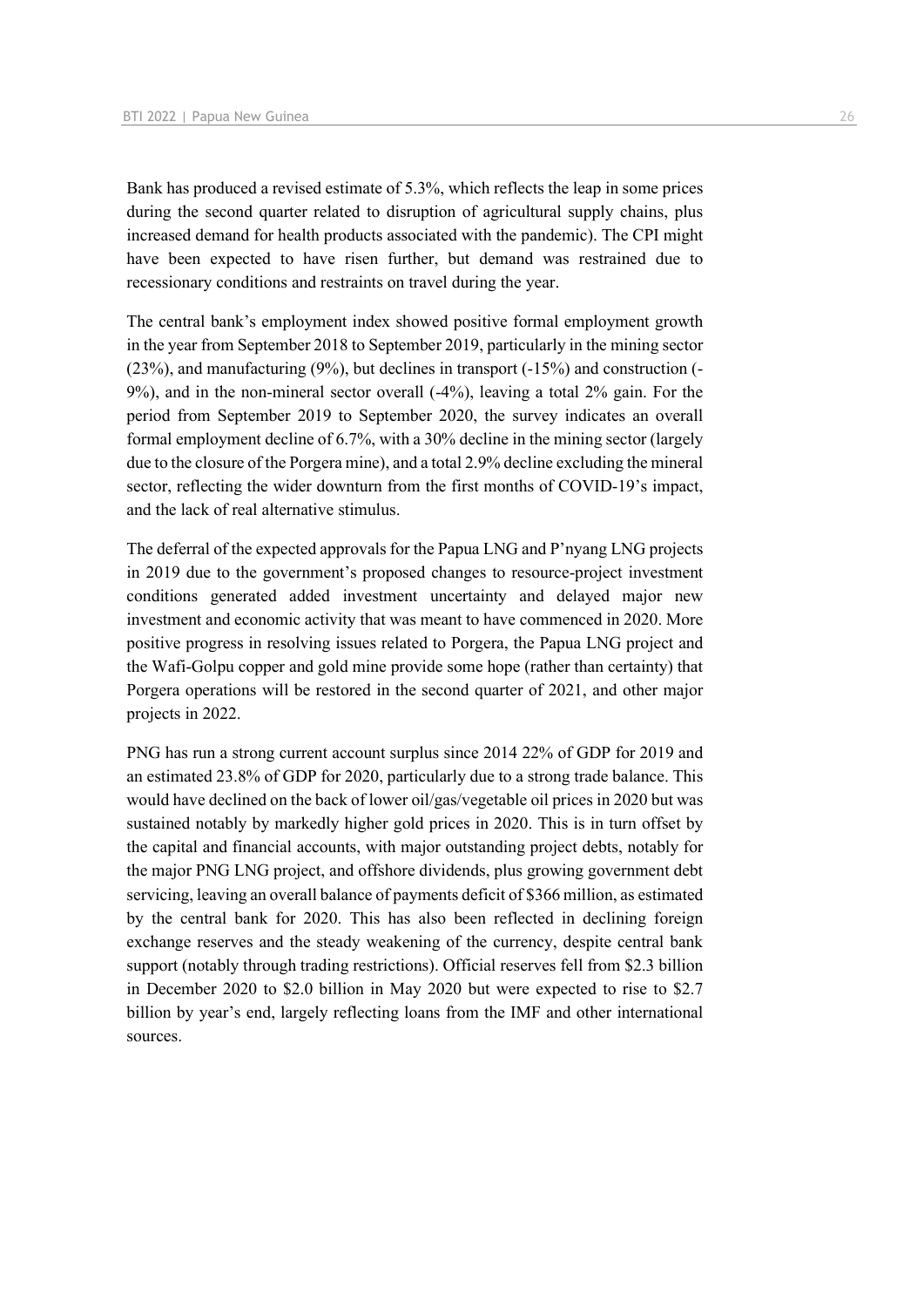#### **12 | Sustainability**

PNG has constitutionalized extensive laws, policies and strategies with a major focus on sustainability, such as the Medium-Term Development Plan (MTDP) 3 2018 – 22, which emphasizes sustainable development and population. Moreover, the country has ratified several international treaties such as the Paris Climate Accord and has endorsed the SDGs. Currently, a National Land Use Policy is being finalized. However, in practice there is an apparent readiness to circumvent the laws and procedures for major resource projects, including the Forestry Act's sustainability and project criteria; moreover, the authorities do not enforce these rules rigorously.

Coal exploration and extraction projects have been approved, and a coal-fired power station is also being promoted by powerful interests within government. Deep sea mining and sand-mineral mining projects have been approved despite the absence of specific policies. Deep sea tailings waste disposal is controversial but has been approved for the major planned underground Wafi-Golpu copper/gold mine in Morobe Province; this option appears to have less impact or risk than other options, notably an onshore tailings dam.

Management of the world largest tuna resources in the West-Central Pacific has made progress under regional arrangements led by the Forum Fisheries Agency and the parties to the Nauru Agreement, along with its vessel-monitoring scheme. However, although member countries have received greater gains in recent years, PNG receives inadequate benefits, as most of the fish are still transshipped to Southeast Asian processing facilities (notably in Thailand), with few Papua New Guinean employees employed on vessels and in domestic processing facilities.

PNG has achieved a major increase in student numbers over the past two decades, due both to the high levels of population growth and increased enrollment and retention rates. Gender balance has improved, but quality has suffered. Total student numbers rose to around 2.6 million, and with 69,000 teachers in 2019. PNG's net enrollment rates remain below the average for lower middle-income countries, however. The literacy rate was 61.6% in 2010, and the UN Education Index score for 2019 was 0.439.

Although school capacities and facilities have substantially increased, the education budget remains deficient in real terms. The budget for education in 2019 was PGK 1.3 billion or 8.5% of total expenditure, rising to PGK 1.4 billion for 2020, or 9% of expenditure. However, this fell to PGK 1.1 billion or 5.6% of total expenditure for 2021 following the discontinuation of the tuition fee free (TFF) scheme and its replacement by a school-fee subsidy. The government introduced a tuition fee subsidy scheme in 2019, with parents expected to contribute partial fees. While this reduces costs and potentially makes education expansion financially more sustainable, there are concerns that wealth disparities are rising and that poor



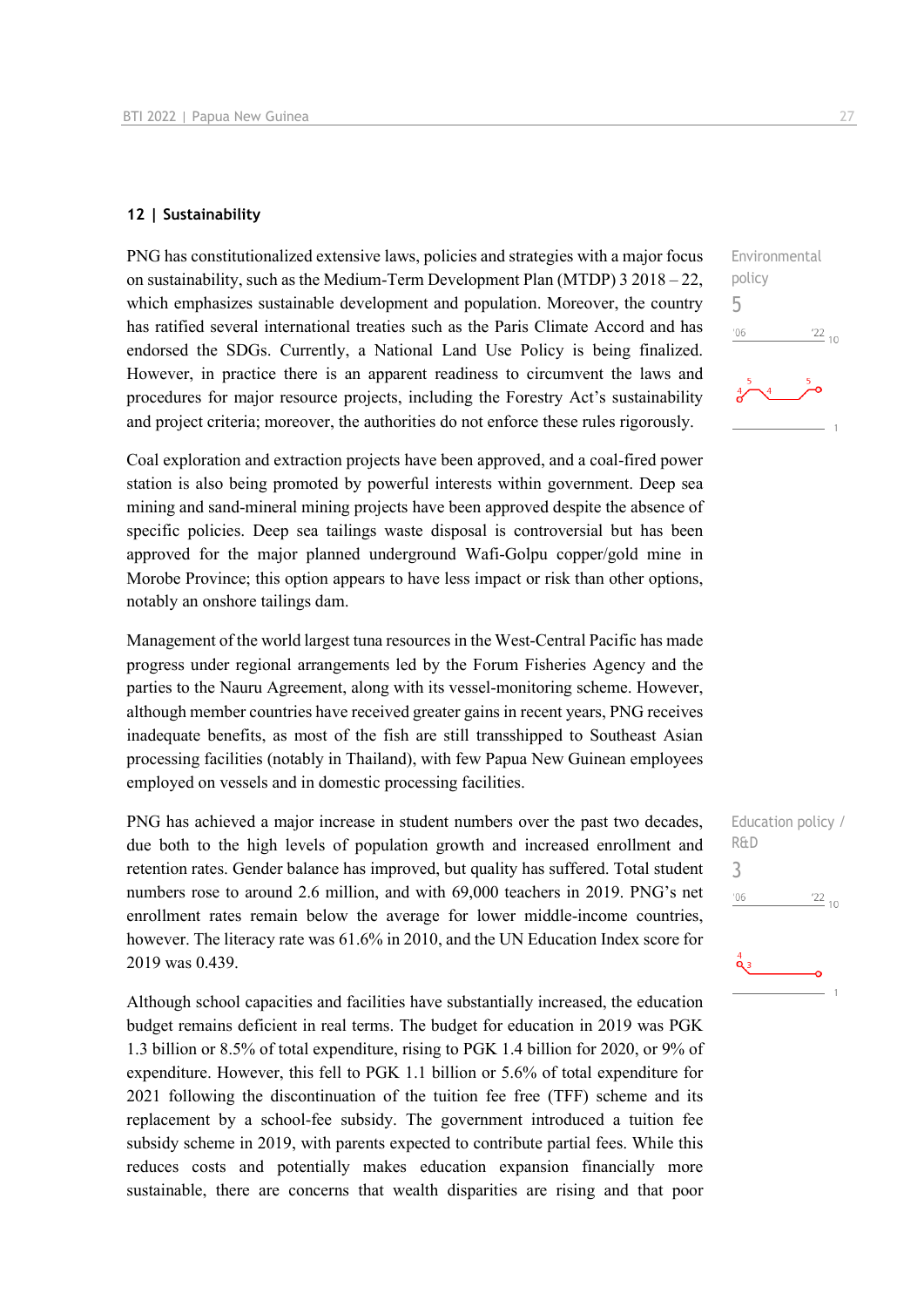households will have fewer opportunities. The policy also risks turning the clock back on gender-equality progress in schools, with parents withdrawing girls from education in the face of financial hardship.

In recent years, there has been a major program focused on upgrading skills and qualifications across the board, especially at primary and secondary levels. STEM education has been rolled out in selected schools across the country, distance learning capacities have been enhanced, more schools have been outfitted with libraries, and more classrooms have been made permanent structures. The application of an orderly National Education Plan 2015 – 2020 has provided a more systematic coordination of effort, but this remains a challenge, with responsibilities for delivering education services share by multiple entities.

PNG is in addition promoting research and development education within the schools and universities. With few exceptions, science and technology instruction has been poorly funded, and participation in science subjects at the secondary and tertiary levels has been limited.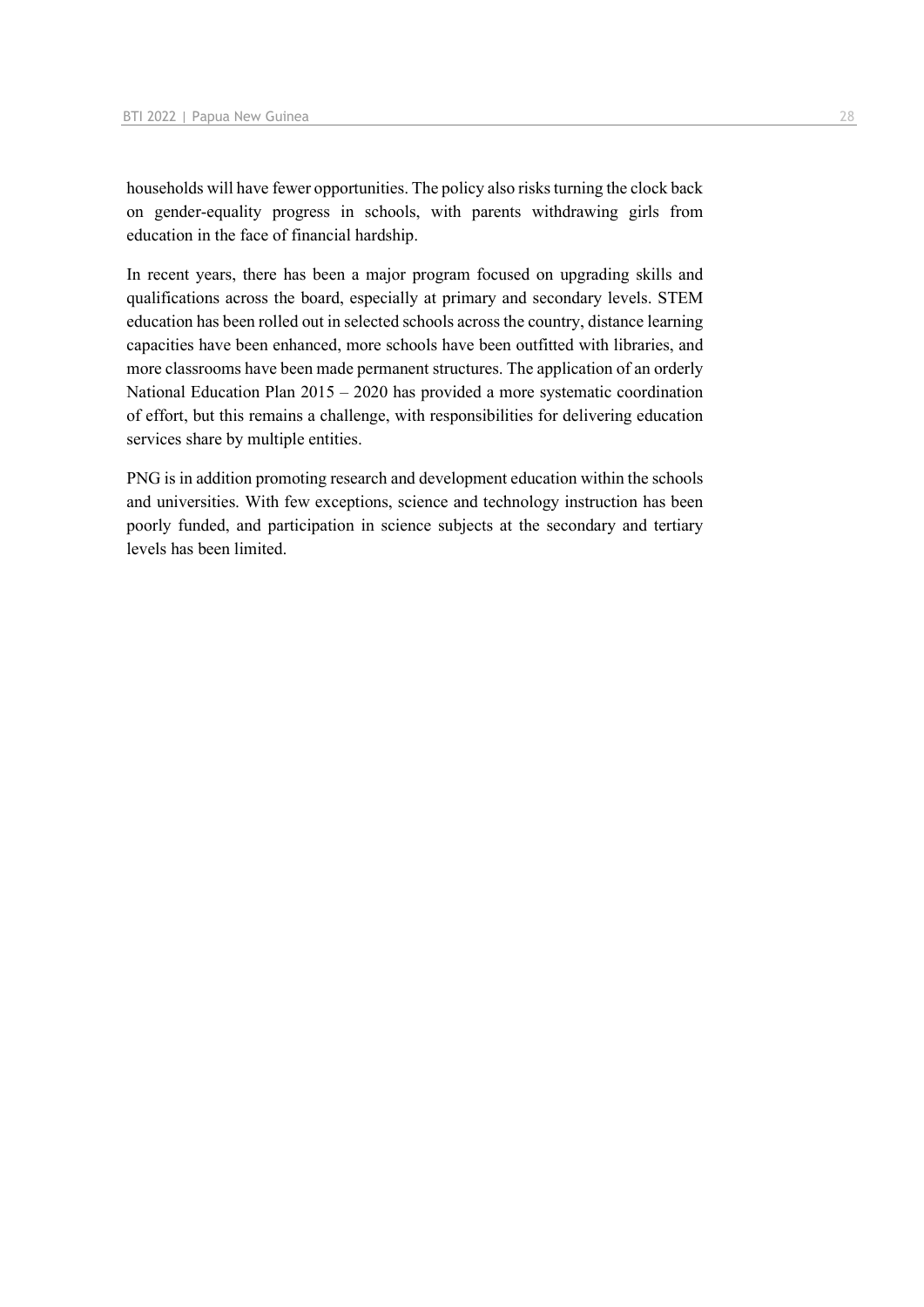## Governance

### I. Level of Difficulty

The structural constraints on governance include historical factors, such as the late rollout of education systems and public administration, as well as the extremely difficult geography and widely dispersed rural populations, which makes access difficult and costly. PNG has an underdeveloped transport system and physical infrastructure; illiteracy is widespread; and the state has long lacked administrative capacities. Moreover, the country is prone to strong rainfalls and periodic dry seasons, especially in the southeast and the highland regions, as well as natural disasters. Many communities are accessible only by light aircraft and often hazardous remote airstrips; only 200 of the country's original total of 650 airstrips are today regularly serviced. Likewise, formerly operating coastal ferries and government vessels have reduced or stopped service, leaving remote islands and coastal areas dependent on access via small and relatively hazardous 19-foot dinghies. A few remote islands still have ferries, but with very limited service.

As a tropical country with very limited water and sanitation infrastructure, PNG suffers from extensive tropical diseases, typhoid and various enteric diseases. PNG also has some of the world's highest rates of tuberculosis and child pneumonia. The rate of HIV/AIDS infection is high, with the National Capital District, the Western Highlands and Jiwaka Province recording the highest number of registered cases in the country. Inaccessibility and poor health services also contribute to very high child and maternal mortality rates, especially associated with childbirth and early years of life. PNG has among the worst outcomes on social indicators in the Asia-Pacific region. A paucity of data and data collection imposes severe constraints on public policy, with the most recent figures available being at least a decade old. Poor data, deficient health service capacity and a lack of social protection, combined with high household densities in urban settlements, all make the prospects of a severe spread of COVID-19 in 2020/21 more challenging for authorities to address.

**Structural** constraints 8 $^{\prime}06$  $^{22}$  10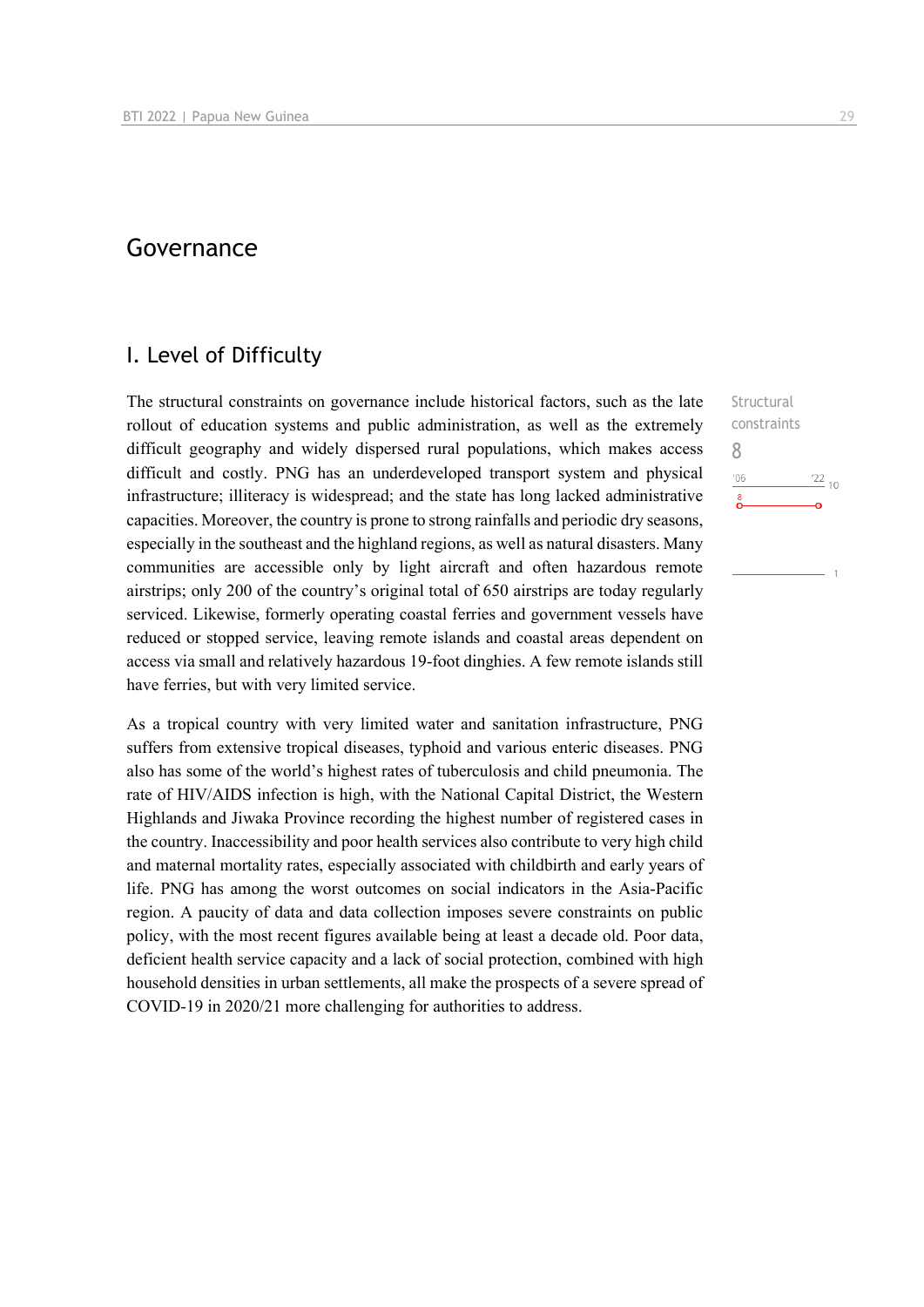Civil society in PNG is characterized by a combination of traditional leadership and community consultative systems. These vary considerably around the country, including between patrilineal and matrilineal parts of the country. Churches and church-based organizations play an important role in providing services, mainly in the health and education sector, but also with regard to transport. Churches of various denominations are consulted at all levels of society, from the local community level to the national level, and church organizations engage in a wide range of public policy issues.

Non-church-based civil society activity, including women's advocacy groups, varies considerably around the country, with some provinces having well-established networks, but others having very few. Even secular CSOs often have some church linkages. In recent years, there has also been an increase in civil society engagement around the issues of gender-based violence (GBV) and corruption.

Government and individual ministers have responded ambiguously to an increase in advocacy campaigns led by civil society in recent years. They welcome public discourse and are committed to institutionalizing reforms such as the Whistleblowers Act. On the other hand, there have been amendments to critical acts – the Environmental Act, for example – and limits placed on the scope of CSO engagement, for example under the Cybercrime Act.

Years of slow or zero economic or formal-sector job growth, limited educational opportunities, urban migration, associated hardships and frustrations especially among male youth, disillusionment with politicians, widespread apparent corruption and growing income disparities, a weakening of traditional authority, and undisciplined police behavior have all combined to fuel increased lawlessness across much of the country. This was previously restricted largely to the national capital and a few main towns, cities and provinces; but in recent years has spread to the more peaceful coastal and island provinces, such as Madang, Milne Bay and New Ireland. Major unfulfilled promises made during the very flawed elections, including to male youth groups, have added to the sense of youth frustration.

The recent political standoff in November – December 2020 added to the perception that politicians put their own interests ahead of the public's. Rhetorical stances that have resulted in major project and job losses, such as the unnecessary April 2020 closure of the Porgera mine – a major employer and foreign exchange earner – have also not helped. The COVID-19 pandemic and associated lockdowns in 2020, the seemingly worsening crisis in 2021, and the government's apparent inability to respond effectively have all further fueled social and household economic tensions.

The advisory referendum on Bougainville's independence in late 2019 was conducted efficiently and peacefully, and provided a clear outcome in favor of independence. The follow-up response is the responsibility of the national parliament, and while it does not need to occur immediately, undue delays in the process could lead to

| Conflict intensity |                 |
|--------------------|-----------------|
| h                  |                 |
| '06                | $\frac{22}{10}$ |
| 6                  | 6               |
|                    |                 |
|                    |                 |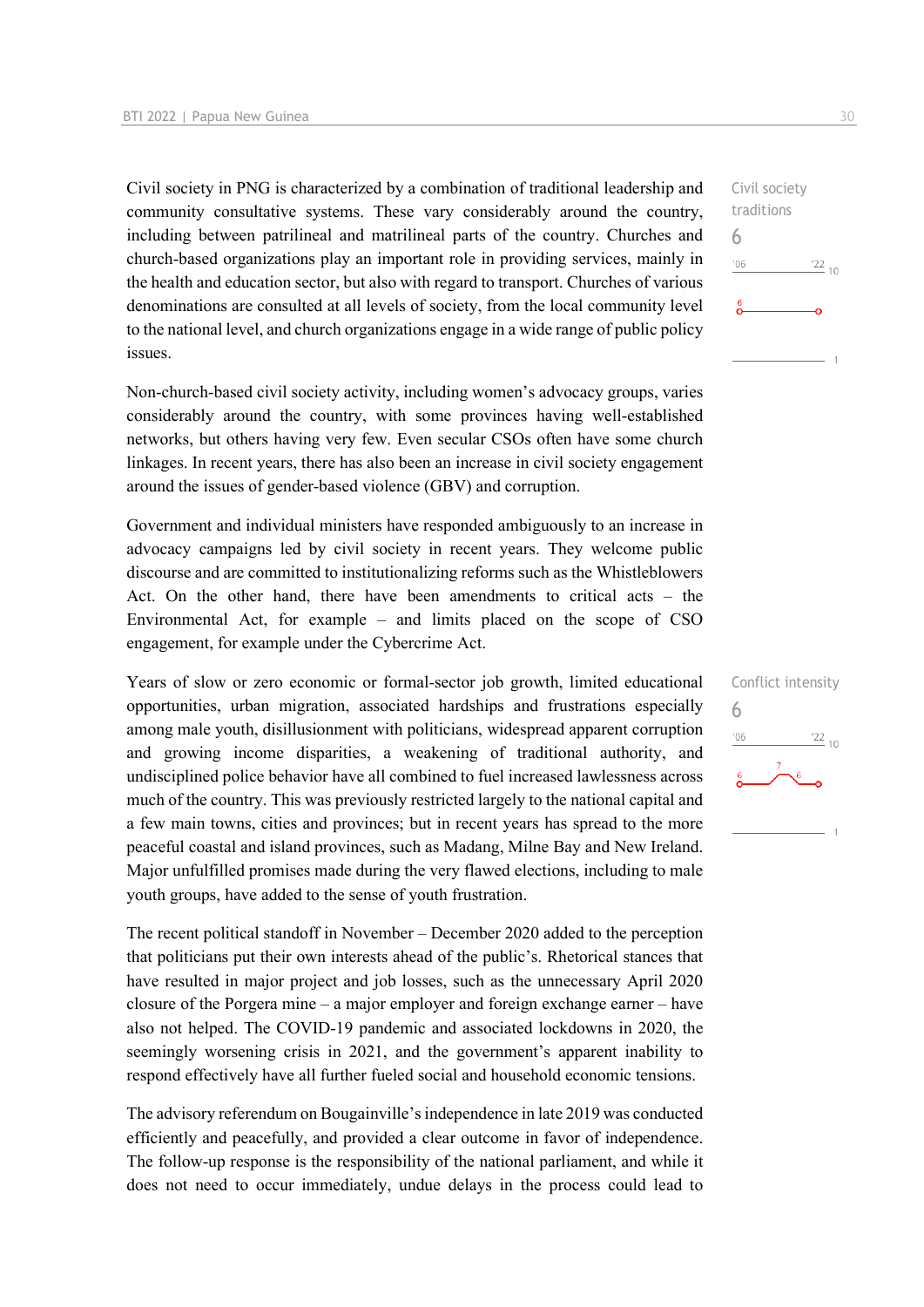tensions. So far, the PNG prime minister and government seem to be taking the results seriously, but the term of the current government and parliament only runs until 2022 (assuming the government survives any further vote of no confidence).

## II. Governance Performance

#### **14 | Steering Capability**

PNG has a well-established long-term and strategic planning capacity. Recent initiatives include the Vision 2050 plan, the Strategy for Responsible Sustainable Development and the Medium-Term Development Plan III (2018 – 2022), as well as specific plans for the education, health and other sectors. The political capability to develop long-term policies and plans is tied closely to international commitments, such as the Sustainable Development Goals (SDGs). The MTDP and sectoral plans are designed for five-year periods, so as to coincide broadly with parliamentary terms. However, governments are often removed before their official time in office is up. The 2017 government, for example, was removed from office in April 2019. In addition, legislators often focus on their own personal interests, giving priority to projects they directly profit from.

The country's difficult economic and fiscal conditions, as well as recent natural disasters, have also seriously disrupted medium-term plans and their implementation. Budgetary plans are particularly disrupted in years when there are major financial or operational difficulties. Political expediency is a major disruptive factor; notably, the objective of sustaining the government in office requires that party and government loyalty be maintained, which in turn entails providing funds to parliamentarians to be distributed within their districts. When revenue or cash flow is tight, this can mean prioritizing public sector wages and legislators' project funds at the expense of other government expenditures, including development programs and payments owed to government suppliers.

Few national plans have been fully implemented. Financing for these ambitious plans continues to be significantly less than required. Some plans, including for the health and education sectors, are better implemented than others, partly through support from development partners, contributions from constituency development funds and inputs from non-government organizations, but even these remain deficient. The plans tend to be overambitious and are often based upon unrealistic scenarios They also tend to fail in recognizing key constraints.

The government is still in the process of setting up relevant coordination units and funding the implementation of these plans. As the Integrated Financial Management

#### Question Score



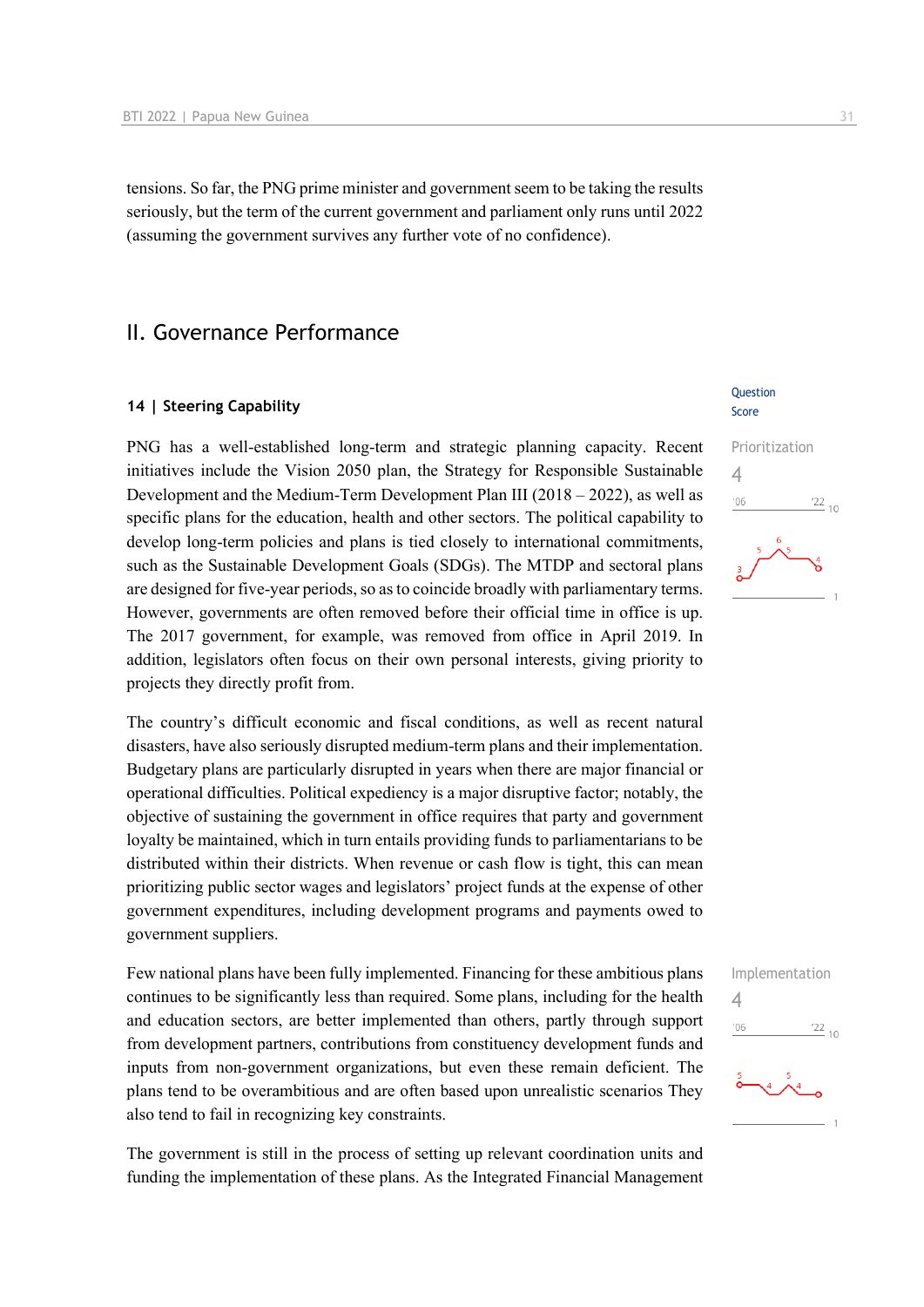System (IFMS) eventually rolls out across departments and agencies, with international support (including from the IMF), there should be better information and oversight of public finances in a timelier manner. However, this still requires that reliable revenue be forthcoming and that expenditures be controlled. Moreover, clear policy priorities are needed, as is greater parliamentary and public oversight of expenditures, including in the case of COVID-19 and natural disaster spending.

The government has demonstrated some willingness to engage in policy learning. The Medium-Term Development Plan III was prepared in 2018, and focuses on and coordinates the government's development objectives. The government also reviewed the Development Cooperation Policy, which coordinates support from its development partners. Although the MTDP3 is somewhat unrealistic in many regards, it highlights the government's recognition that the extractive industries have failed to deliver the revenue needed for it to play its part in providing public goods.

During the past two years, there has been greater recognition of landowner rights and concerns, and improved benefit sharing arrangements, although the unnecessary closure of the Porgera goldmine in April 2020 was a debacle. The government directed that a modified education curriculum was to be introduced beginning in 2013. However, the replacement system was introduced without adequate preparation of materials or teachers, causing extended disruption. Over the subsequent years, constructive lessons have been learned and applied.

In the health sector, the high prevalence of various transmissible and noncommunicable diseases and the weak capacity of health services left the country poorly positioned to face COVID-19. Many lessons are being learned during the pandemic, but the government is aware that it has limited resources available for forward-looking measures in the future. In stark contrast, the agriculture sector is performing badly. This is the result of short-term measures and personal interests being placed ahead of the public's interests. In terms of debt management, the government has worked cooperatively with international development partners, including the IMF, to make debt details more transparent.

#### **15 | Resource Efficiency**

In recent years, the government has adopted a strategy of fiscal expansion and exposed itself to larger budget deficits due to a sharp drop in commodity prices and a lower share in the gains from resource projects. Even though 2019 saw a substantial recovery in resource sector production quantities and prices, a fall in revenue and an economic stimulus package resulted in an increase in overall debt (roughly 49% of GDP in 2020). As a result, a supplementary budget and an amendment to the Fiscal Responsibility Act 2006 was needed. In total, debt reporting has been made more comprehensive and rigorous since 2019, with support from the IMF.

Policy learning  $\Delta$  $\frac{22}{10}$  $106$ 



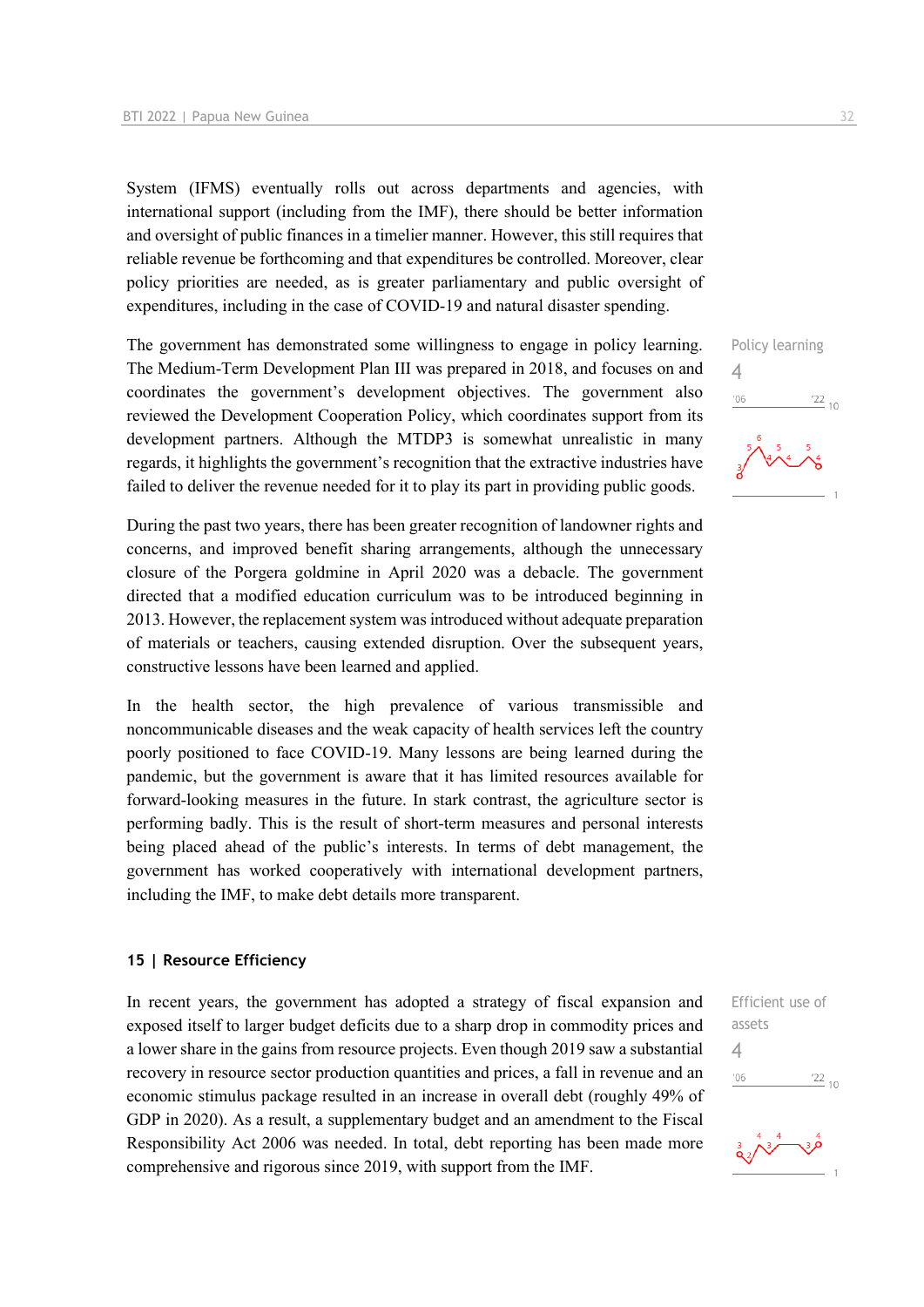In recent years, government departments and agencies as well as other subsidiary bodies have not submitted their financial statements to the Department of Finance, often due to a lack of funding. As a result, these statements have not been given to the Office of the Auditor-General, or have been done so very late. The Auditor-General normally processes such statements for audit and presentation to parliament. The roll out of the Integrated Financial Management System (IFMS) is meant to assist with the timely management of public finances and the preparation of financial reporting, but the rollout has been very slow, costly and dependent upon good telecommunications networks, which many provinces and most districts lack. Although there is still a way to go in producing timely and comprehensive reporting, including on contracts and subnational transfer details, the first reporting on beneficial ownership and state-owned enterprises was conducted in 2020.

A new Public Procurement Authority has been established and tasked with taking responsibility for all national and subnational procurement. Together with the introduction of the Whistleblower Legislation at the start of 2020 and the Anti-Corruption Commission legislation in November 2020, some prospect of greater accountability for public funds has emerged, assuming these bodies can be provided with adequate resources, and themselves be independent and accountable. In addition, a Parliamentary Public Sector Reform Committee has been established, including provincial governors and legislators from different parties; this is tasked with working with the government to examine and propose ways to improve the delivery of public sector services.

Policy in Papua New Guinea is determined by the National Executive Council (called the NEC or simply the cabinet), which includes the prime minister and his selected cabinet ministers. Policies and plans are set on the basis of a hierarchy of legal and policy frameworks, starting with the national constitution and its national goals and collective principles, and referring then to a long-term policy vision called Vision 2050, and then to various strategic policy frameworks including the National Strategy for Responsible Sustainable Development for PNG, the Medium-Term Development Plan (III, 2018 – 2022), and associated plans for the health, education and other sectors. There are also laws setting out processes for linking planning and annual budgeting, including the National Planning and Monitoring Responsibility Act.

During the 2019 – 2020 period, some progress was made toward positive coordination of various law and justice and social sector policies. This enabled progress on a variety of governance mechanisms, such as the Whistleblower Act and the Organic Law on the Independent Commission Against Corruption. This support also helped improve coordination in the field of education and higher education, where a surfeit of government and non-government participants leads to suboptimal outcomes. Despite limited funding, better coordination provides some prospects of improved outcomes and standards going forward.

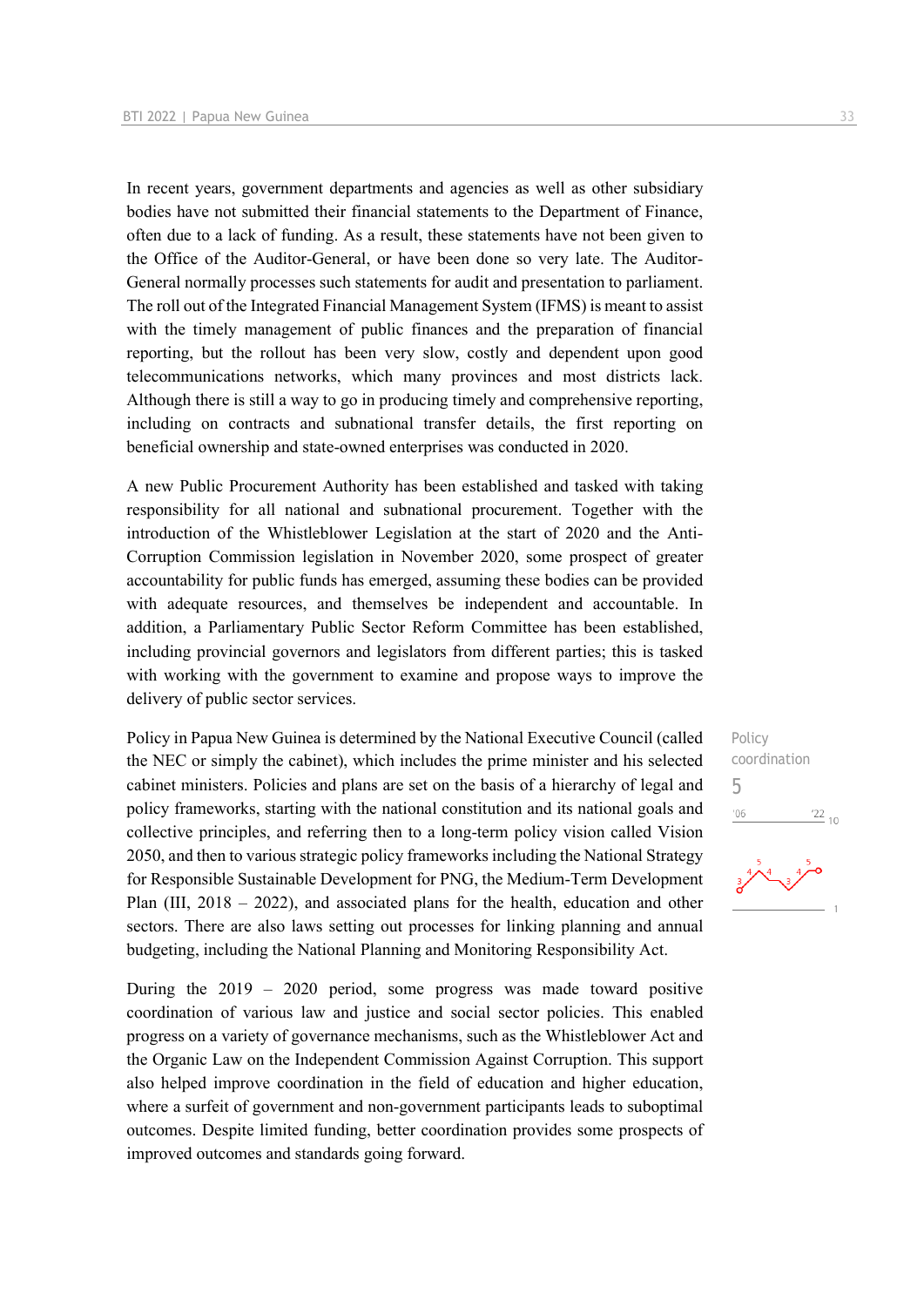Plans for an Independent Commission Against Corruption (ICAC) were first mooted in the late 1990s, but although a National Anti-Corruption Strategy was approved in 2007, and a National Anti-Corruption Agency (NACA) was introduced to better coordinate the anti-corruption response, capacity was limited. Moreover, corruption has seemingly expanded and become increasingly institutionalized. During the period under review, the ICAC was finalized and approved as part of an organic law in 2020, after an interim period in which the Task Force Sweep (TFS) was active. With very limited funding committed to ICAC in the 2021 budget, however, the rollout of the ICAC may be slow.

The Marape-Stevens government also introduced whistleblower protection legislation that was approved by parliament in February 2020. The Right to Information legislation was deferred until 2021 due to the pandemic and the reluctance of the government to convene or extend sessions of parliament, as it faced the threat of a vote of no confidence. The commission of inquiry into the borrowing from Swiss bank UBS, ostensibly for a controversial purchase of shares in the resource company Oil Search, has been a very slow-moving process.

Continued use of large constituency grants, basically controlled by local members of parliament and notorious according to auditor-general reports for their poor accountability, is concerning. This mechanism was used to fund much of the COVID-19 relief in 2020, particularly during the lead-up to the prospective vote of no confidence, when a series of shifting allegiances by major parties and candidates occurred.

#### **16 | Consensus-Building**

PNG's national constitution provides for a state that is democratic, participatory and humane. However, major political parties and political actors have divergent views regarding the nature of democracy in PNG, the best model of resource ownership and control, and the role of state and foreign investment. Still, the underlying differences between the political parties are limited, defined largely by who is in power at the time rather than by deeper underlying platforms. Some political leaders have comparatively greater engagement with and awareness of economic and business realities and the impacts of their actions than do others. The government in power through April 2019, like its predecessor, became increasingly autocratic over its time in office. While it avowed a commitment to free speech and different views, it sought to limit the expression of diverging views in parliament and by civil society, including students. Student demonstrations were violently suppressed by the police. The opposition's ability to raise concerns was increasingly limited. The government was also widely seen as enhancing business, land acquisition and economic opportunities for its own members, and undertook major expenses and acquisitions, whether for major status projects or corporate equity acquisitions, without due consultation or a Consensus on goals 7 $\frac{22}{10}$  $'06$ 

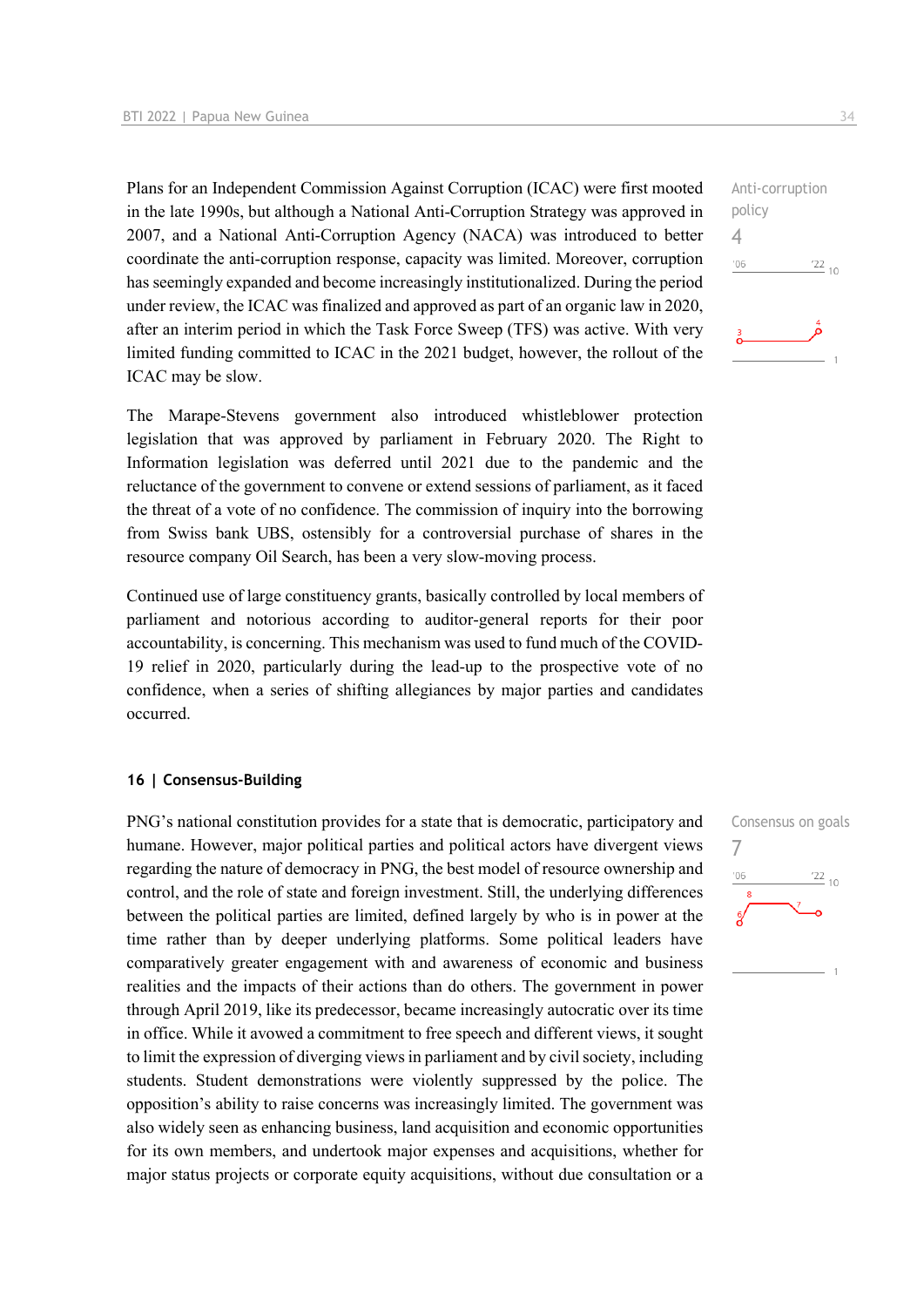process of review. This was true, for example, of the international borrowing for the purchase of an equity stake in Oil Search, the oil/gas company, and in the acquisition of a fleet of luxury cars for the 2018 APEC meeting.

The new government that gained office in April 2019 has given markedly greater emphasis to national ownership and control of natural resource development, and to expanding the local benefits accruing from them. Economic and political realities have undermined implementation of this aspiration, which has also been applied in a very inconsistent manner. Foreign-owned forestry and fisheries operations and micro-SMEs might have been expected to be early targets for these plans, as they could be more readily owned and controlled by local businesses. However, they have been more or less left to their own devices, despite the apparent strong rhetoric, whereas major extractive resource projects needing significant supplies of international capital were closed (as with the Porgera mine), heavily delayed or forced to undergo major renegotiations. This populist "take back PNG" stand gained the government initial public support, but as time progressed, and the economy remained flat and people lost jobs, the prime minister's promises of "short-term loss for longterm gain" rang increasingly hollow. The opposition was critical, as were the private sector representatives and some policy commentators, even while recognizing that the local benefits from resource development had previously been both inadequate and inconsistent. However, the opposition's voice was publicly discredited, as it was seen as having unduly compromised PNG's interests during resource-project negotiations, and as having advanced the personal interests of some of its principals, including ministers responsible for resource portfolios.

Of course, the contrast between the former and current government was greatly diminished by the presence of several ministers from the former government serving as ministers in the new government. This included the prime minister, his deputy and some of the ministers holding resource portfolios. However, it is widely recognized that governments and political parties in PNG are not formed around ideologies or political platforms, but rather around common interests in gaining a slice of power and control over public resources, and along with largesse over appointments and other influence. Political actors agree on working toward developing the country's market economy as a strategic, long-term goal of transformation, and a national reform agenda to strengthen the market economy and trade policy is being developed. However, actual practice is defined by patronage (some would say cronyism) and corruption that distorts the operations of the economy, with little effort to address the actual constraints on business and investment in the way needed to generate economic activity, jobs and revenue.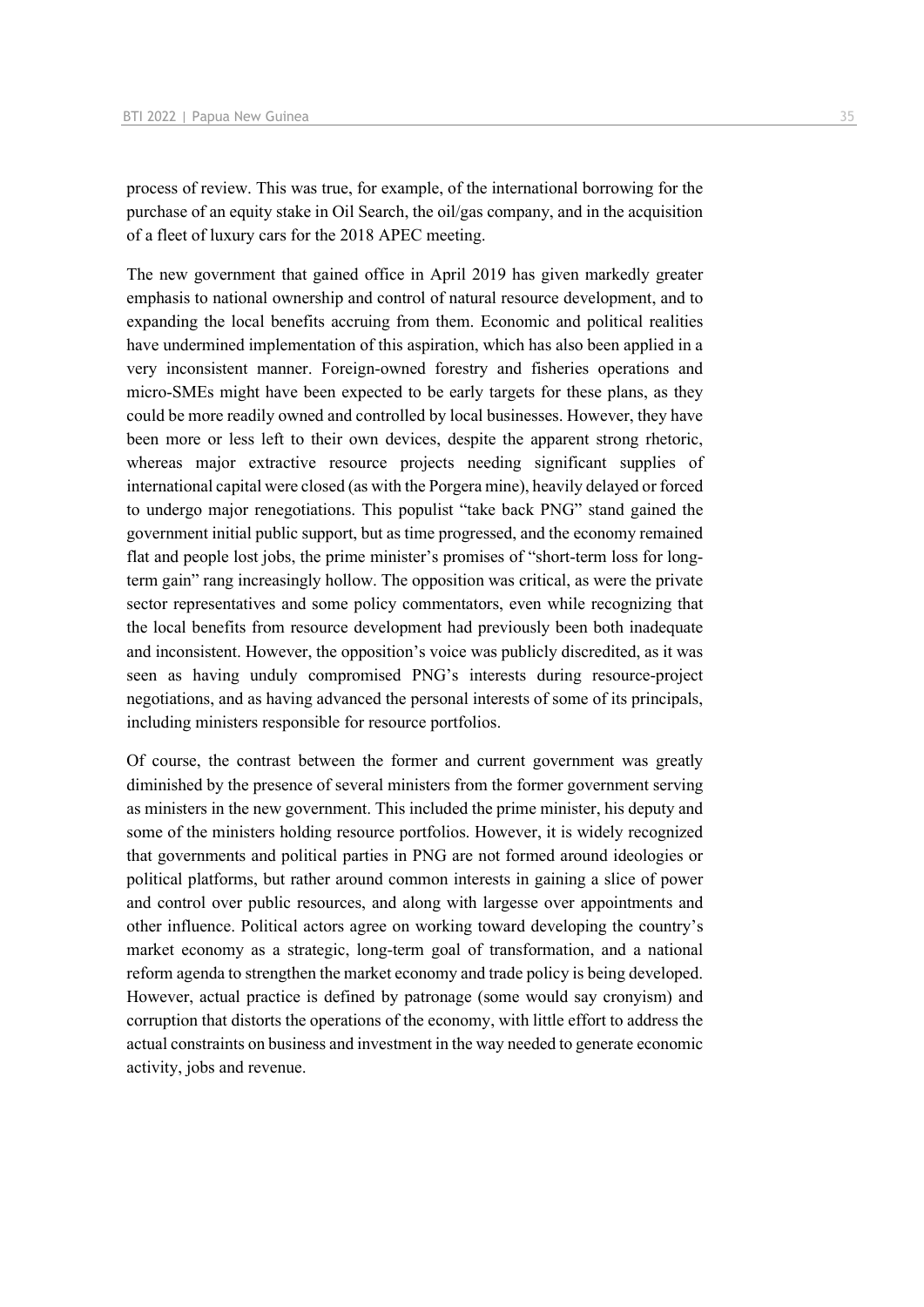The problem with regard to transformative reforms in PNG is not the presence or veto power of anti-democratic actors acting strategically out of conviction against the implementation of democratic or market-economic reforms. Rather, corruption and self-interest (including monopolistic interests), sometimes in collusion with overseas interests, can stall democratic reform and competitive market reforms. PNG is now increasingly engaged with different regional/international strategic players who are willing to use loans and development assistance, investment, and other means to promote their market and strategic interests, which in some cases may be both antidemocratic and anti-competitive. Reformers outside government are too weak, and those inside the government are generally not sufficiently committed to prevent all of the powerful domestic actors, such as tribal groups' leaders and regional political leaders, from seeking control of the reform process, both at the policy level and during the implementation process. It should be noted here that anti-democratic actors in PNG are mostly rent-seekers and opportunists rather than those who wish to replace liberal democracy with an authoritarian system. During the term of the current government, some measures have been passed that could enhance governance and due process, and some pending policies may enhance fair market practices. Yet it is unclear whether these will actually be implemented freely and fairly. PNG is wellknown for having extensive policies and laws, but less so for implementing them.

Conflict and cleavages based around tribes; regions; and social, cultural, ethnic and language differences are a characteristic of Papua New Guinea. Much of the focus of those developing the constitution in the early 1970s was on generating a single nation out of diversity, despite the presence of 840+ languages and significant ethnic and cultural divisions. Much of the objective was to achieve mutual respect and equity, while allowing some diversity and local control through a system of political decentralization. To meet these local and regional aspirations and avoid further conflict, the national government has conceded greater autonomy to Bougainville and a few other provinces, while allowing Bougainville to hold an independence referendum in December 2019. Although the result of the advisory referendum was firmly in favor of independence, the national parliament has authority over such constitutional issues. The government and parliament are now faced with the challenge of meeting the aspirations of the people of Bougainville, through due process and in a timely manner, while also addressing the constitutional issue of the indivisibility of PNG as a nation-state, and additionally restraining other provinces or regions' aspirations for greater autonomy or independence.

Top figures in the government appear to be aware of the risks of these cleavages, but seem to exacerbate them, as they draw upon strong support bases at the provincial and district levels. When policymakers try to prevent cleavage-based conflicts from escalating, they sometimes suppress the freedom of expression, use money to keep dissenting voices quiet, and employ tactics of divide and rule. In some cases, the government's security forces use violent measures, although the police and defense forces have in the past demonstrated a readiness to avoid being drawn into political

Anti-democratic actors 5  $-06$  $\frac{22}{10}$ 

Cleavage / conflict management 5 $^{\prime}06$  $\frac{22}{10}$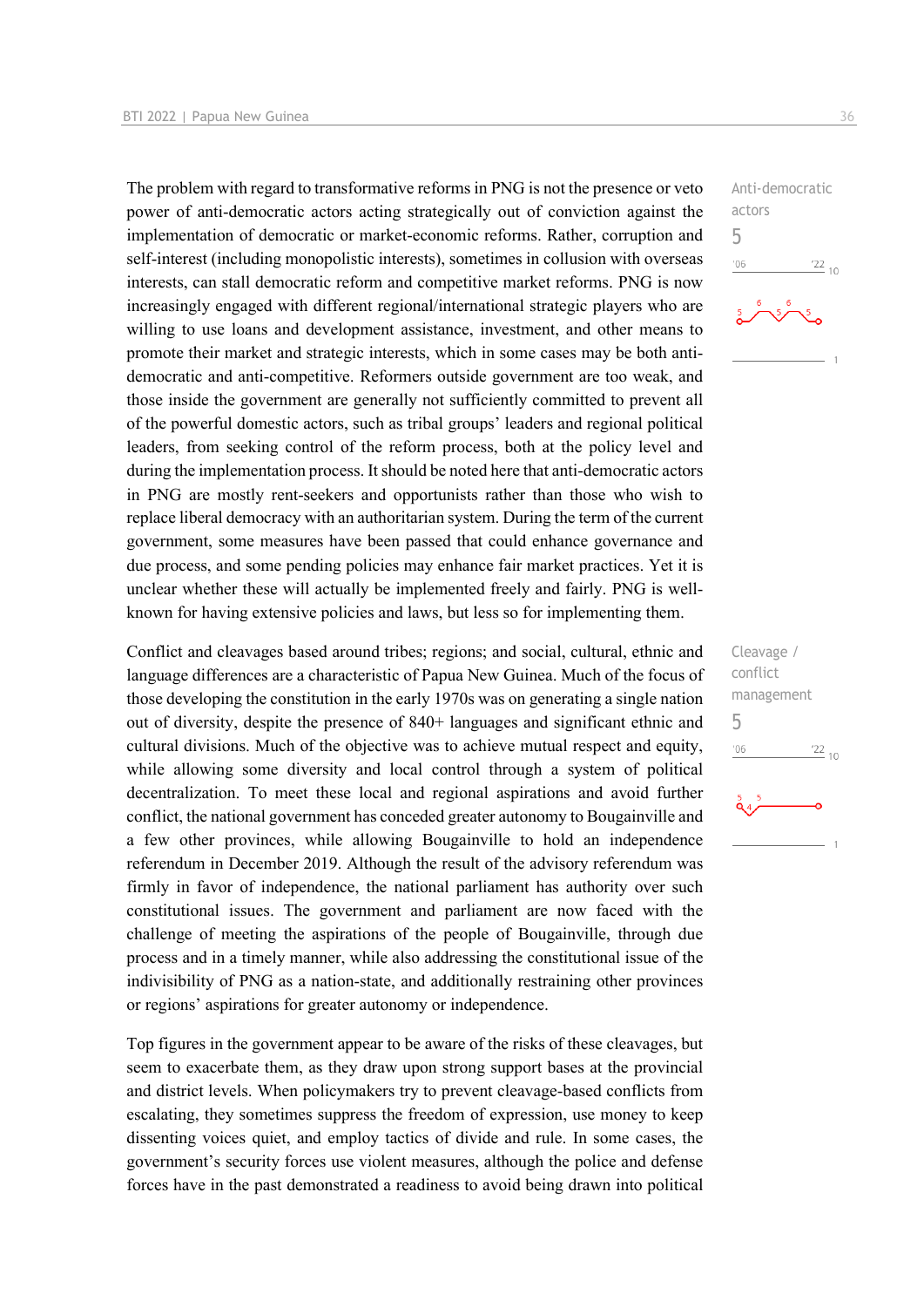feuds, which could also divide the forces themselves. Politicians have not hesitated to make multiple changes to the position of police commander to ensure a compliant figure occupies the post. This was particularly the case under Prime Minister Peter O'Neill from 2011 to 2019.

The political process is open to civil society engagement. The delivery of basic services, for example, rests mostly on the shoulders of CSOs and churches. Churches in particular play a major role in providing health facilities and school instruction in the rural areas of the country. Women's groups play a key role in providing assistance for victims of gender-based violence. The government has responded to this issue by setting up a parliamentary committee. The Consultative and Implementation Monitoring Council (CIMC) provides a platform for advancing constructive routine dialogue between the government, civil society and the private sector on key economic and social issues. Tight funding and the COVID-19 pandemic restrained some of CIMC's program in 2019 and much of it in 2020.

In 2015, the government also committed to the Open Government Partnership (OGP) process, with a government-approved National Action Plan (NAP, 2019 – 2020), focused on the issues of the freedom of information, fiscal integrity, EITI and public participation. Under the oversight of the minister for national planning and monitoring, the OGP is comprised of government and civil society representatives and is co-chaired by the government and civil society. Progress with the NAP was delayed in 2020 by the pandemic and associated lockdowns and restrictions on meetings, but progress was being made, albeit with implementation deadlines extended.

During elections, independent monitoring is provided by foreign missions, an Australian university team and the local Transparency International chapter. Monitors have been fielded in all provinces, including during the referendum in Bougainville at the end of 2019. Independent policy think tanks participate in dialogue with the government and parliament on post-election reforms and on other public sector reform and policy issues, and participated in initial consultations on the pandemic response, including the ensuing economic package, although the dialogue largely petered out as lockdowns were imposed.

The main issue with regard to conflict reconciliation and addressing historical acts of injustice relates to the conflict between the central government and parts of the population of Bougainville. The conflict between PNG government forces and the self-declared Bougainville Revolutionary Army lasted from 1988 until the mid-late 1990s and was the longest and bloodiest internal conflict in the South Pacific. Between 12,000 and 14,000 people were killed. It also shut down the major Bougainville copper mine in 1989, which at the time was the main single revenue source for the national government and for the province. At the height of the conflict,



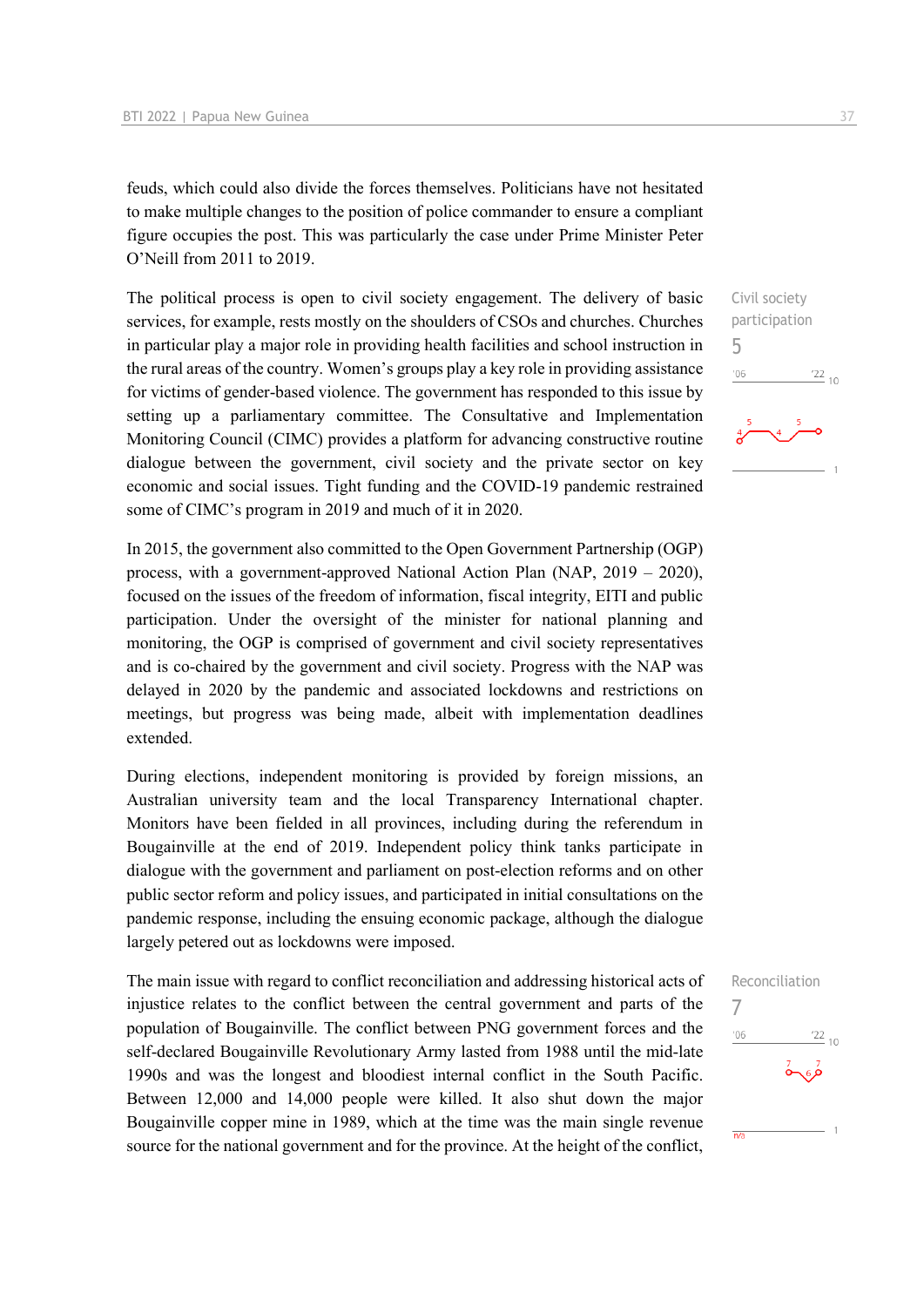between one-third and one-fourth of the population were internally displaced and lived in refugee camps controlled by the PNG Armed Forces.

Negotiations brokered by New Zealand ended the fighting in 1997, and negotiations between the central government and the rebels led to the installment of the so-called Autonomous Region of Bougainville (AROB). In 2005, elections for an autonomous government were held. The real test for reconciliation, however, was the independence referendum held in December 2019. The successful and peaceful conduct of the referendum represented an achievement for the national and AROB governments, along with their development partners, as some factions, such as Panguna landowners, initially indicated a refusal to participate. With a very high turnout, voters overwhelmingly voted in favor of independence. While the central government vowed to respect the result of the plebiscite, it has only an advisory status for the national parliament, with no set schedule for implementation. Thus, it will be critical to sustain community engagement and support over the coming years as follow-up arrangements are put into place. The national government will also be keen to ensure that this does not set a precedent for other provinces or regions of PNG. In 2020, an election was held for the government of the Autonomous Region of Bougainville (AROB), with the presidency going to one of the strong secessionist leaders from the conflict period, who also was one of the strong subsequent peacemakers.

#### **17 | International Cooperation**

According to World Bank data, the level of official development assistance (ODA) received (in constant 2018 prices) declined steadily from 1975, the year of independence (\$1.15 billion) to \$0.69 billion in 2019. Australia provides 71% of the aid coming from OECD countries, or 58% including China. China's aid comes almost entirely as loans, while Australia's largely takes the form of grants. During the period under review, PNG depended heavily on international emergency funding, as much normal donor project funding was delayed during 2020.

The PNG government has sought to incorporate funding, priorities and activities from development partners into its Medium-Term Development Plan (MTDP 3 2018 – 22), notably under the auspices of the PNG Development Cooperation Policy 2018 – 22. Although development partners have emphasized their alignment with government priorities, they apply considerable discretion, aligning their funding with their own governments' thematic priorities and global programs. Despite the medium-term nature of the MTDP 3, frequent changes of government have led to policy and programming shifts, while major crises, notably around natural disasters and the COVID-19 pandemic in 2020, have left major projects unimplemented and necessitated requests for both substantial financing and institutional and operational support.

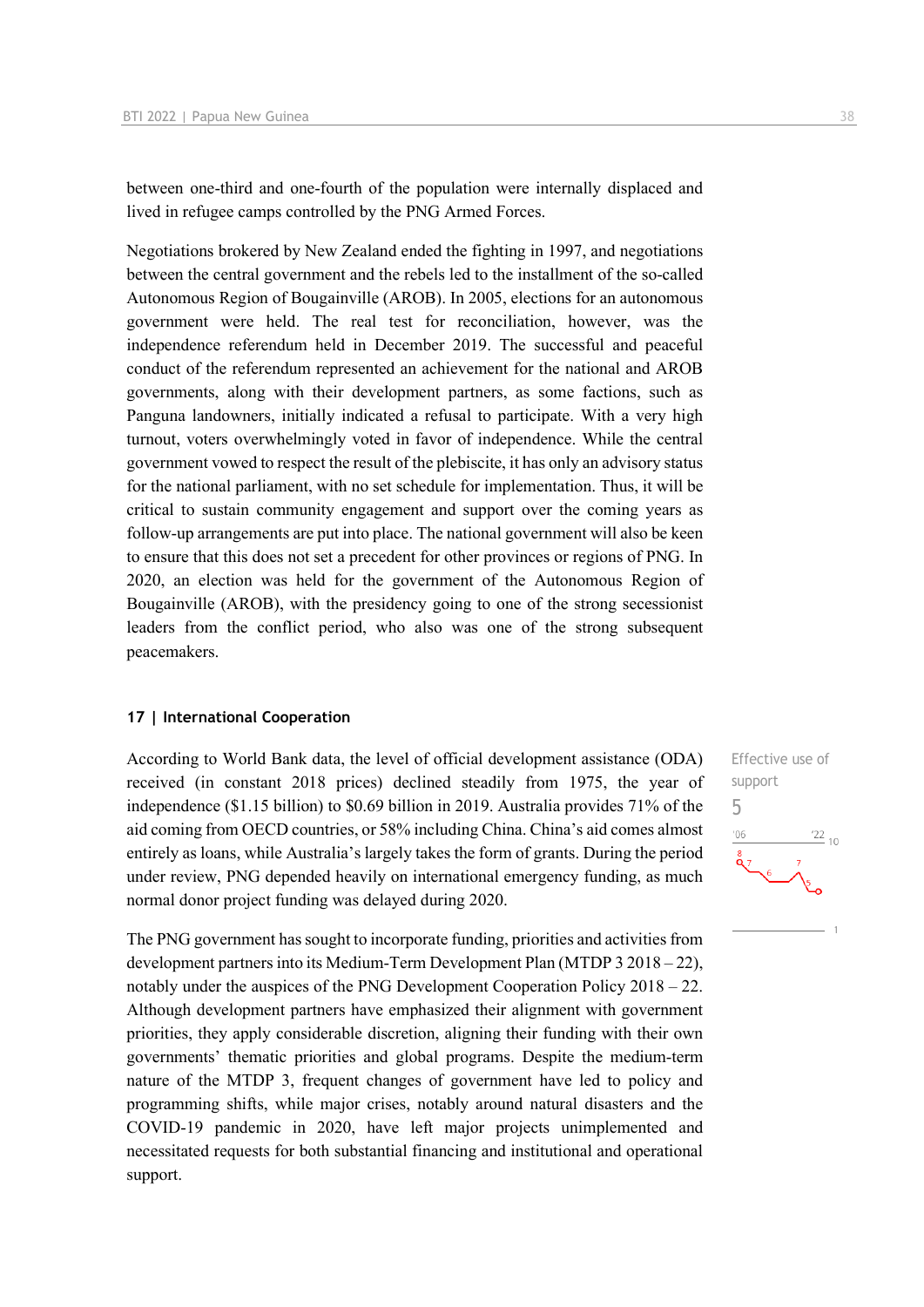Although Australia and other development partners have long sought to focus on core development assistance programs, the PNG government's growing fiscal shortfalls over the 2010s have often forced the Australian government to extend itself more broadly, including in the fields of health and education, law and order, and regional engagement.

PNG's strategic importance in the Indo-Pacific region has increased over recent years, particularly given the heightened trade, political and defense tensions between China and the United States and its traditional allies in the region, including Australia and Japan. This has been reflected in China's increased trade, investment and resource-exploitation interests in PNG, which in turn have resulted in financial assistance, as well as other more modest cultural and related engagements.

Australia's decision to establish an asylum-seekers' offshore detention center in Papua New Guinea in the mid-2010s gave the PNG government more leverage to shift the focus of its aid requests to major infrastructure projects, and away from institutional, governance and civil society support. China's growing involvement in the region has further shifted the focus of assistance provided by Australia and other donors toward transport and energy infrastructure. This changing strategic calculus has also encouraged engagement in PNG and regional affairs (including defense) by major regional players, notably the United States, Japan, New Zealand and even European participants.

Chinese assistance, notably through mechanisms such as the Belt and Road Initiative, has largely entailed loan financing for energy and transport and communications projects. It has also come with extensive conditions, such as use of Chinese contractors and employees. According to a study by the Institute of National Affairs (INA) and Center for International Private Enterprise (CIPE), there appears to be limited transparency in the contracting process, and little documentation available.

The Western response has included the largely Australian-funded fiber optic cable from Port Moresby to Sydney, completed in early 2020 (to displace a proposed Chinese-financed project); commitments in 2018 from Australia, the United States, Japan and New Zealand to help upgrade household electrification (to reach 70% of the population by 2030); and plans for a U.S. military facility in Manus province on the site of the detention center. Moreover, Japan has continued to fund bridges and other infrastructure, while the U.S. funds a broad spectrum of programs in areas ranging from trade support and education to governance, climate change and the environment. All of this has provided PNG with leverage and opportunities, although it needs to handle them cautiously.

## Credibility 6 $-06$  $\frac{22}{10}$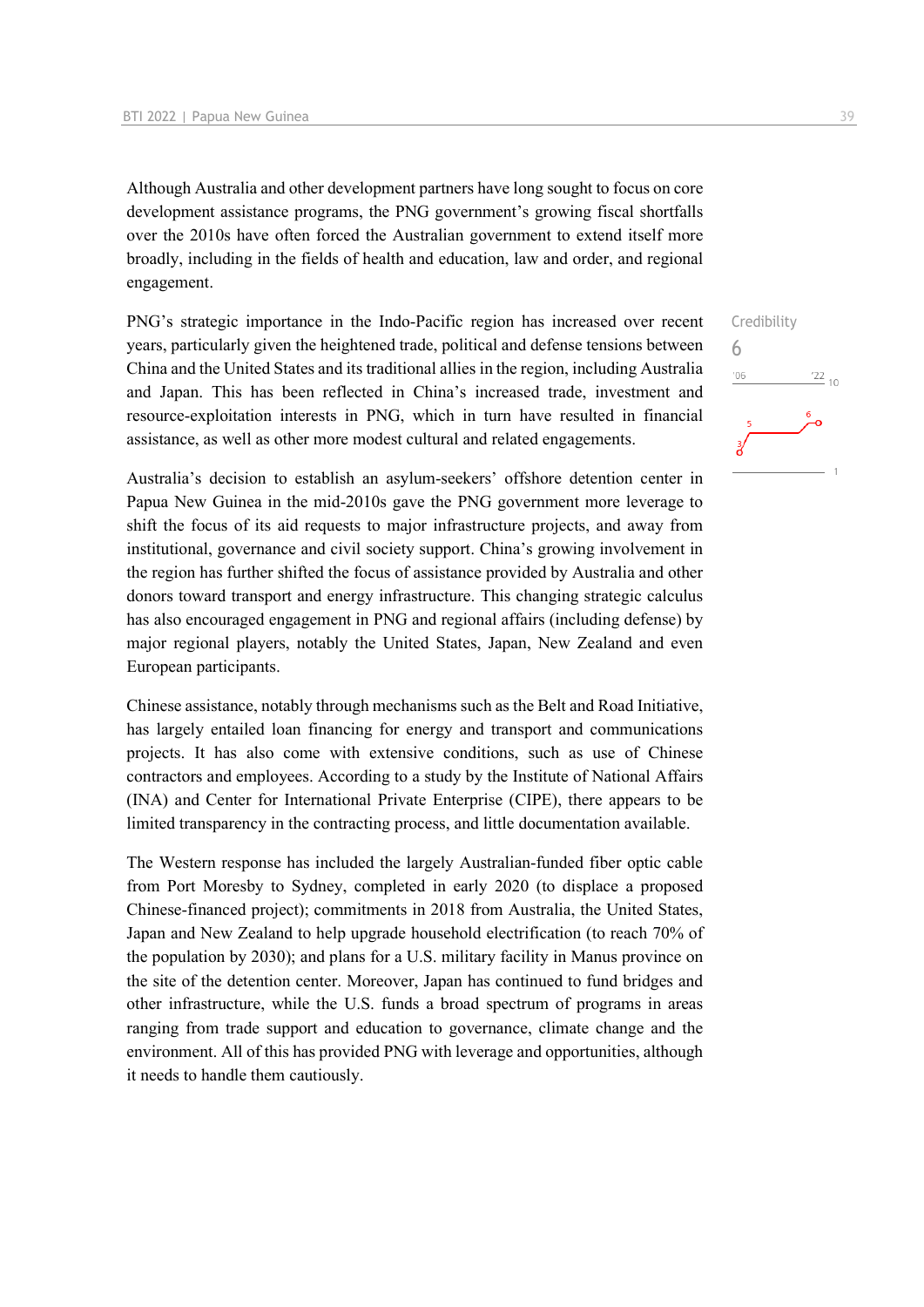The Pacific Islands Forum (PIF) is the region's premier political and economic policy organization. It comprises 18 member countries, including Papua New Guinea, Fiji, the Solomon Islands, Vanuatu, New Caledonia, and all the smaller Polynesian and Micronesian Pacific Island nations, plus Australia (which contributes much of the funding) and New Zealand. The forum provides extensive regional support to member nations on environmental and resource management issues (including fisheries and maritime and land resource management and protection), as well as in the area of education. Notably, the University of the South Pacific maintains several campuses across the region. Fisheries management and climate change, sea level rise, and marine pollution have been major areas of focus for the forum for several years. The forum normally works on a consensual basis, with considerable camaraderie between the island leaders, although there is invariably some tension with respect to the larger (former colonial) powers even though they provide most of the funding. During the period under review, the forum proved unable to agree on who should succeed to the CEO's position, which rotates between the Melanesian, Polynesian and Micronesian nations. This slot was originally slated to go to Micronesia, but the majority instead selected the Cook Island prime minister for the post, resulting in a threatened withdrawal by Micronesian nations from the Forum. Divisive tactics by some Pacific fringe nations, for example with the aim of enhancing their distant water fisheries rights, or for other reasons, can readily undermine the PIF nations' share of resource benefits or influence on other priority issues, as pursued through the UN General Assembly and other forums.

Other important regional mechanisms include the Parties to the Nauru Agreement organization, which oversees the fisheries management performed by the main Pacific Island tuna resource owning countries, working collaboratively with the Pacific Islands Forum Fisheries Agency (FFA). There is also a Melanesian Spearhead Group (MSG) involving the Melanesian countries, although it has recently been comparatively inactive.

Both the PIF and the MSG raise issues related to the Indonesian presence and human rights in the West Papua and Papua provinces, or what was formerly called Irian Jaya. The groups engage in dialogue over whether to allow full or simply observer status in the Forum and the MSG to West Papuan Melanesians. Some Pacific island nations, including both Vanuatu and New Zealand, regularly raise issues related to decolonization and human rights abuses by authorities in West Papua, with PNG taking a diplomatic low-key approach.